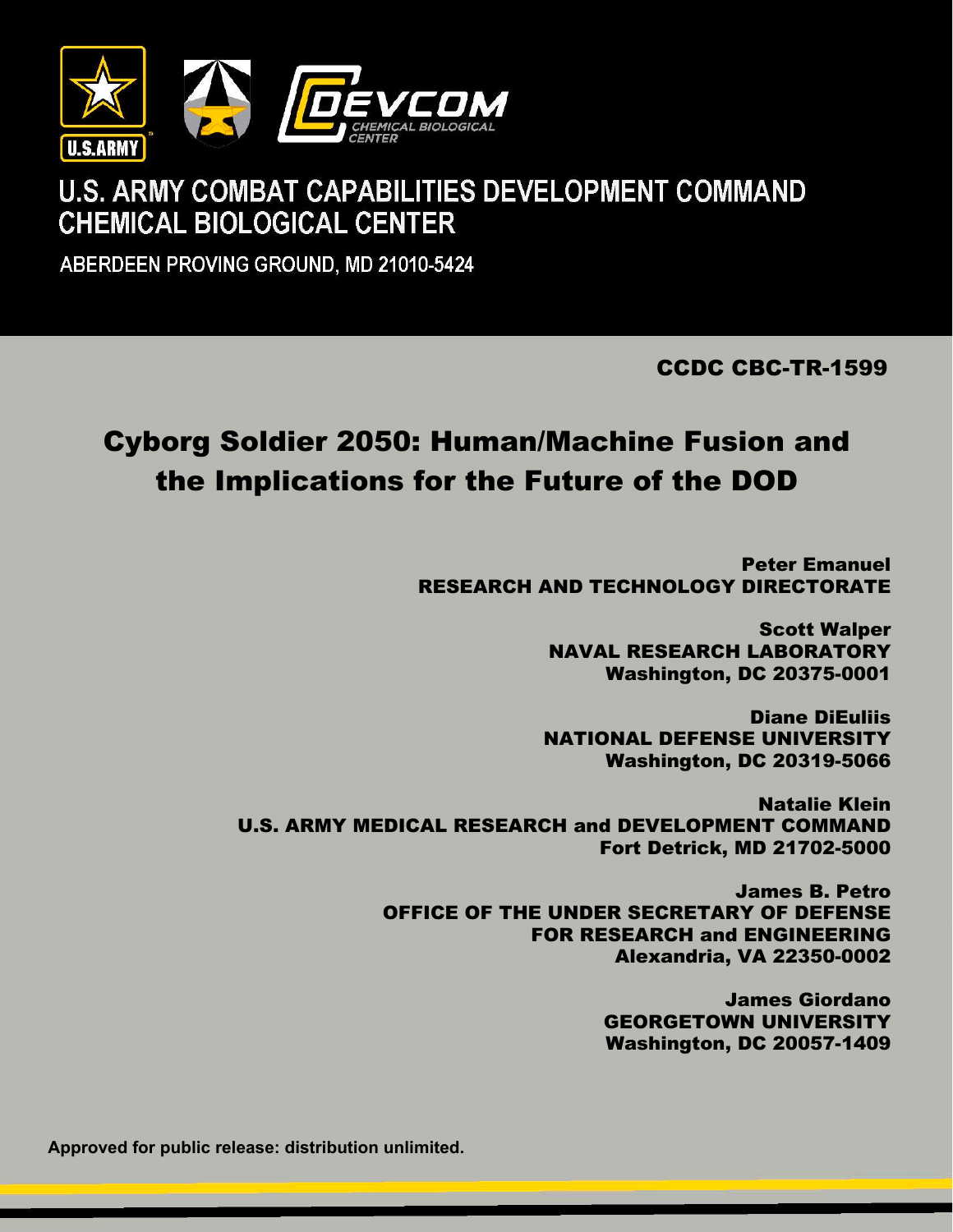Disclaimer

The findings in this report are not an official policy or position of the Department of the Army, the National Defense University, the Department of Defense, or the U.S. Government.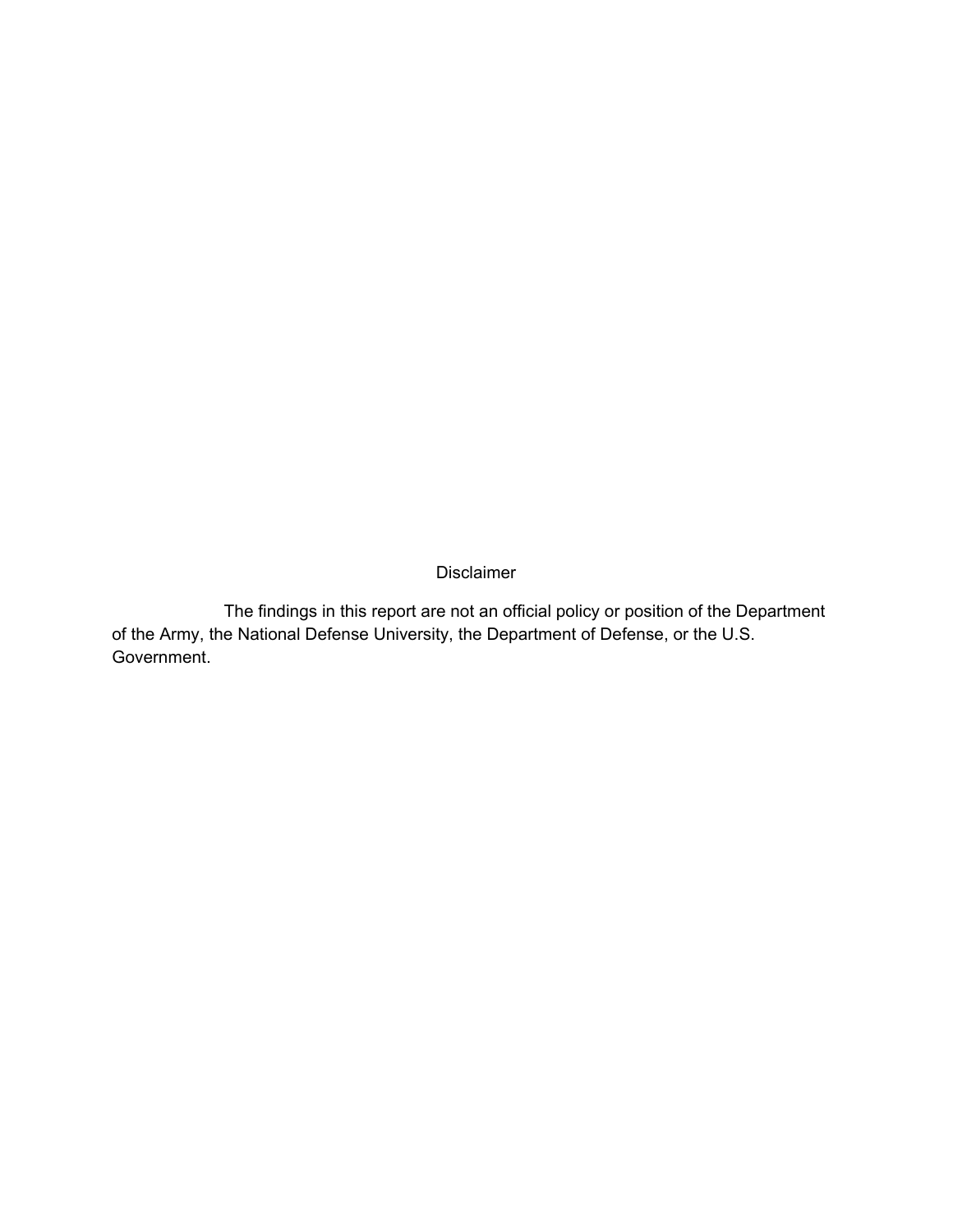|                                                                                                                                                                                                                                                                                                                                                                                                                                                                                                                                                                                                                                                                                                                                                                                                                                                                                                                                                                                                                                                                                                                                                                                                                                                                                                                                                                                                                                                         | <b>REPORT DOCUMENTATION PAGE</b> | Form Approved<br>OMB No. 0704-0188 |                                                                               |                               |                                                                                                              |  |  |
|---------------------------------------------------------------------------------------------------------------------------------------------------------------------------------------------------------------------------------------------------------------------------------------------------------------------------------------------------------------------------------------------------------------------------------------------------------------------------------------------------------------------------------------------------------------------------------------------------------------------------------------------------------------------------------------------------------------------------------------------------------------------------------------------------------------------------------------------------------------------------------------------------------------------------------------------------------------------------------------------------------------------------------------------------------------------------------------------------------------------------------------------------------------------------------------------------------------------------------------------------------------------------------------------------------------------------------------------------------------------------------------------------------------------------------------------------------|----------------------------------|------------------------------------|-------------------------------------------------------------------------------|-------------------------------|--------------------------------------------------------------------------------------------------------------|--|--|
| Public reporting burden for this collection of information is estimated to average 1 hour per response, including the time for reviewing instructions, searching existing data sources, gathering and maintaining the<br>data needed, and completing and reviewing this collection of information. Send comments regarding this burden estimate or any other aspect of this collection of information, including suggestions for reducing<br>this burden to Department of Defense, Washington Headquarters Services, Directorate for Information Operations and Reports (0704-0188), 1215 Jefferson Davis Highway, Suite 1204, Arlington, VA 22202-<br>4302. Respondents should be aware that notwithstanding any other provision of law, no person shall be subject to any penalty for failing to comply with a collection of information if it does not display a<br>currently valid OMB control number. PLEASE DO NOT RETURN YOUR FORM TO THE ABOVE ADDRESS.                                                                                                                                                                                                                                                                                                                                                                                                                                                                                         |                                  |                                    |                                                                               |                               |                                                                                                              |  |  |
| 1. REPORT DATE (DD-MM-YYYY)                                                                                                                                                                                                                                                                                                                                                                                                                                                                                                                                                                                                                                                                                                                                                                                                                                                                                                                                                                                                                                                                                                                                                                                                                                                                                                                                                                                                                             |                                  | 2. REPORT TYPE                     |                                                                               |                               | 3. DATES COVERED (From - To)                                                                                 |  |  |
| XX-10-2019                                                                                                                                                                                                                                                                                                                                                                                                                                                                                                                                                                                                                                                                                                                                                                                                                                                                                                                                                                                                                                                                                                                                                                                                                                                                                                                                                                                                                                              |                                  | Final                              |                                                                               |                               | Sep 2018-Aug 2019                                                                                            |  |  |
| <b>4. TITLE AND SUBTITLE</b>                                                                                                                                                                                                                                                                                                                                                                                                                                                                                                                                                                                                                                                                                                                                                                                                                                                                                                                                                                                                                                                                                                                                                                                                                                                                                                                                                                                                                            |                                  |                                    | Cyborg Soldier 2050: Human/Machine Fusion and the Implications for the Future |                               | <b>5a. CONTRACT NUMBER</b>                                                                                   |  |  |
| of the DoD                                                                                                                                                                                                                                                                                                                                                                                                                                                                                                                                                                                                                                                                                                                                                                                                                                                                                                                                                                                                                                                                                                                                                                                                                                                                                                                                                                                                                                              |                                  |                                    |                                                                               |                               | <b>5b. GRANT NUMBER</b><br><b>5c. PROGRAM ELEMENT NUMBER</b>                                                 |  |  |
|                                                                                                                                                                                                                                                                                                                                                                                                                                                                                                                                                                                                                                                                                                                                                                                                                                                                                                                                                                                                                                                                                                                                                                                                                                                                                                                                                                                                                                                         |                                  |                                    |                                                                               |                               |                                                                                                              |  |  |
| 6. AUTHOR(S)<br>Emanuel, Peter (CCDC CBC); Walper, Scott (NRL); DiEuliis, Diane (NDU);                                                                                                                                                                                                                                                                                                                                                                                                                                                                                                                                                                                                                                                                                                                                                                                                                                                                                                                                                                                                                                                                                                                                                                                                                                                                                                                                                                  |                                  |                                    |                                                                               |                               | 5d. PROJECT NUMBER                                                                                           |  |  |
|                                                                                                                                                                                                                                                                                                                                                                                                                                                                                                                                                                                                                                                                                                                                                                                                                                                                                                                                                                                                                                                                                                                                                                                                                                                                                                                                                                                                                                                         |                                  |                                    | Klein, Natalie (AMRDC); Petro, James B. (USD(R&E)); Giordano, James (GU)      |                               | <b>5e. TASK NUMBER</b>                                                                                       |  |  |
| <b>5f. WORK UNIT NUMBER</b><br>7. PERFORMING ORGANIZATION NAME(S) AND ADDRESS(ES)<br>8. PERFORMING ORGANIZATION REPORT<br><b>NUMBER</b><br>Director, CCDC CBC, ATTN: FCDD-CBR, APG, MD 21010-5424; U.S. Naval<br>CCDC CBC-TR-1599<br>Research Laboratory; 4555 Overlook Ave. SW, Washington, DC 20375-0001;<br>National Defense University; 260 5th Ave. SW, Washington, DC 20319-5066;<br>U.S. Army Medical Research and Development Command; 504 Scott St., Fort<br>Detrick, MD 21702-5000; Office of the Under Secretary of Defense for Research<br>and Engineering; 4800 Mark Center Dr., Suite 17E08, Alexandria, VA 22350-<br>0002; Georgetown University, 4000 Reservoir Rd., Washington, DC 20057-1409                                                                                                                                                                                                                                                                                                                                                                                                                                                                                                                                                                                                                                                                                                                                          |                                  |                                    |                                                                               |                               |                                                                                                              |  |  |
|                                                                                                                                                                                                                                                                                                                                                                                                                                                                                                                                                                                                                                                                                                                                                                                                                                                                                                                                                                                                                                                                                                                                                                                                                                                                                                                                                                                                                                                         |                                  |                                    |                                                                               |                               |                                                                                                              |  |  |
| 9. SPONSORING / MONITORING AGENCY NAME(S) AND ADDRESS(ES)<br>Office of the Under Secretary of Defense for Research and Engineering; 4800                                                                                                                                                                                                                                                                                                                                                                                                                                                                                                                                                                                                                                                                                                                                                                                                                                                                                                                                                                                                                                                                                                                                                                                                                                                                                                                |                                  |                                    |                                                                               |                               | 10. SPONSOR/MONITOR'S ACRONYM(S)<br>USD(R&E)                                                                 |  |  |
| Mark Center Drive, Suite 17E08, Alexandria, VA 22350-0002                                                                                                                                                                                                                                                                                                                                                                                                                                                                                                                                                                                                                                                                                                                                                                                                                                                                                                                                                                                                                                                                                                                                                                                                                                                                                                                                                                                               |                                  |                                    | 11. SPONSOR/MONITOR'S REPORT<br><b>NUMBER(S)</b>                              |                               |                                                                                                              |  |  |
| <b>12. DISTRIBUTION / AVAILABILITY STATEMENT</b>                                                                                                                                                                                                                                                                                                                                                                                                                                                                                                                                                                                                                                                                                                                                                                                                                                                                                                                                                                                                                                                                                                                                                                                                                                                                                                                                                                                                        |                                  |                                    |                                                                               |                               |                                                                                                              |  |  |
| Approved for public release: distribution unlimited.                                                                                                                                                                                                                                                                                                                                                                                                                                                                                                                                                                                                                                                                                                                                                                                                                                                                                                                                                                                                                                                                                                                                                                                                                                                                                                                                                                                                    |                                  |                                    |                                                                               |                               |                                                                                                              |  |  |
| <b>13. SUPPLEMENTARY NOTES</b>                                                                                                                                                                                                                                                                                                                                                                                                                                                                                                                                                                                                                                                                                                                                                                                                                                                                                                                                                                                                                                                                                                                                                                                                                                                                                                                                                                                                                          |                                  |                                    |                                                                               |                               | U.S. Army Combat Capabilities Development Command Chemical Biological Center (CCDC CBC) was previously known |  |  |
| as U.S. Army Edgewood Chemical Biological Center (ECBC).                                                                                                                                                                                                                                                                                                                                                                                                                                                                                                                                                                                                                                                                                                                                                                                                                                                                                                                                                                                                                                                                                                                                                                                                                                                                                                                                                                                                |                                  |                                    |                                                                               |                               |                                                                                                              |  |  |
| 14. ABSTRACT-LIMIT 200 WORDS<br>The Office of the Under Secretary of Defense for Research and Engineering (Alexandria, VA) established the DOD<br>Biotechnologies for Health and Human Performance Council (BHPC) study group to continually assess research and<br>development in biotechnology. The BHPC group assesses scientific advances for improved health and performance with<br>potential military application; identifies corresponding risks and opportunities and ethical, legal, and social implications; and<br>provides senior leadership with recommendations for mitigating adversarial threats and maximizing opportunities for future<br>U.S. forces. At the direction of the BHPC Executive Committee, the BHPC study group conducted a year-long assessment<br>entitled "Cyborg Soldier 2050: Human/Machine Fusion and the Impact for the Future of the DOD". The primary objective of<br>this effort was to forecast and evaluate the military implications of machines that are physically integrated with the human<br>body to augment and enhance human performance over the next 30 years. This report summarizes this assessment and<br>findings; identifies four potential military-use cases for new technologies in this area; and assesses their impact upon the<br>DOD organizational structure, warfighter doctrine and tactics, and interoperability with U.S. allies and civil society.<br><b>15. SUBJECT TERMS</b> |                                  |                                    |                                                                               |                               |                                                                                                              |  |  |
| Human/machine enhancement<br>Biotechnologies for Health and Human Performance Council (BHPC)<br>Cyborg                                                                                                                                                                                                                                                                                                                                                                                                                                                                                                                                                                                                                                                                                                                                                                                                                                                                                                                                                                                                                                                                                                                                                                                                                                                                                                                                                  |                                  |                                    |                                                                               |                               |                                                                                                              |  |  |
| <b>16. SECURITY CLASSIFICATION OF:</b>                                                                                                                                                                                                                                                                                                                                                                                                                                                                                                                                                                                                                                                                                                                                                                                                                                                                                                                                                                                                                                                                                                                                                                                                                                                                                                                                                                                                                  |                                  |                                    | <b>17. LIMITATION OF</b><br><b>ABSTRACT</b>                                   | 18. NUMBER OF<br><b>PAGES</b> | 19a. NAME OF RESPONSIBLE PERSON<br>Renu B. Rastogi                                                           |  |  |
| a. REPORT                                                                                                                                                                                                                                                                                                                                                                                                                                                                                                                                                                                                                                                                                                                                                                                                                                                                                                                                                                                                                                                                                                                                                                                                                                                                                                                                                                                                                                               | <b>b. ABSTRACT</b>               | c. THIS PAGE                       |                                                                               |                               | 19b. TELEPHONE NUMBER (include area<br>code)                                                                 |  |  |
| $\mathbf U$                                                                                                                                                                                                                                                                                                                                                                                                                                                                                                                                                                                                                                                                                                                                                                                                                                                                                                                                                                                                                                                                                                                                                                                                                                                                                                                                                                                                                                             | U                                | U                                  | UU                                                                            | 42                            | $(410)$ 436-7545                                                                                             |  |  |

| Standard Form 298 (Rev. 8-98)  |
|--------------------------------|
| Prescribed by ANSI Std. Z39.18 |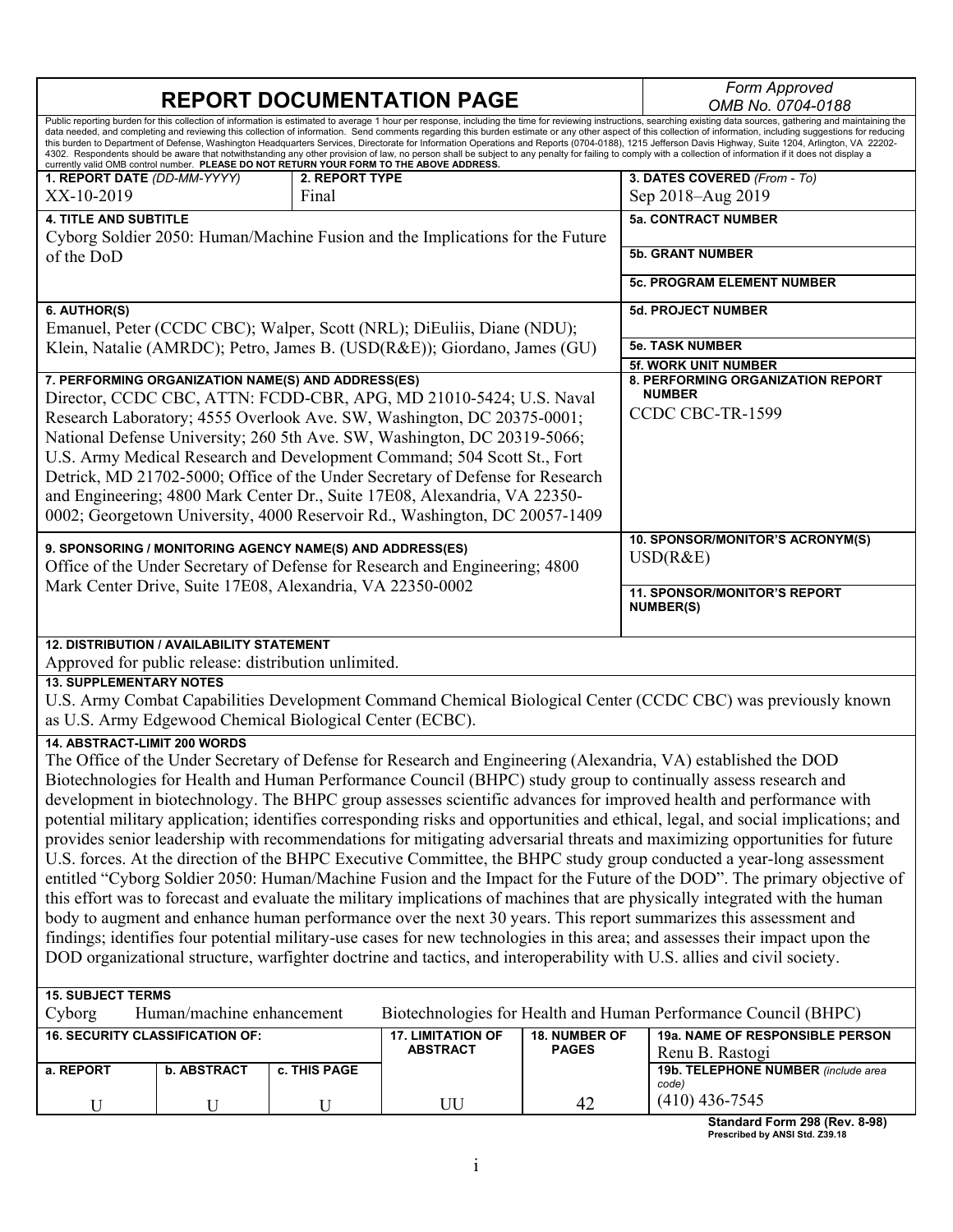$Blank$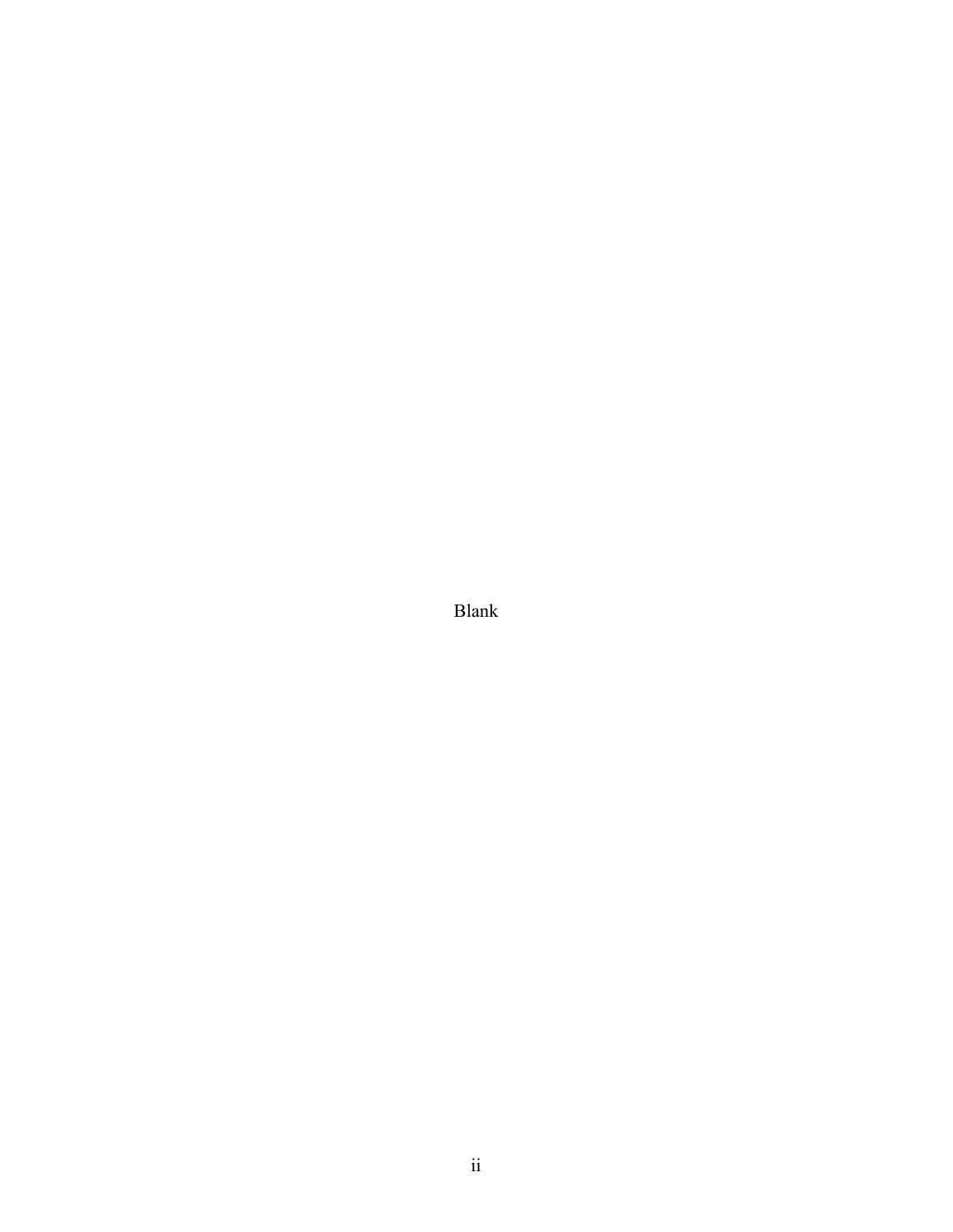#### **PREFACE**

 The work described in this report was started in September 2018 and completed in August 2019.

 The use of either trade or manufacturers' names in this report does not constitute an official endorsement of any commercial products. This report may not be cited for purposes of advertisement. Part of the work performed in this report was conducted when the U.S. Army Combat Capabilities Development Command Chemical Biological Center (CCDC CBC; Aberdeen Proving Ground, MD) was known as the Edgewood Chemical Biological Center (ECBC).

This report has been approved for public release.

#### **Acknowledgments**

The authors wish to acknowledge contributions from the following individuals: Calvin Chue (ECBC), Jason Gitlin, Brianna McNamara, Aleksandr E. Miklos (CCDC CBC), Cary Funk (Pew Research Center; Washington, DC), Rhonda Allen, Patrick Mason, Jason Aulds, Jim Carney, Shawnee Cohn, Lisa Troyer, Zarah Ahmad, Peter Carr, Joshua Swift, Malerie Stalker, Andrew Midzak, Wallace Patterson, Thomas Herzig, Dave Shepherd, Rajesh Naik, Laura Regan, Jim Cyan, Edward Perkins, Linda Chrisey, Michael Grinkemeyer, Marti Jett-Tilton, Lisa Lott, Brandon S. Martin, Mimi Strand, James Giordano, Deborah Taylor, Theresa Warfel, Anne Cheever, Fritz Schulz, Jay Bucci, Stephanie Larson, Robert McCreight, Laura R. Brosch, Haley Nolan, Nancy Kelly-Loughnane, Christian Whitchurch, Hal Greenwald, Eric Fried, Eric Erickson, Troy Alexander, Ben Lawson, and Jimmy Gollihar.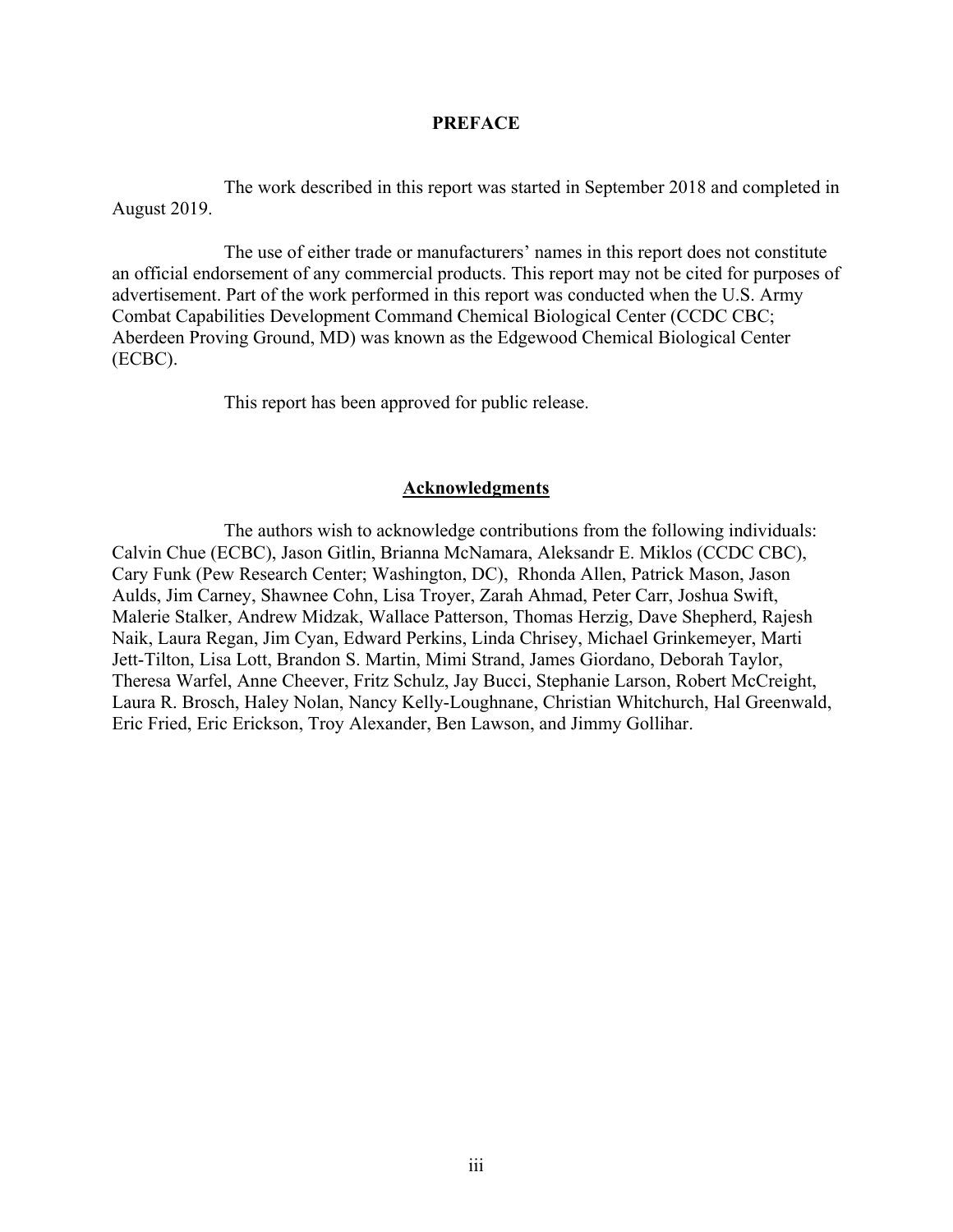Blank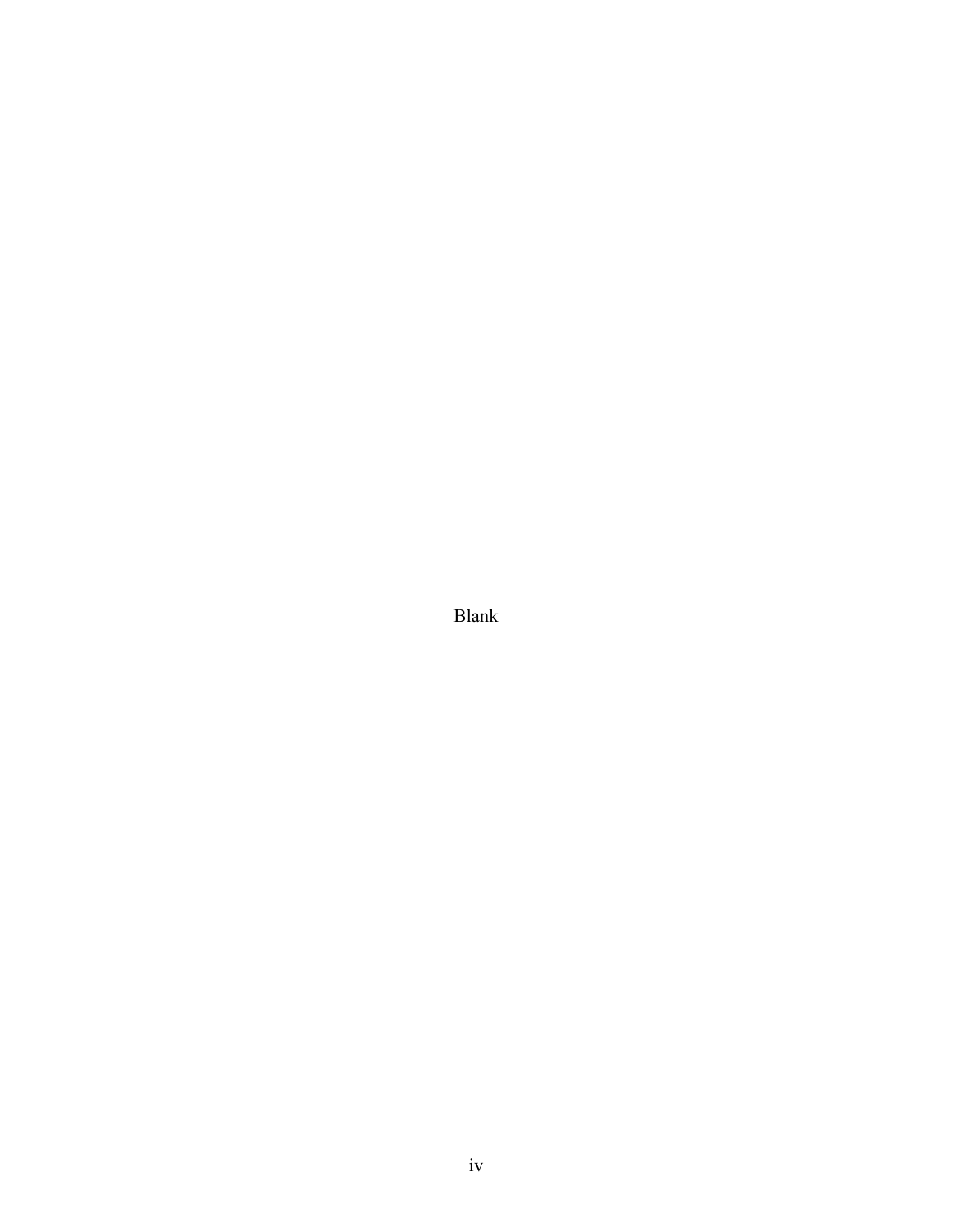## **EXECUTIVE SUMMARY**

 A DoD Biotechnologies for Health and Human Performance Council (BHPC; Alexandria, VA) study group surveyed a wide range of current and emerging technologies relevant to assisting and augmenting human performance in many domains. The team used this information to develop a series of vignettes as case studies for discussion and analysis including feasibility; military application; and ethical, legal, and social implication (ELSI) considerations. Ultimately, the team selected four vignettes as being technically feasible by 2050 or earlier. The following vignettes are relevant to military needs and offer capabilities beyond current military systems:

- ocular enhancements to imaging, sight, and situational awareness;
- restoration and programmed muscular control through an optogenetic bodysuit sensor web;
- auditory enhancement for communication and protection; and
- direct neural enhancement of the human brain for two-way data transfer.

 Although each of these technologies will offer the potential to incrementally enhance performance beyond the normal human baseline, the BHPC study group analysis suggested that the development of direct neural enhancements of the human brain for two-way data transfer would create a revolutionary advancement in future military capabilities. This technology is predicted to facilitate read/write capability between humans and machines and between humans through brain-to-brain interactions. These interactions would allow warfighters direct communication with unmanned and autonomous systems, as well as with other humans, to optimize command and control systems and operations. The potential for direct data exchange between human neural networks and microelectronic systems could revolutionize tactical warfighter communications, speed the transfer of knowledge throughout the chain of command, and ultimately dispel the "fog" of war. Direct neural enhancement of the human brain through neuro-silica interfaces could improve target acquisition and engagement and accelerate defensive and offensive systems.

 Although the control of military hardware, enhanced situational awareness, and faster data assimilation afforded by direct neural control would fundamentally alter the battlefield by the year 2050, the other three cyborg technologies are also likely to be adopted in some form by warfighters and civil society. The BHPC study group predicted that human/machine enhancement technologies will become widely available before the year 2050 and will steadily mature, largely driven by civilian demand and a robust bio-economy that is at its earliest stages of development in today's global market. The global healthcare market will fuel human/machine enhancement technologies primarily to augment the loss of functionality from injury or disease, and defense applications will likely not drive the market in its later stages. The BHPC study group anticipated that the gradual introduction of beneficial restorative cyborg technologies will, to an extent, acclimatize the population to their use.

 The BHPC study group projected that introduction of augmented human beings into the general population, DOD active duty personnel, and near-peer competitors will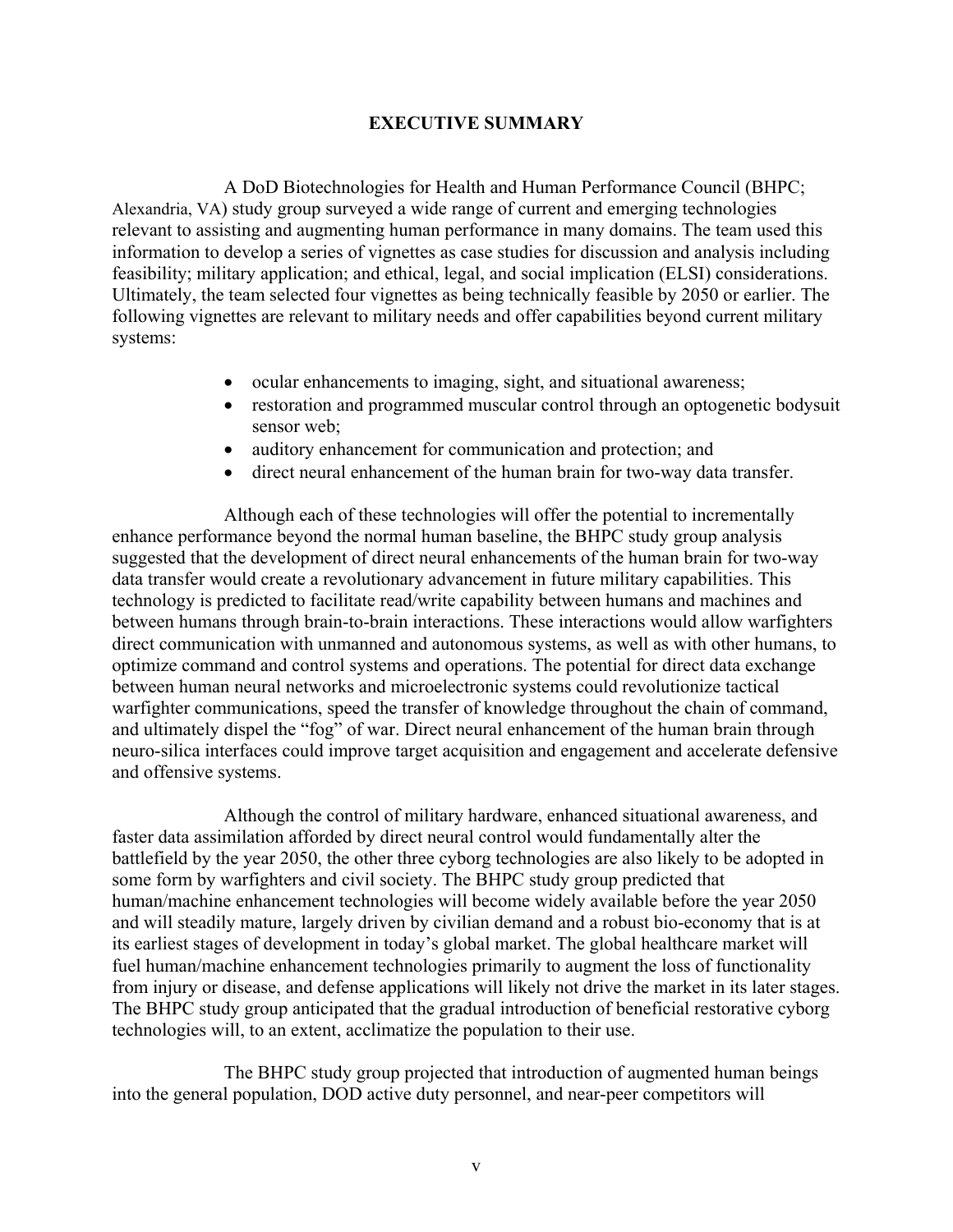accelerate in the years following 2050 and will lead to imbalances, inequalities, and inequities in established legal, security, and ethical frameworks. Each of these technologies will afford some level of performance improvement to end users, which will widen the performance gap between enhanced and unenhanced individuals and teams. The BHPC study group analyzed case studies and posed a series of questions to drive its assessment of the impact to DOD programs, policies, and operations. The following are the resulting recommendations (not listed in order of priority):

1. **DOD personnel must conduct global assessments of societal awareness and perceptions of human/machine enhancement technologies.** A generalized perception exists in the United States that our adversaries are more likely to adopt technologies that U.S. populations are reluctant or unwilling to field because of ethical concerns. However, the attitudes of our adversaries toward these technologies have never been verified. Societal apprehension following the introduction of new technologies can lead to unanticipated political barriers and slow domestic adoption, irrespective of value or realistic risk. Assessment of global attitudes will predict where it may be difficult to introduce new technologies because of sociopolitical barriers to adoption and when adversarial adoption of offset technologies may likely be more readily accepted.

2. **U.S. leadership should use existing and newly developed forums (e.g., NATO) to discuss impacts to interoperability with allied partners as we approach the year 2050. This will help develop policies and practices that will maximize interoperability of forces.** The rapid development pace of cyborg technologies has implications for interoperability of military forces. The DOD requirement to maintain interoperability with allied partners within NATO and other global alliance frameworks warrants the undertaking of efforts to align cyborg assets with existing allied partnership doctrine.

3. **DOD should invest in the development of dynamic legal, security, and ethical frameworks under its control that anticipate emerging technologies.** The current legal, security, and ethical frameworks are insufficient because of the speed at which these technologies are developing in the United States and other nations around the world (allied and adversarial). Therefore, the DOD should support the development of forward-leaning policies (internal and external) that protect individual privacy, sustain security, and manage personal and organizational risk, while maximizing defined benefits to the United States and its allies and assets. Because operationalization of technology for national security is at the core of the DOD mission, these frameworks should be structured to be agile and responsive to new technologies developed within the United States or elsewhere.

4. **Efforts should be undertaken to reverse negative cultural narratives of enhancement technologies.** Across popular social and open-source media, literature, and film, the use of machines to enhance the physical condition of the human species has received a distorted and dystopian narrative in the name of entertainment. A more realistic and balanced (if not more positive) narrative, along with transparency in the government's approach to technology adoption, will serve to better educate the public, mitigate societal apprehensions, and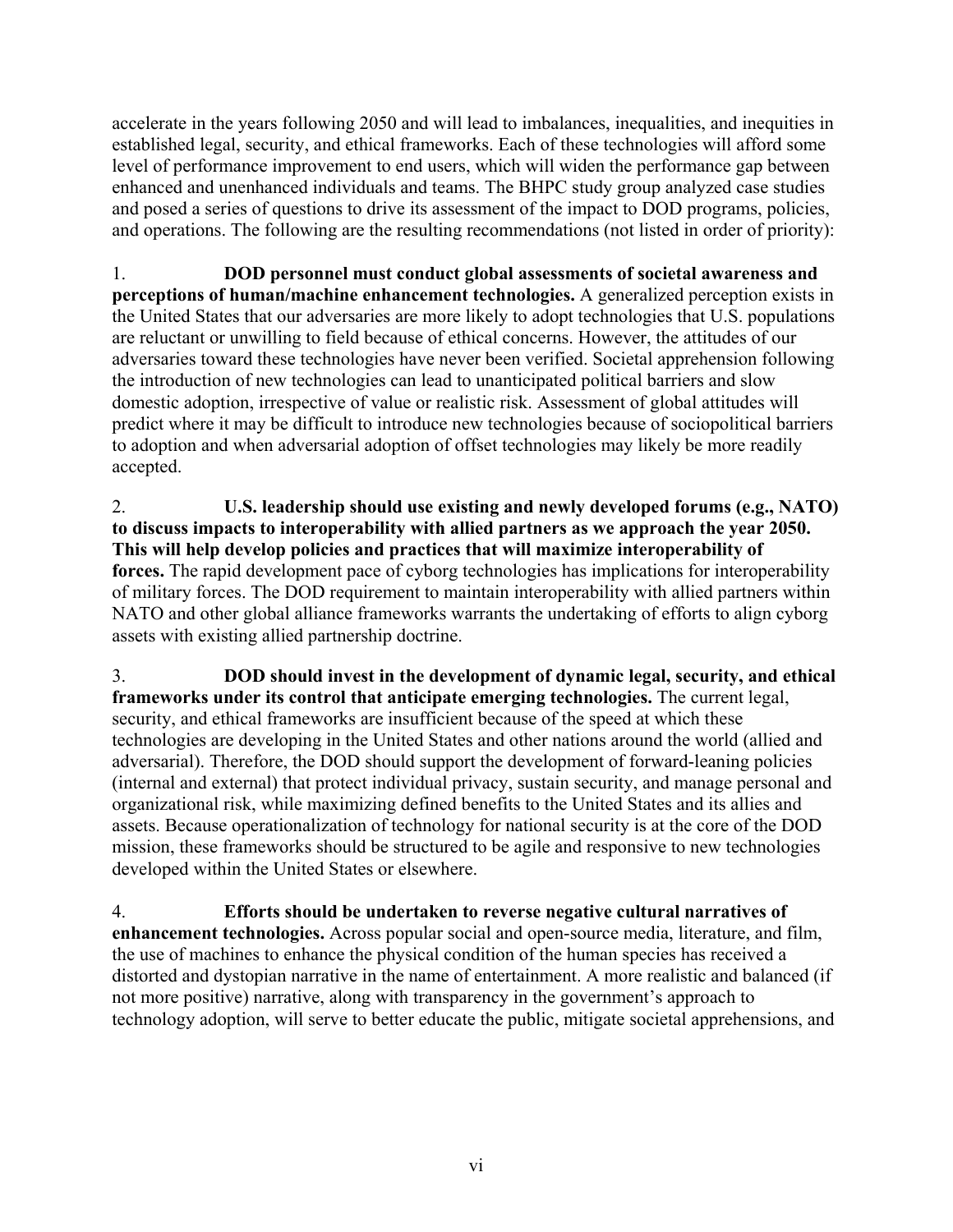remove barriers to productive adoption of these new technologies.<sup>\*</sup> A more informed public will also help illuminate valid social concerns, such as those surrounding privacy, so that DOD personnel can develop mitigation strategies, whenever possible. Although not intrinsically a DOD mission, defense leadership should understand that negative public and social perceptions will need to be overcome, if these technologies are to be fielded.

## 5. **DOD personnel should conduct tabletop wargames and targeted threat assessments to determine the doctrine and tactics of allied and adversarial forces.**  Wargames are an established mechanism to gauge the impact of asymmetric technologies on tactics, techniques, and procedures. Tabletop exercises exploring varied scenarios of the integration and use of human/machine technologies by the United States or its adversaries will predict offset advantages, identify NATO and other allied organizational interoperability friction points, and inform senior military strategists and science and technology investors. DOD personnel should support these efforts using targeted intelligence assessments of this emerging

field.

 $\overline{a}$ 

6. **The U.S. Government should support efforts to establish a whole-of-nation approach to human/machine enhancement technologies versus a whole-of-government approach.** Federal and commercial investments in these areas are uncoordinated and are being outpaced by Chinese research and development efforts, which could result in a loss of U.S. dominance in human/machine enhancement technologies within the projected timeframe of this study. Near-peer dominance in the commercial sector will place U.S. interests in the defense sector at a disadvantage and could lead to an offset disadvantage in the realm of human/machine enhancement by the year 2050. A national effort to sustain U.S. dominance in cyborg technologies is in the best interests of the DOD and the nation.

7. **The DOD should support foundational research to validate human/machine fusion technologies before fielding them and to track the long-term safety and impact on individuals and groups.** The benefits afforded by human/machine fusions will be significant and will have positive quality-of-life impacts on humankind through the restoration of any functionality lost due to illness or injury. The military community will also see capability opportunities that will impact operations and training. As these technologies evolve, it is vital that the scientific and engineering communities move cautiously to maximize their potential and focus on the safety of our society. Commensurate investments in these areas will work to mitigate the misuse or unintended consequences of these technologies.

Wurzman R.; Yaden D.; Giordano J. Neuroscience Fiction as Eidolá: Social Reflection and Neuroethical Obligations in Depictions of Neuroscience in Film. *Camb Q Health Care Ethics–Neuroethics Now* **2017,** *26* (2), 292–312.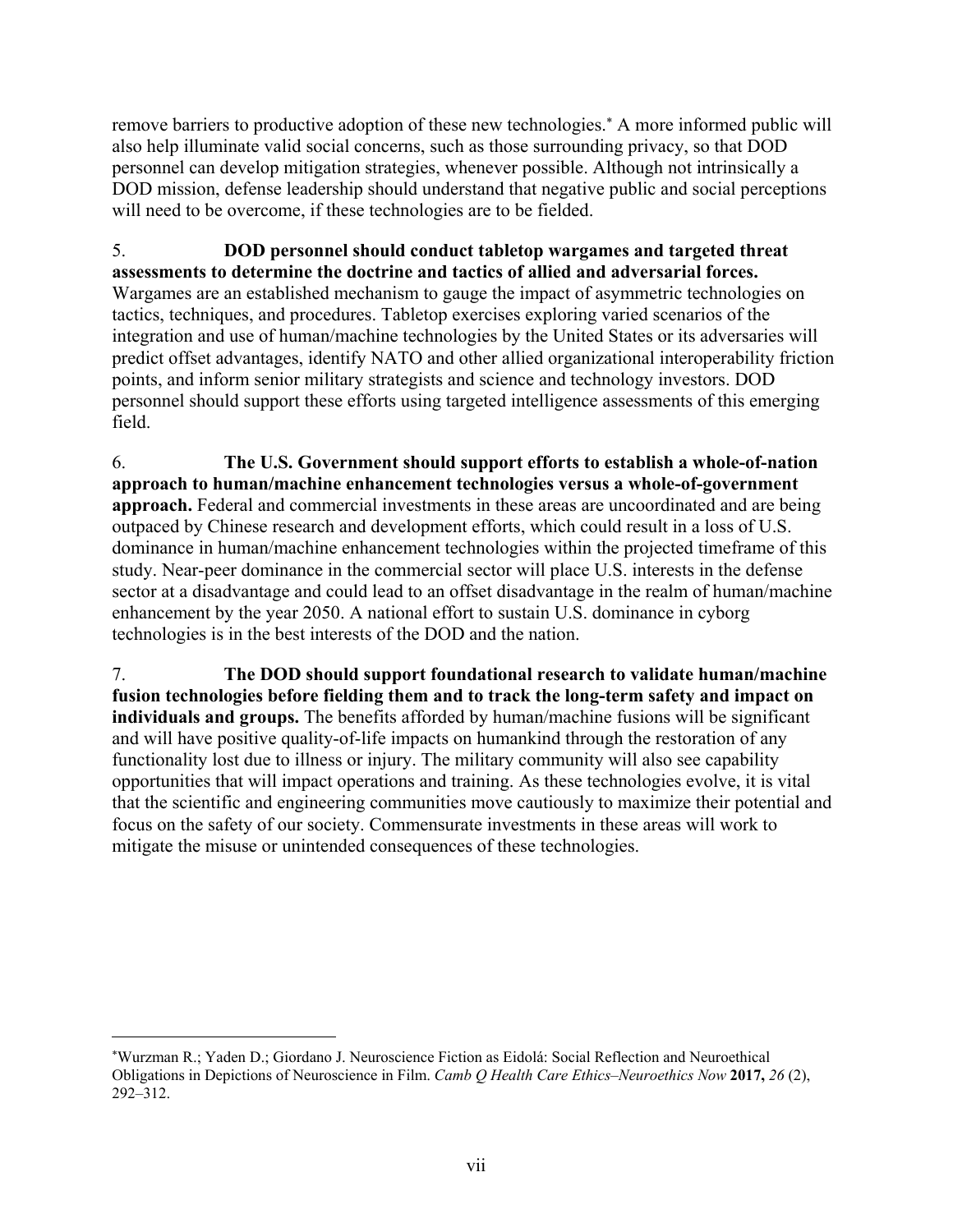Blank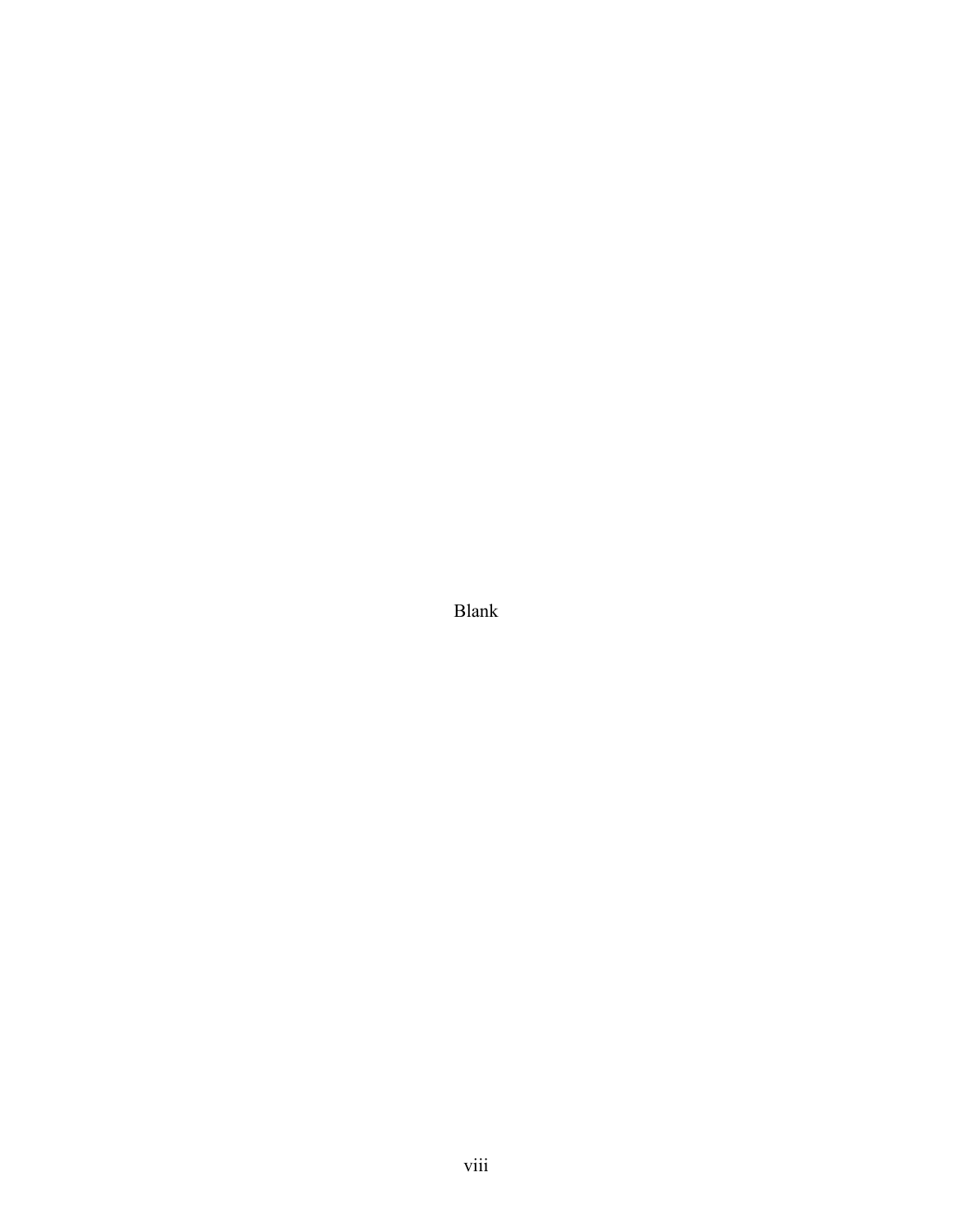## **CONTENTS**

| 1.   |                                                                          |  |
|------|--------------------------------------------------------------------------|--|
| 2.   |                                                                          |  |
| 3.   |                                                                          |  |
| 4.   | DIRECT NEURAL ENHANCEMENT OF THE HUMAN BRAIN FOR                         |  |
| 5.   |                                                                          |  |
| 5.1  | Case Study No. 1: Ocular Enhancement for Imaging, Sight, and             |  |
| 5.2  | Case Study No. 2: Restoration and Programmed Muscular Control            |  |
| 5.3  | Case Study No. 3: Auditory Enhancement for Communication and             |  |
| 5.4  | Case Study No. 4: Direct Neural Enhancement of the Human Brain7          |  |
| 6.   |                                                                          |  |
| 6.1  | Societal Perceptions as Impediments or Drivers of Cyborg Soldiers9       |  |
| 6.2  |                                                                          |  |
| 6.3  | Legal and Privacy Implications for Cyborg Technologies 12                |  |
| 6.4  |                                                                          |  |
| 6.5  |                                                                          |  |
| 6.6  |                                                                          |  |
| 6.7  |                                                                          |  |
| 6.8  |                                                                          |  |
| 6.9  | Integration of Enhanced Soldiers into Active Duty Forces 18              |  |
| 6.10 | Reintegration of Enhanced Soldiers Back into the Civilian Population  19 |  |
| 6.11 |                                                                          |  |
|      |                                                                          |  |
|      |                                                                          |  |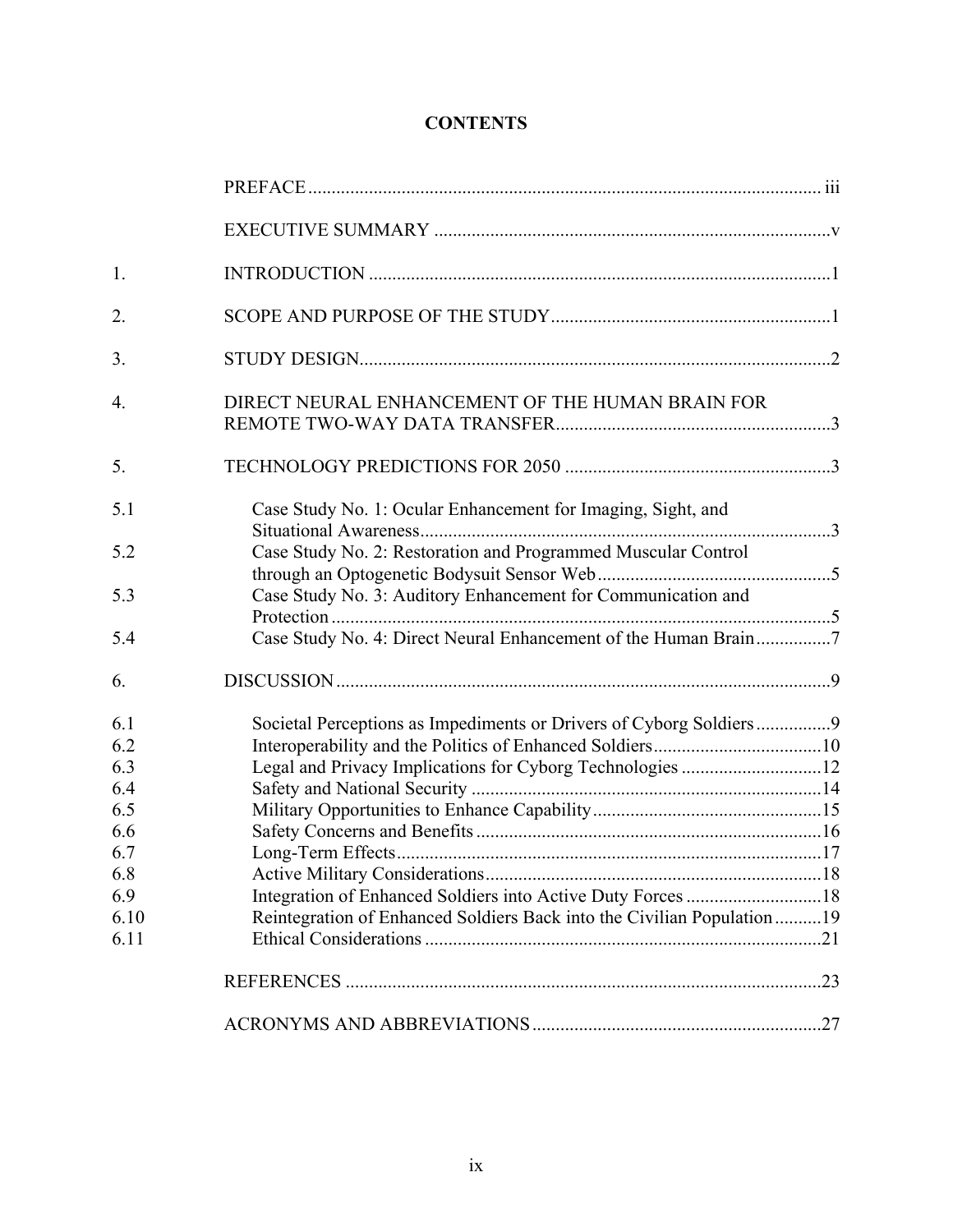Blank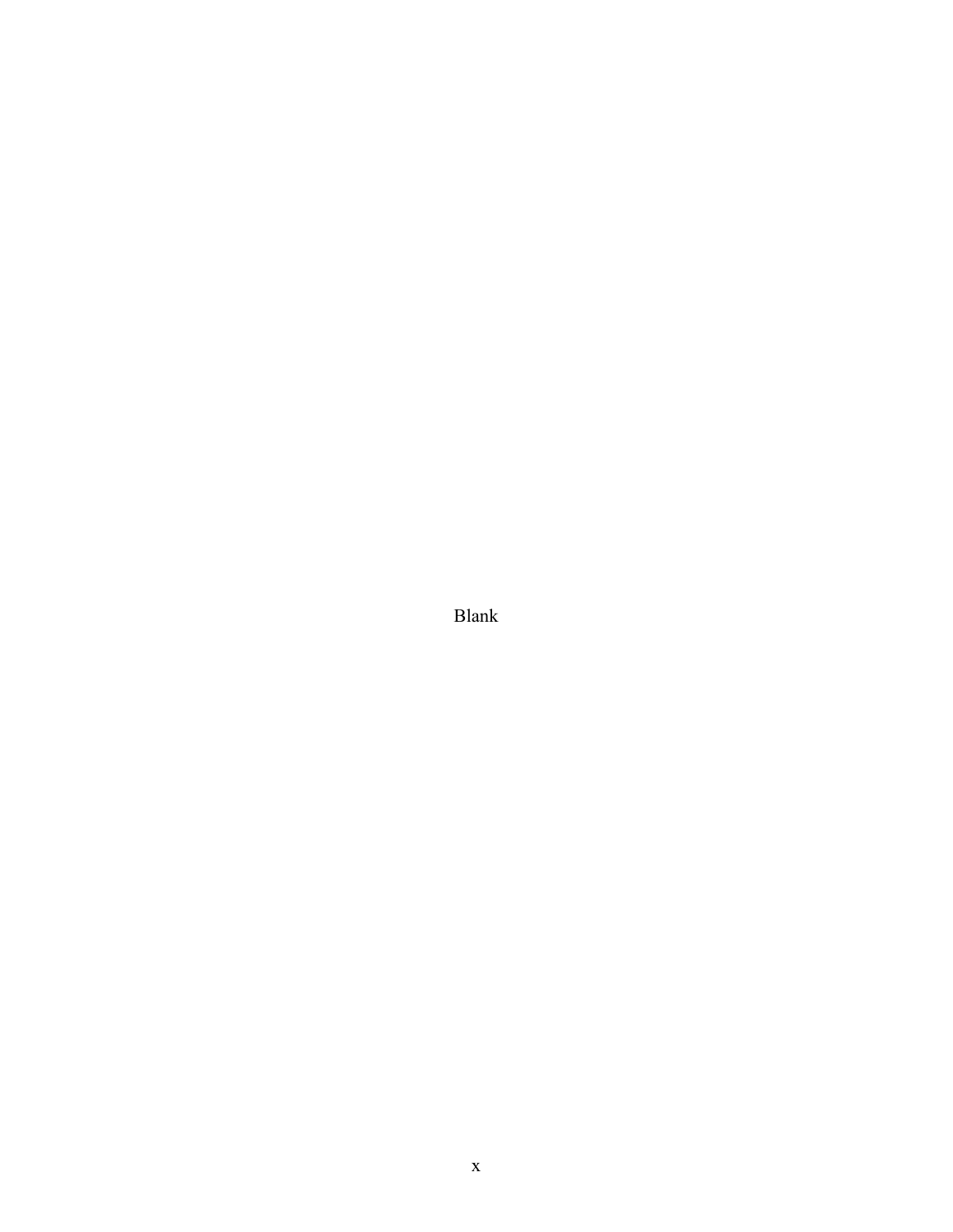## **CYBORG SOLDIER 2050: HUMAN/MACHINE FUSION AND THE IMPLICATIONS FOR THE FUTURE OF THE DOD**

## **1. INTRODUCTION**

 The Office of the Under Secretary of Defense for Research and Engineering established the DOD Biotechnologies for Health and Human Performance Council (BHPC) study group to continually assess research and development (R&D) in biotechnology. The inter-agency group was asked to study the fields of life sciences that are applicable to health and human performance to identify potential risks and opportunities. In addition, the group was required to provide recommendations to senior leadership on how to mitigate adversarial threats and maximize opportunities for future U.S. warfighters.

 At the direction of the BHPC Executive Committee, the BHPC study group conducted a year-long research study entitled "Cyborg Soldier 2050: Human/Machine Fusion and the Impact for the Future of the DOD" that is documented in this report. The primary objective of this effort was to determine the potential of machines that are physically integrated within the human body to augment and enhance the performance of human beings over the next 30 years. The group was tasked to forecast technology advances and corresponding potential military applications for the year 2050 and to identify related ethical, legal, and societal implication (ELSI) considerations. In this report, we summarize the BHPC activities and findings; identify four potential future military-use cases for new technologies in this area; and assess their impact upon the DOD organizational structure, warfighter doctrine and tactics, and interoperability with allies and civil society.

## **2. SCOPE AND PURPOSE OF THE STUDY**

 In discussions on human/machine enhancement, we often hear the term cyborg. The word was first used in a 1960 NASA study on long-term space travel authored by Manfred Clynes and Nathan Cline.1 The word is a portmanteau formed from "**cyb**ernetic **org**anism" and can be simply defined as an organism that is optimized by dynamic interactions of its organic (flesh) and biomechatronic (machine) parts. It has been said that present-day technology has already created populations of humans that are technically cyborgs. Biologist and philosopher Donna Haraway discusses this in her work, "A Cyborg Manifesto", by recognizing that someone with a cardiac pacemaker or implantable cardioverter-defibrillator would be considered a cyborg. These devices measure voltage potentials in the body, perform signal processing, and can deliver electrical stimuli using synthetic feedback mechanisms to keep a person alive.<sup>2</sup>

 Although interesting, these arguments have been set aside in this study because our use of the term cyborg is intended to envision a grander and fundamentally more complex future involving human/machine technologies over the next 30 years. The cyborg technologies assessed in this study go beyond augmentation, which restores function from injury or disease, and are envisioned to enhance performance through a range of modifications from the functional to the radically structural beyond the normal baseline for humans.<sup>3</sup> One can also assume that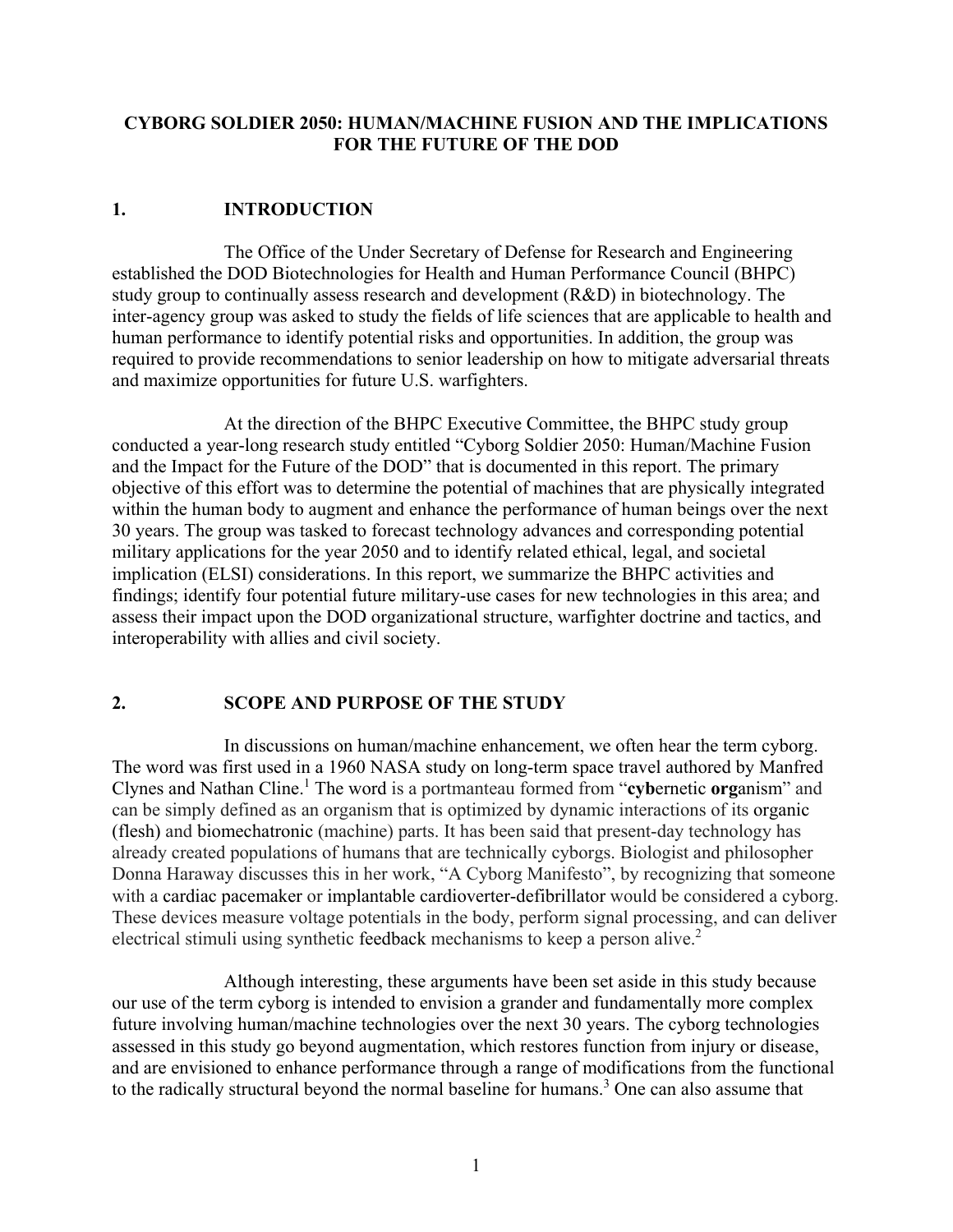aspects of cyborg capabilities will be enabled through the use of genetic engineering, synthetic biology, nanotechnology, artificial intelligence, or any number of emerging technologies. Discussions of these domains were set aside, except those related to 2050 technology predictions, which assumed sound science and reflected accurate assessments of ongoing global R&D efforts. This study does not focus on the path scientists and engineers will take to achieve human/machine enhancement; rather it highlights the impact of this development on the DOD and U.S. society. The primary objectives of this study are to predict the direction cyborg technology will take within the next 30 years, determine how that could fundamentally impact national security, and make recommendations to senior DOD leadership on how to safeguard the United States and mitigate the threat posed by near-peer exploitation of these technologies. As a critical part of the assessment, the BHPC also identified ELSI considerations related to the fielding of these technologies within the DOD.

## **3. STUDY DESIGN**

 The BHPC study group developed analysis reports based on predictions of technologies capable of enhancing human performance in the present day or potentially within the next 30 years. Each aspect includes technology prediction and concrete examples by which to highlight and address ELSI concerns.

 The BHPC study group used a capabilities-based approach to design these predictive case studies. The following individual capabilities were prioritized from "most impactful" to "least impactful" on the battlefield, should a warfighter be enhanced above baseline performance:

- 1. situational awareness,
- 2. strength and speed,
- 3. imaging and sight,
- 4. communication,
- 5. physiology (endurance/sleep/health),
- 6. virtual (avatar) control,
- 7. attention and memory,
- 8. learning, and
- 9. olfaction (sense of smell).

 These prioritized capabilities prompted the development of four vignettes based upon emerging trends in global human/machine enhancement research. The following four case studies, together with their military applications, are described in detail in Section 6:

- ocular enhancements to imaging, sight, and situational awareness;
- restoration and programmed muscular control through an optogenetic bodysuit;
- auditory enhancement for communication and protection; and
- direct neural enhancement of the human brain for two-way data transfer.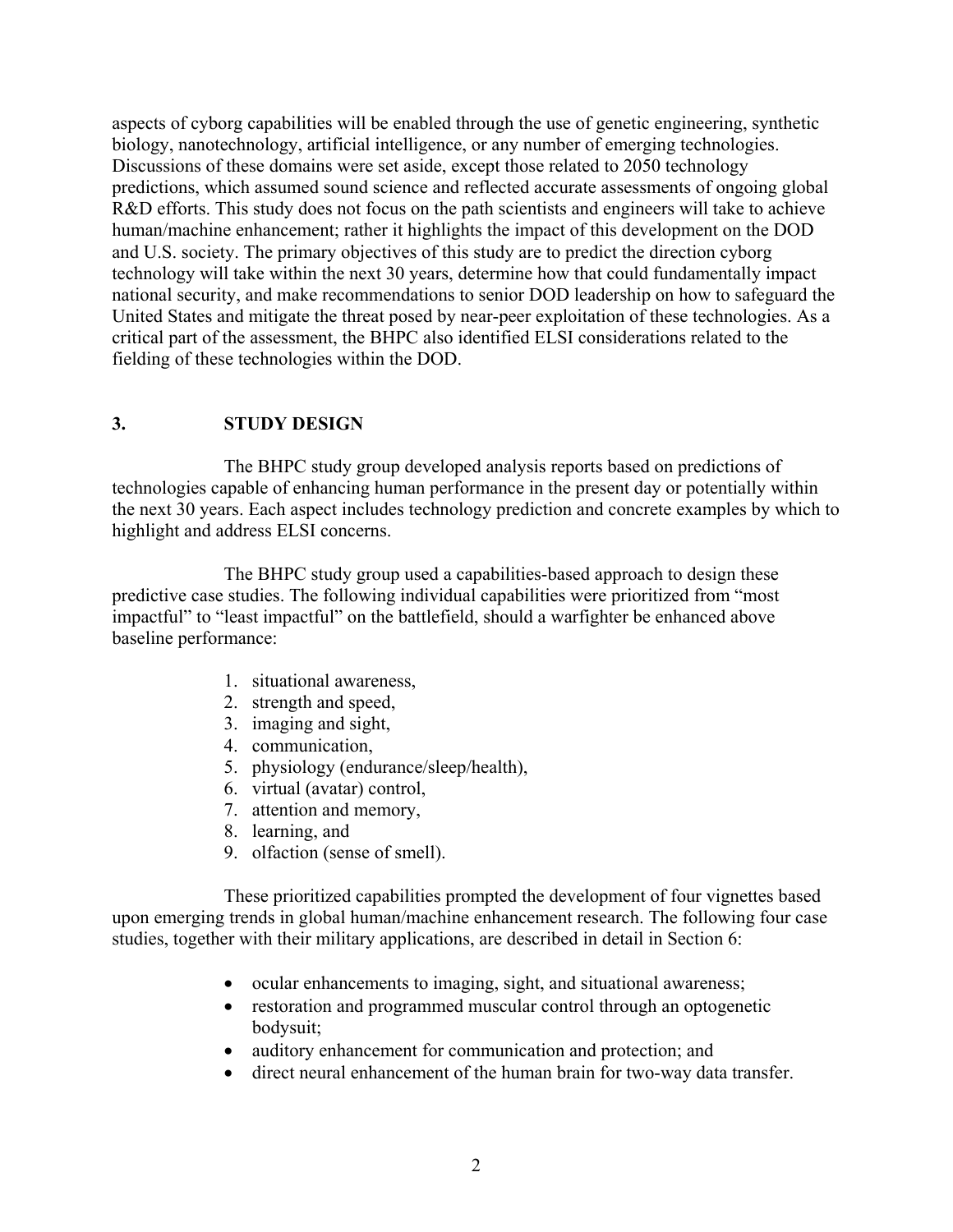## **4. DIRECT NEURAL ENHANCEMENT OF THE HUMAN BRAIN FOR REMOTE TWO-WAY DATA TRANSFER**

These case studies indicated the following:

- they predicted where technology is likely to yield an outcome by the year 2050 and the capabilities and limitations that would result from the fielding of these technologies;
- they focused on the technological advances in military capabilities that would fundamentally alter the balance of power or change the nature of warfare in a revolutionary manner in comparison with traditional military hardware; and
- they provided concrete examples by which to test ELSI frameworks and identify security and ELSI considerations.

 With the technology predictions in hand, the BHPC study group convened panels of multidisciplinary experts from various federal inter-agencies and selected specialists from academia and industry. For several months, the group assessed current literature and research and documented issues likely to arise from the introduction of cyborg technologies into society. Ultimately, these assessments were grouped into five areas: perceptions and politics, legal and privacy issues, safety and security, military and civilian integration, and ethical considerations.

 Finally, the BHPC study group convened a workshop in which key participants presented the results of their initial research to 50 subject-matter experts for further discussion and analysis. Technology predictions and recommendations were presented, and anonymous group feedback was collected to gather additional perspectives from the team. During the workshop, the study group posted statements on the future of cyborg technology, which allowed participants to vote or make additional observations for the purpose of shaping the final suggestions within the study. The nature of this study and the workshop that followed were such that the observations and recommendations contained within this report reflect contributions from a diverse group of experts and are not solely derived from members of the BHPC study group.

## **5. TECHNOLOGY PREDICTIONS FOR 2050**

 The case studies are discussed in detail in this section. The tactical applications of the technology used and the advantages it would confer to an individual and the military unit it exists within are described.

## **5.1 Case Study No. 1: Ocular Enhancement for Imaging, Sight, and Situational Awareness**

**Tactical employment:** In this scenario, individual vision is enhanced to enable sensory perception beyond the normal visible spectrum. Enhanced individuals would also have the ability to analyze images from various wavelengths to discriminate targets and allow identification in complex and cluttered environments. Computational capabilities, which would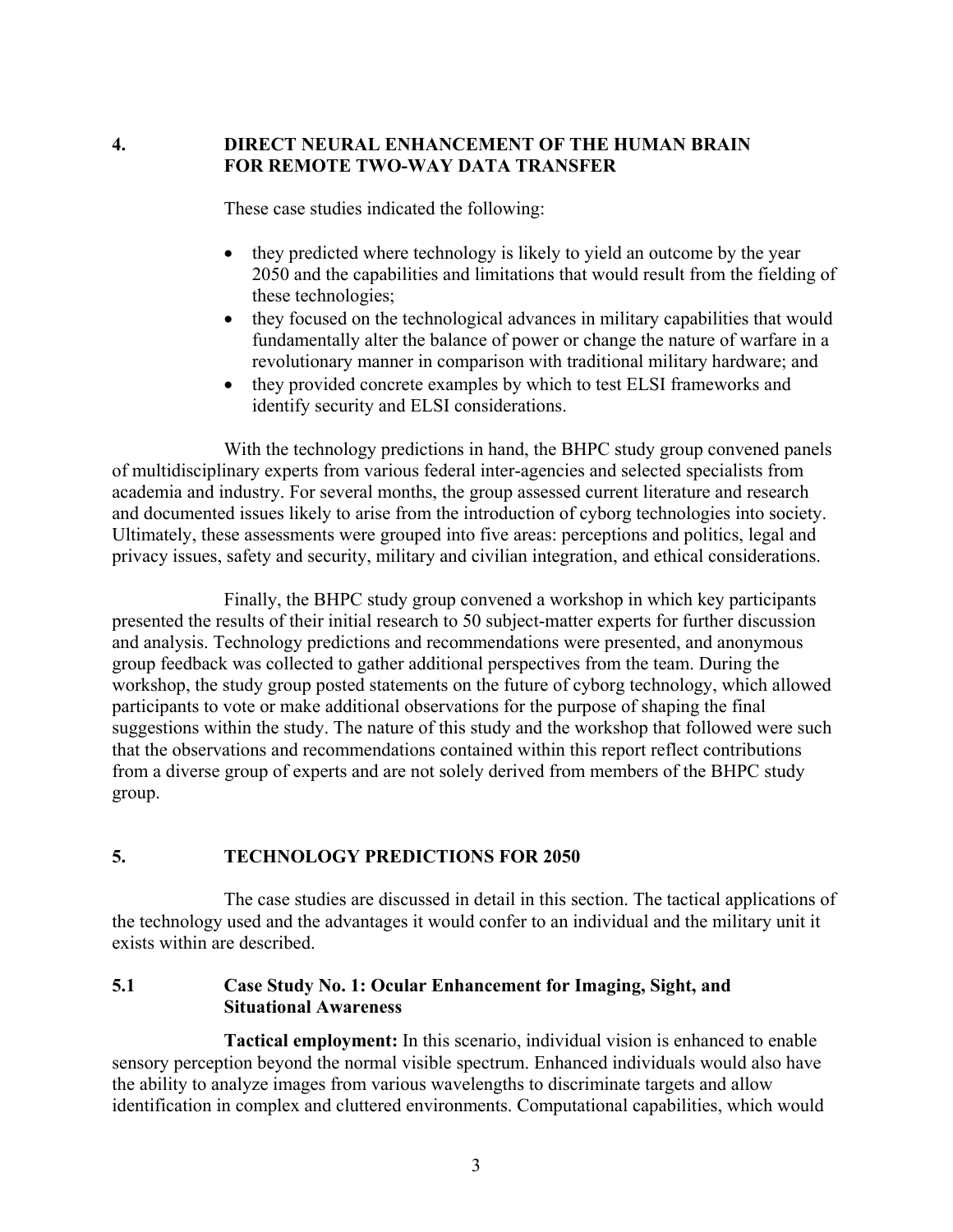allow for target identification, selection, and data sharing with other individuals or military systems, are envisioned.

 Future battlefields in 2050 are projected to be dense, urban environments or subterranean megacities that will challenge identification and tracking of targets. This ocular enhancement will offer small, dismounted teams the ability to acquire and share data in real time. Fast-moving expeditionary units will likely employ enhanced individuals as part of teams that are engaged in a multi-domain battle space in which communications are anticipated to be contested or denied. The enhanced individual would be programmed to be part of the expeditionary unit and would be capable of performing functions autonomous of external data feeds. Therefore, the enhanced individual would provide intelligence data drawn from multiple sensory fusion inputs. In short, the individual possessing the ocular enhancement would provide the squadron with a portable sensory-fusion capability.

 Ocular enhancement would be an attractive medical option in situations where the eye tissue has been damaged or destroyed by injury or disease. It is deemed unlikely that individuals would willingly undergo removal of healthy tissue in an area considered to be sensitive. However, the central and critical role that vision plays in society would likely motivate warfighters who have lost part or all of their vision to voluntarily undergo surgery that would restore or even improve their ability to see.

**Technical Description:** The enhancement technology is likely to manifest itself in one of two ways. In the first manifestation, an ocular enhancement system would overlay the ocular tissue and retain use of the retinal walls within the existing structure, similar to systems used in ongoing research to treat adults with advanced retinitis pigmentosa.<sup>4</sup> Data streams would be overlaid against the retinal wall and transduced through the optic nerve, where input is interpreted by the brain. It is unlikely that these data inputs would be perceived in the same way that visual light is understood by the brain. In this respect, the warfighter would have to learn how to understand and interpret what the brain is being fed as a raw data stream. Under this situation, the retinal tissue could be altered such that other wavelengths could be interpreted to include infrared regions and beyond. Such capabilities are likely to be available, and they could mature by the year 2030 given that research efforts are already under way at the present time.

 In the second, more complex manifestation, which is anticipated to be mature by the year 2050, the retinal wall is not retained. In this situation, the eyeball itself is completely replaced, and data feeds pass directly into the optical nerve bundle behind the eye. The sensory input for visualization would be completely mechanical or electronic in composition, which would allow data feeds of all types and across all spectra including those previously not capable of being visualized by humans. The fundamental challenge that will be overcome by 2050 is the ability to feed data directly from an inorganic sensory system into individual neurons within the optical nerve bundle. The development of high-bandwidth implantable interfaces that stimulate nerves at the single neuron level will facilitate two-way data transfer that is not currently possible. In essence, the eye would be completely artificial and capable of pulling in any manner of sensory data and feeding it directly into the brain for interpretation.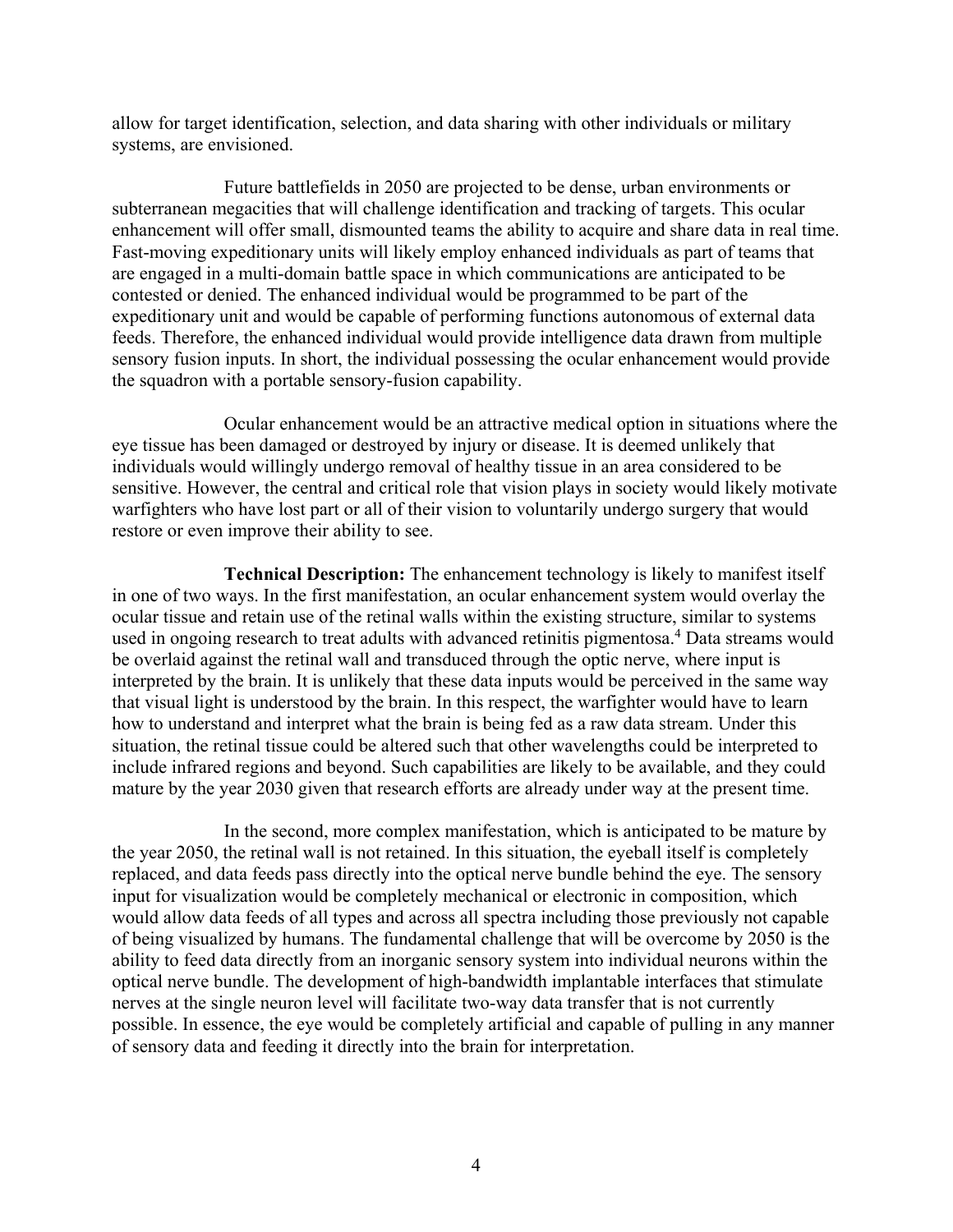#### **5.2 Case Study No. 2: Restoration and Programmed Muscular Control through an Optogenetic Bodysuit Sensor Web**

**Technical Description:** In this scenario, muscle control is enhanced through a network of emplaced subcutaneous sensors that deliver optogenetic stimulation through programmed light pulses. This enhancement is best described as an implanted digital sensing and stimulation system that is coupled with external sensors (e.g., boot inserts and wearables), which are linked to a central computational controller. In effect, the human body would have an array of small optical sensors implanted beneath the skin in the body areas that need to be controlled. These sensors could be manifested as thin optical threads that are placed at regular intervals over critical muscle and nerve bundles and are linked to a central control area designed to stimulate each node only when the muscles below it are needed. Optical control would occur across the network of optical threads in a programmed manner to effect a fluid muscular action in a choreographed "dance." Such a network of implantable muscle sensing, computation, and stimulation provides a closed-loop suite that could be used to decrease injury and mortality rates for soldiers through automated hazard avoidance. The network would also enhance their physical capabilities on the battlefield.

**Tactical employment:** An optogenetic control network could be used in several ways. The most likely would be in the restoration of lost function due to injury of muscles or nerves. Musculoskeletal injuries are the second leading cause of lost duty time in the U.S. Armed Forces.<sup>5</sup> An optogenetic augmentation of the affected area would restore function while healing and treatment simultaneously continue. It could even provide a long-term replacement treatment for a permanently damaged capacity.

 As the technology develops toward the year 2050, optogenetic body control could help respond to the persistent demand for warfighters to perform increasingly challenging tasks that often push them to the limits of their physical capability. Ongoing efforts to develop warfighter exosystems to reduce energy expenditure have revealed that current technologies often impede operator performance and increase metabolic costs.<sup>6</sup> An optogenetically controlled body suit could be used to sense an individual's condition and provide a real-time interface between the human and the exosystem. This human enhancement would allow dynamic adaptive coupling of the human body with an external exosystem, lead to physical behaviors that are more stable and agile, and optimize energy expenditure in operational environments.

 Optogenetic musculoskeletal control systems would not only allow warfighters to interface with external systems that are not permanently adhered to their bodies, but could also be programmed to control their bodies to perform complex tasks for which they are not accustomed. The optogenetic controller would, in effect, take control of the motions of a warfighter's limbs, thereby allowing a novice (i.e., the warfighter) to perform functions professionally.

## **5.3 Case Study No. 3: Auditory Enhancement for Communication and Protection**

**Tactical employment:** In this scenario, enhancement of auditory capabilities would occur through direct replacement or modification of the middle-ear bones and the cochlea.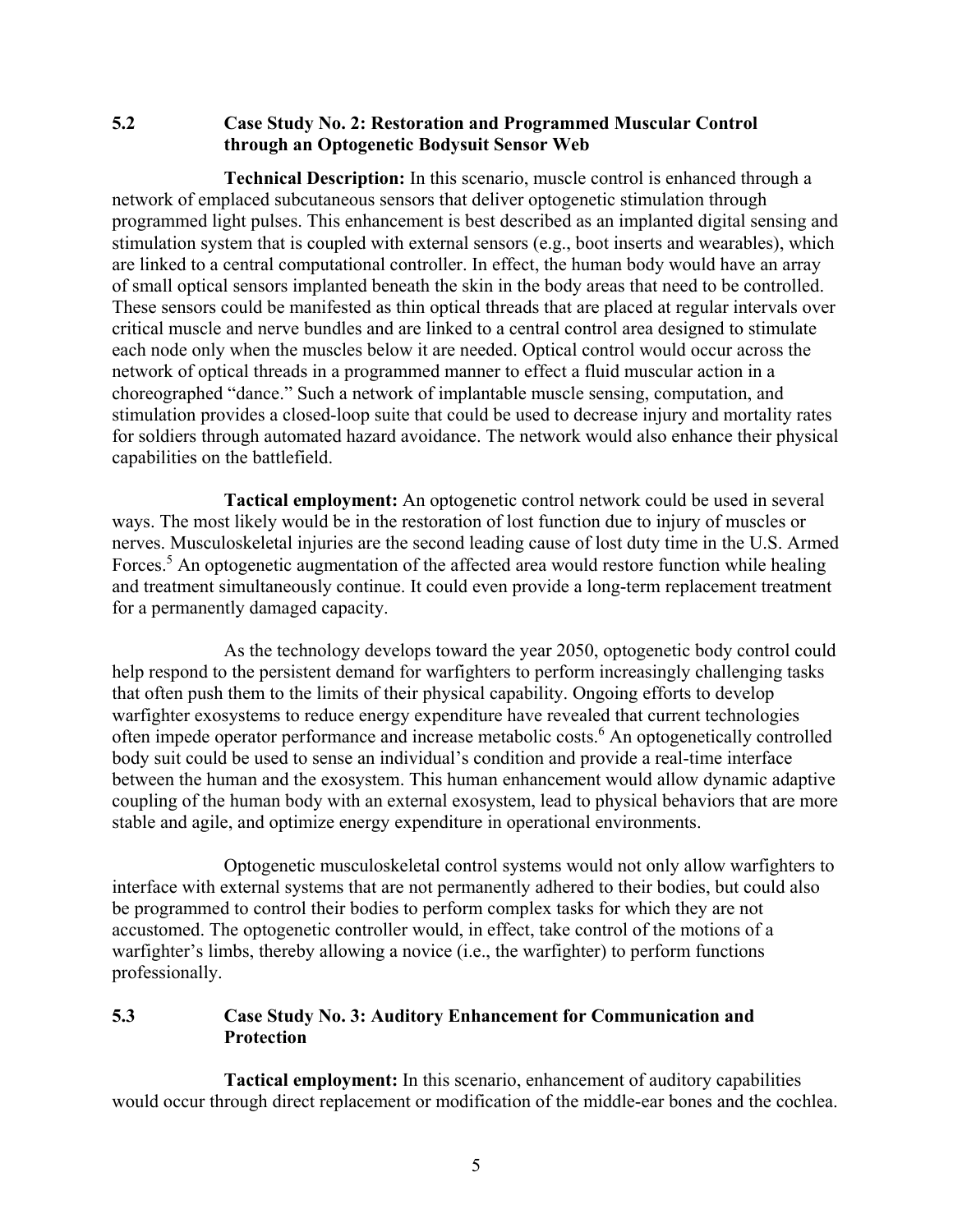The enhancement would afford individuals greater dynamic range of hearing, which would protect or filter overexposure and increase sensitivity to low-amplitude sounds. As the technology matures, it could expand the range for sensory perception to what are currently infrasonic and ultrasonic levels. In addition to these enhancements, significant potential exists for advances in communication through external processors and imagined or covert speech, as a component of neural signaling.

 Battlefield-associated hearing loss due to acute or prolonged exposure to highintensity sounds, such as gunfire, explosions, or military machines, is one of the most prevalent service-connected disabilities for U.S. veterans. A 2012 study suggests that  $\sim$ 10% of veterans suffer from tinnitus, whereas  $\sim 6\%$  of veterans are diagnosed with some level of hearing loss.<sup>7</sup> Existing technology, such as the Army-sponsored Tactical Communications and Protective System, affords some protection; however, the existing technology does not offer enhanced capabilities to the user. Direct modification of an individual's inner or mid-ear regions will allow for implant-controlled protection from high-intensity noises. It could also significantly improve situational awareness through the ability to identify and amplify low-intensity sounds, positioning and localization from passive sensor transmissions or echolocation, and advanced communication capabilities.

 The current level of invasiveness suggests that this technology would only be employed by individuals with significant hearing loss. Direct replacement or modification of both inner and mid-ear components would be irreversible; therefore, those with acceptable current auditory capabilities would be unlikely to receive this type of enhancement. This assessment, however, is for existing or near-future technology. Advances in external processor capabilities and minimally invasive electrode implantation in neural networks will likely make these technologies more accessible to the general population by the year 2050.

**Technical description:** Cochlear replacement to treat injury-associated or otherwise acquired moderate-to-severe hearing loss is currently an accepted method of restoring hearing function. An external sound receiver worn behind the ear (typically) converts sound to a digital signal, which travels to an implant within the inner ear that is used to transmit electrical signals directly to the hearing nerves. Despite the success in restoring some function, current recipients can still experience difficulties in multi-talker scenarios or in situations with high background noise, although research suggests that it is possible to track auditory attention (i.e., the direction or specific source to which an individual is listening).

 For military personnel, auditory enhancements would afford protection from high-intensity noises, provide a wider dynamic range of detectable sounds, and afford integratedcommunication capabilities. In the near-term (present day to 2030), it is anticipated that the enhancement will be coupled with networking capabilities and will be used to track human detection of salient objects in an acoustic environment. In squads with limited enhanced personnel, enhanced individuals could detect salient auditory information in the environment and relay it to other squad members using conventional forms of communication. In squads with multiple enhanced individuals, acquisition and distribution of auditory cues to spatially separated individuals could direct attention across an entire squad to actionable stimuli.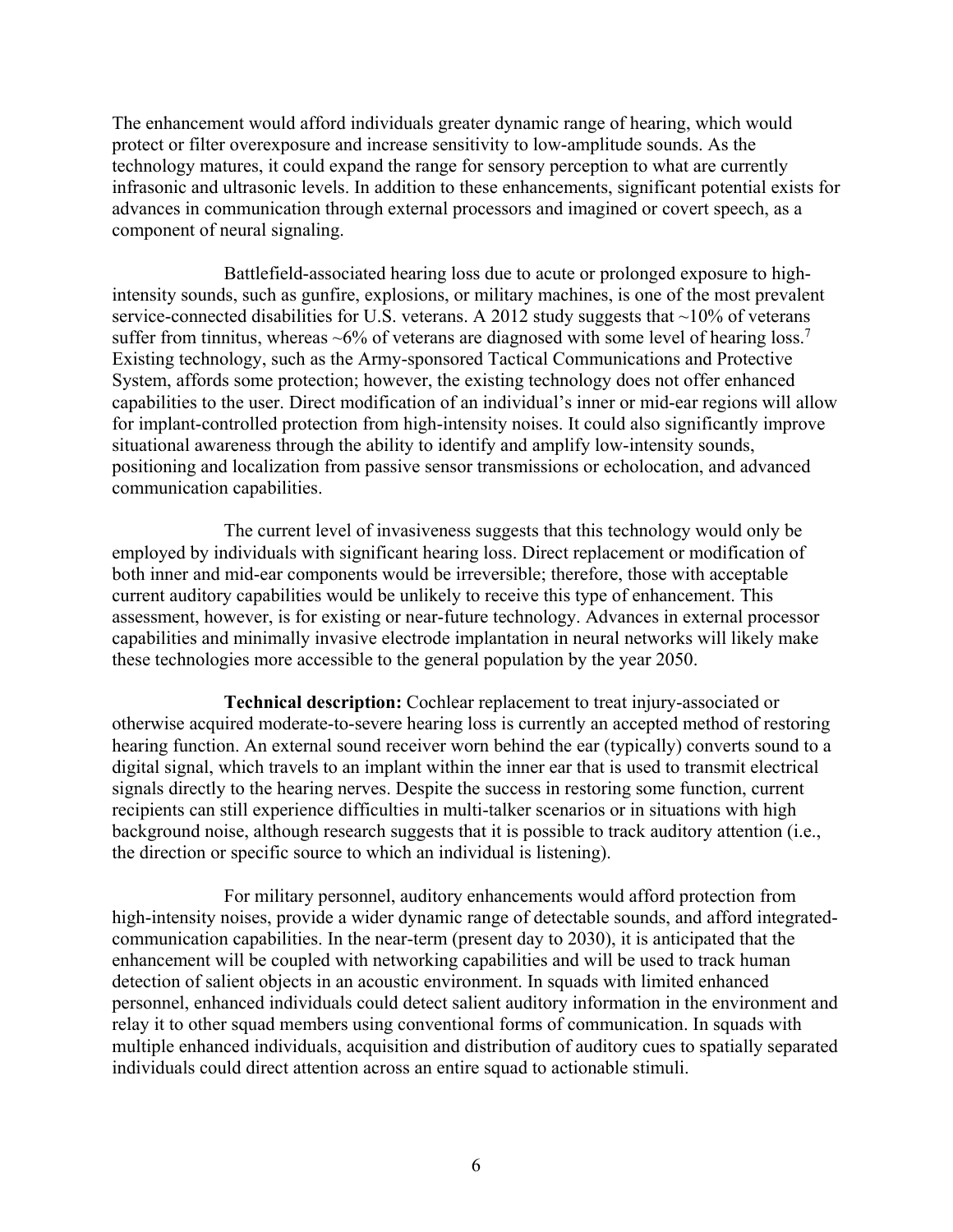Later iterations of auditory enhancements would likely target two key areas: (1) the capability for communication through imagined or covert speech and (2) implants that are significantly less invasive or reversible. With regard to imagined speech, the BHPC study group predicted that within this extended timeline (to 2050), significant advances in the understanding of neural pathways will enable not merely improvements to an individual's auditory signal transduction but also conversion and transmission of these signals to others across distances.8 This capability could lead to increased acceptance and adoption of this enhancement in areas outside the military, such as intelligence officers, police forces, and others who would benefit from using imperceptible forms of communication. Technologies that allow real-time translation of multiple languages would be useful to military operators as well as civilians. The BHPC group sees potential within the 2050 timeline for advances in the external processor unit and its method of interfacing with auditory nerves and other neural transmission pathways. This way, this technology could be less invasive than cochlear replacement and more likely to be reversible. Electrodes that directly interface with neural pathways could be implanted with a minor surgical procedure and potentially, could be removed with minimal adverse effects.

## **5.4 Case Study No. 4**: **Direct Neural Enhancement of the Human Brain**

**Tactical employment:** In this scenario, neural implants for brain–computer interfacing (BCI) would allow for seamless interaction between individuals and secondary assets (machines). This control could be exerted upon drones, weapon systems, and other remote systems operated by an enhanced individual. The enhancement would not simply entail user control of equipment (brain to machine) but also transmission to operator (machine to brain) and human to human (command and control dynamics) to enhance situational awareness as drone, computational analytical, and human information is relayed to the operator.

 Use of remote weapon systems and unmanned vehicles is increasing on the modern battlefield. Vehicle- and infrastructure-associated remote weapon systems allow for operators to effectively control the battlefield from a distance in relative safety. Similarly, unmanned vehicles will play an invaluable role in reconnaissance and long-range targeting of enemy infrastructure, equipment, and personnel. Our current state of technology allows remote weapon systems and unmanned vehicles to be controlled by fixed or portable workstations. Although these current systems are effective, they are hindered by the complexity of user interfaces and the limited information that can be conveyed to the user. Neural enhancement through implantation of modulatory electrodes in the brain will allow for rapid interaction between machine and operator through a read/write type of mechanism.<sup>9</sup> These will enable more rapid and integrated control of multiple assets by the enhanced operator, thus improving battlefield awareness and warfighter lethality.

 Brain activity will be monitored noninvasively through electrodes placed upon the scalp or skull or more invasively through the direct implantation of electrodes to the brain surface or deeper structures and networks. At present, researchers have not been able to determine whether the implantation of electrodes is reversible or to what extent affected neural networks adapt to the presence of an implant, thereby complicating removal. As this technology matures, it is anticipated that specialized operators will be using neural implants for enhanced operation of assets by the year 2030. These operators will include teams from the Special Forces,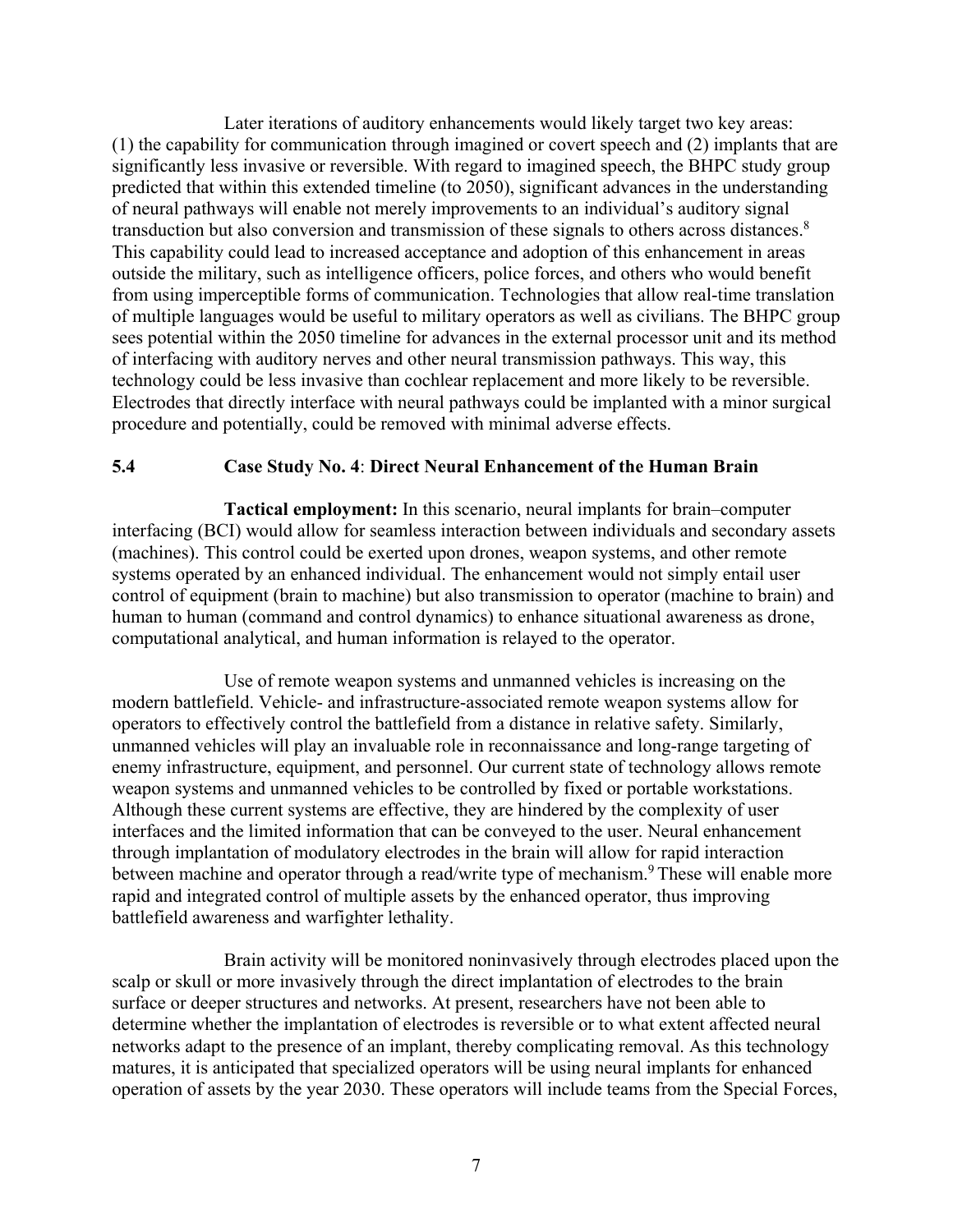military pilots, operators of unmanned aerial vehicles (UAVs) or unmanned surface vehicles (USVs) such as drones, and intelligence personnel.10 The BHPC group predicts that by the year 2050, significant advances will be made in the understanding of the neural network and neural implant technology. With greater understanding, it is anticipated there will be larger deployment of these technologies to military forces, enabling use-controlled operation of weapon systems, network communication and interaction (e.g., corpsmen speaking with doctors or specialists in hospitals to aid in field treatment of combat injuries), and improved warfighter awareness through machine to brain (and machine-enabled remote brain to brain) communication via the use of distributed sensors, transmitters, and reconnaissance drones.

**Technical description:** Neural implants to enable BCIs provide the brain with input and output channels that are dependent on brain activity rather than peripheral nerves and muscles, which eliminates the need for conventional delivery mechanisms such as joysticks or keyboards.11,12 Neural implants to facilitate BCI can be broken into five components: signal acquisition, signal preprocessing, feature extraction, classification, and signal transmission.<sup>13</sup> The signal acquisition component can be invasive and involve methods that use microelectrodes directly implanted into regions of the brain or extended across the surface of the brain. Noninvasive methods in which electrodes are positioned on the scalp can also be used. The level of invasiveness directly correlates with the quality of the signal received and transmitted to the processor and classifier components.

 For the warfighter, neural implants would have broad battlefield applicability. External processors and transmitters would allow for interaction with battlefield assets (i.e., weapon systems, reconnaissance drones, UAVs, and unmanned marine vehicles [UMVs]) as well as personnel within proximity or across distances through hierarchical relays with a central network. Early deployment of BCIs in enhanced individuals would be limited to small-scale specialized teams in which one or more enhanced personnel would offer squad support through asset control. The level of invasiveness of early iterations and the potential irreversibility of these implants may limit acceptance by military personnel and society, although specialized teams (Navy SEALs, Army Rangers, etc.) may be more inclined to accept these technologies if they could provide significant improvements in capability, lethality, survivability, and overall battlefield superiority.

 Improvements in neural implant technology could be significant by the year 2050. Anticipated improvements would focus on reducing the level of invasiveness of the implant itself. This could be accomplished through location-specific assembly of electrodes using biocompatible nanoparticles that can be directed through an external force (doped iron oxide nanoparticles that can be positioned through the use of directed magnetic fields) or through improvements to the signal acquisition capabilities of externally placed electrodes and processors. The study group expects that warfighter needs will influence these technological advancements; however, such advances would plausibly lead to revolutionary changes in how society interacts with machines on a daily level. These technologies (personal robots, entertainment options, and vehicles) would be driven and sustained by commercial entities.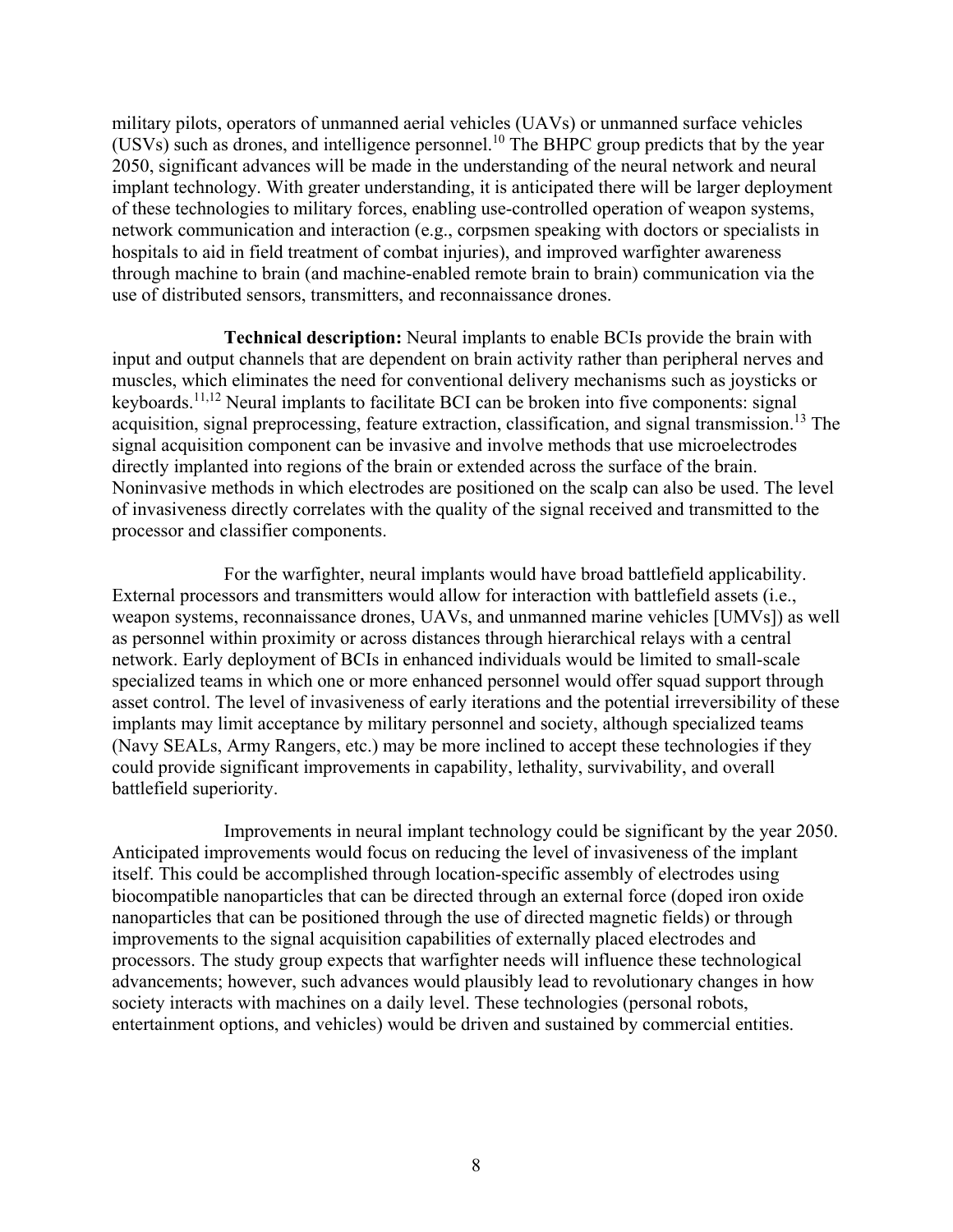#### **6. DISCUSSION**

## **6.1 Societal Perceptions as Impediments or Drivers of Cyborg Soldiers**

 During the early stages of this study, there was much discussion about near-peer competitors and adversaries. In addition, questions were repeatedly asked about potential willingness to undertake forward-leaning research in genetic engineering and invasive human/machine enhancements that the U.S. research community would be more hesitant to conduct because of differing ethical frameworks, regulatory requirements, and social attitudes. Within weeks of initiating this study, a Chinese research team led by He Jiankui announced the germline manipulation of human embryos for the stated purpose of avoiding human immunodeficiency virus infection transmitted by a mother to a baby.<sup>14</sup> Months later, a Russian scientist, Denis Rebrikov, claimed it was his intention to implant gene-edited embryos into the wombs of women.<sup>15</sup> In 2017, the BHPC study group discussed genetic manipulation of a dog's myostatin genes to increase canine body musculature severalfold, resulting in what many considered to be a perversion of nature that evoked concerns about super soldiers.<sup>16</sup>

 Among the BHPC study group, these perceptions about near-peer adversaries' strategic intent were widely but not universally accepted; however, ultimately, they were based on anecdotes (i.e., examples of individual scientists pursuing their own research). Prior and ongoing work by study group members has demonstrated (1) total involvement of China's governmental/political institution(s) in all aspects of domestically conducted science and technology research, development, and production<sup>17</sup> and (2) explicit statements of differing cultural values, norms, and needs that underlie distinct ethicolegal principles governing the conduct of research.<sup>18–20</sup> However, the following questions were asked: Had anyone ever systematically assessed global perceptions on what was ethical and what was not? To what extent, if any, are the R&D activities of different regions of the world constrained by different moral codes or swayed by popular regional opinion? What characteristics, such as education, religious beliefs, or doctrine, affect willingness to allow the use of advanced technology to enhance the human condition? and To what extent do the attitudes among members of the public impact the activities of a particular government?

 To shed light on this topic, Cary Funk, the Director of Science and Society Research at the Pew Research Center (Washington, DC), was invited to join the study group. Dr. Funk specializes in measuring views on public trust in science and had concluded a 2016 survey of 4726 people within the United States that focused on understanding attitudes about human enhancement technologies. The survey examined public attitudes about the potential use of three emerging technologies that could fundamentally improve human health, cognitive abilities, and physical capacities. The technologies were (1) implanting brain chips to give people a much improved ability to concentrate and process information; (2) transfusing synthetic blood to give people much greater speed, strength, and stamina; and (3) editing genes to give babies a life with much reduced risk of serious disease.

 The study, "U.S. Public Wary of Biomedical Technologies to 'Enhance' Human Abilities," showed that the majority of Americans greeted the possibility of these breakthroughs with wariness and worry rather than enthusiasm and hope.<sup>21</sup> A majority of U.S. adults said that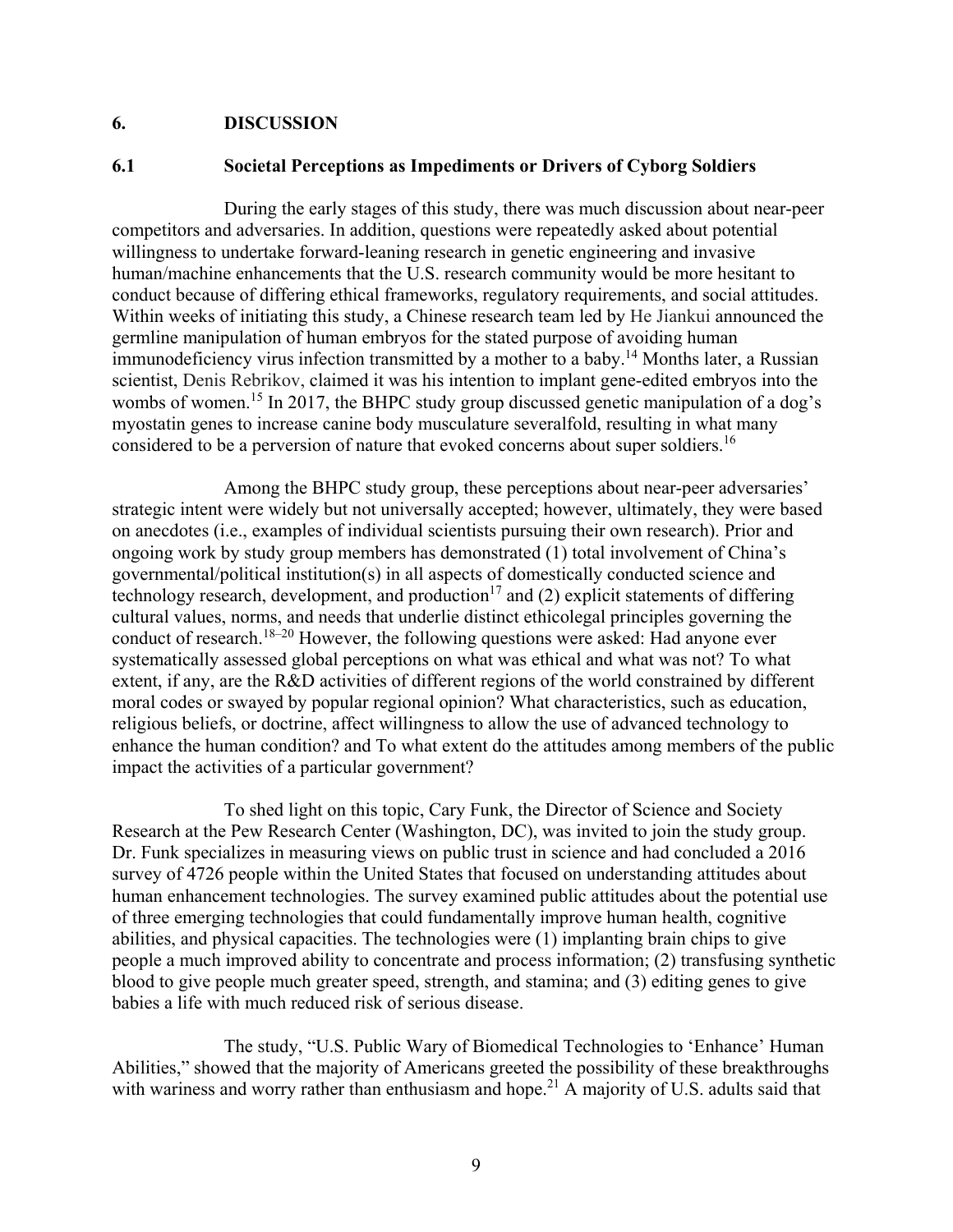they would be "very" or "somewhat" worried about brain chips (69%) and synthetic blood (63%), whereas no more than half said that they would be enthusiastic about each of these developments. Some people said they would be both enthusiastic and worried, but overall, concern outpaced excitement. Public opinion was closely divided when it came to the fundamental question of whether these potential developments are "meddling with nature" and crossing a line that should not be crossed, or whether they are "no different" from other methods that humans have tried to better themselves over time. People's views differed depending on how religious they are. The more religious Americans were, on average, the less affirming they were of these enhancements. People with deep religious commitment were less likely than those with less religious commitment to want any one of the three potential enhancements. By contrast, majorities of those with less religious commitment were more inclined to see the potential use of these techniques as just the continuation of a centuries-old quest by humans to try to better themselves.22

 These results suggest that a person's willingness to accept or reject the use of a technology for the purpose of human enhancement is based on awareness and understanding of the technology and the degree of religious commitment. In the group's discussions, other factors did not present significantly high correlations, and it is important to note that Dr. Funk's survey was conducted within the United States. Neither Dr. Funk nor any other member of the study group was able to identify a study that collected similar data from residents of other countries that were scientifically rigorous enough to be of value. The group further noted that future surveys on near-peer adversary populations would be controlled. Moreover, the attitudes and opinions of the general public do not necessarily represent what government authorities or research teams are willing to pursue. U.S. leadership has very little data about what residents of other countries are willing to accept with regard to the use of human/machine enhancement technologies or to what extent their political and military leaders and scientific community are willing to support this technology. With this in mind, the group made the following recommendation:

> The DOD should initiate a global survey of societal awareness and perceptions of human/machine enhancement technologies. Assessment of global attitudes will predict where adoption may be difficult to introduce and when adversarial adoption of offset technologies is likely to be more readily accepted.

## **6.2 Interoperability and the Politics of Enhanced Soldiers**

 The pace of development in cyborg technologies is expected to accelerate over the next 10–15 years, driven by commercial medical applications. Adoption of these maturing technologies by global defense forces with commensurate protection of proprietary and classified technologies is deemed likely. Adoption of new and potentially sensitive technologies can have implications for interoperability of military forces. The DOD requirement to maintain interoperability with allied partners within NATO and other allied partnership frameworks would suggest that efforts to align cyborg assets with existing or newly developed doctrine should be undertaken.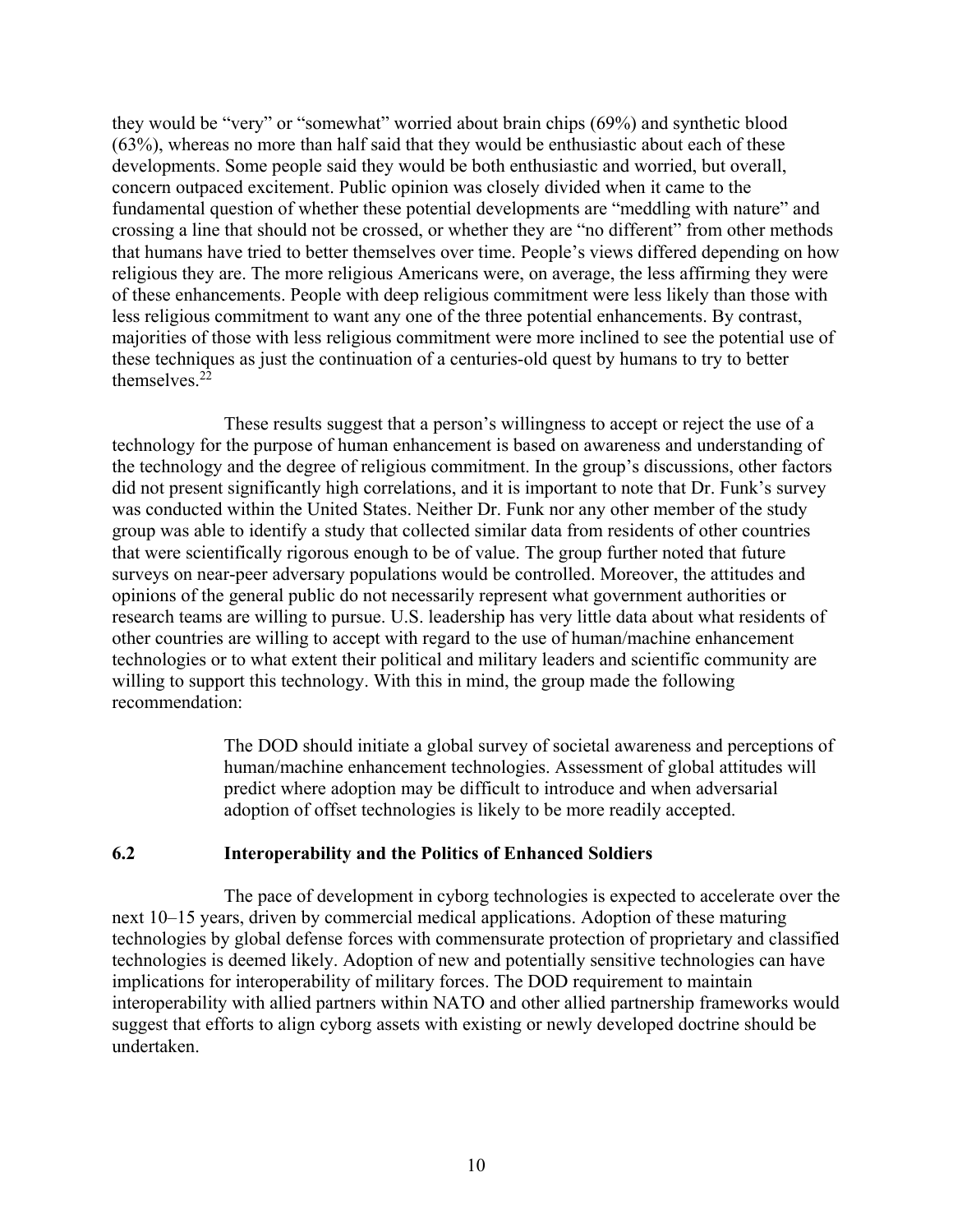The study group recommended that U.S. leadership use current allied forums (e.g., NATO) to discuss impacts to interoperability with allied partners as we approach the year 2050. This will help in the development of policies and practices that will maximize interoperability of forces.

 Interoperability of military units in a tactical sense is not the only hurdle that must be overcome when bringing together populations from different countries. The policies of countries are dependent upon the shared social norms and beliefs of the population, and these are not guaranteed to align on the issue of human/machine enhancement technologies.<sup>23</sup> Given that the measured attitudes from the Pew Research Center's study on cyborg technologies indicated clear alignment to religious commitment, allies with a strong history of religiosity may be more reluctant to accept foreign cyborg soldiers operating on a shared military base within their borders. Judging from current postures and practices of key strategic competitors,  $2^{4-26}$  the study group postulated that it is unlikely that the global community will establish consistent and harmonized approaches to integrating human/machine enhanced warfighters. This lack of agreement will present challenges to the deployment of these assets in the years leading up to 2050. A robust multinational dialogue that identifies acceptable legal, moral, philosophical, and ethical frameworks for the use of these technologies in national defense may prepare the global community for these eventualities.

 Aside from allied acceptance and military interoperability is the global political costs of fielding cyborg military assets. The workshop participants unanimously anticipated that state and non-state adversaries will seek to use U.S. deployment of enhanced warfighters to undermine U.S. interests and stigmatize the DOD as unethical. Given the results of the Pew study, religion seems a likely platform to galvanize these arguments against U.S. interests with entertainment and social media reinforcement. Mass media, including film and literature, is also a known stage for demonization of cyborgs. From Frankenstein to the Terminator, the message is often that technology's integration with the human body robs the human spirit of its compassion and leads to violence and grave, unintended consequences. However, fiction can also reflect imaginative applications of emerging technologies as well as real concerns with those technologies. For these reasons, fiction can be a powerful tool for engaging the public in discussions of bioethics.<sup>28–30</sup> A better-informed public that creates and consumes media related to emerging technologies may thus help DOD and its partners forecast ELSI concerns to mitigate problems early in the development of enhancement-related capabilities.

The study group recommended that efforts should be undertaken to reverse the negative cultural narratives of enhancement technologies and leverage media as a means of engaging the public. Across popular social and open-source media, literature, and film, the use of machines to enhance the physical condition of the human species has received a distorted and dystopian narrative in the name of entertainment. More accurate depiction of technology and its applications in fiction and nonfiction media could lay the groundwork for a new generation that sees opportunity for societal benefits in cyborg technologies. If technology is to become a more intimate partner in the physical enhancement of the human species, then DOD personnel must help alter distorted cultural narratives. A realistic, balanced (if not more positive) narrative will serve to better educate the public, mitigate societal apprehensions, and remove barriers to productive adoption of these new technologies.<sup>31</sup> Although not intrinsically a DOD mission,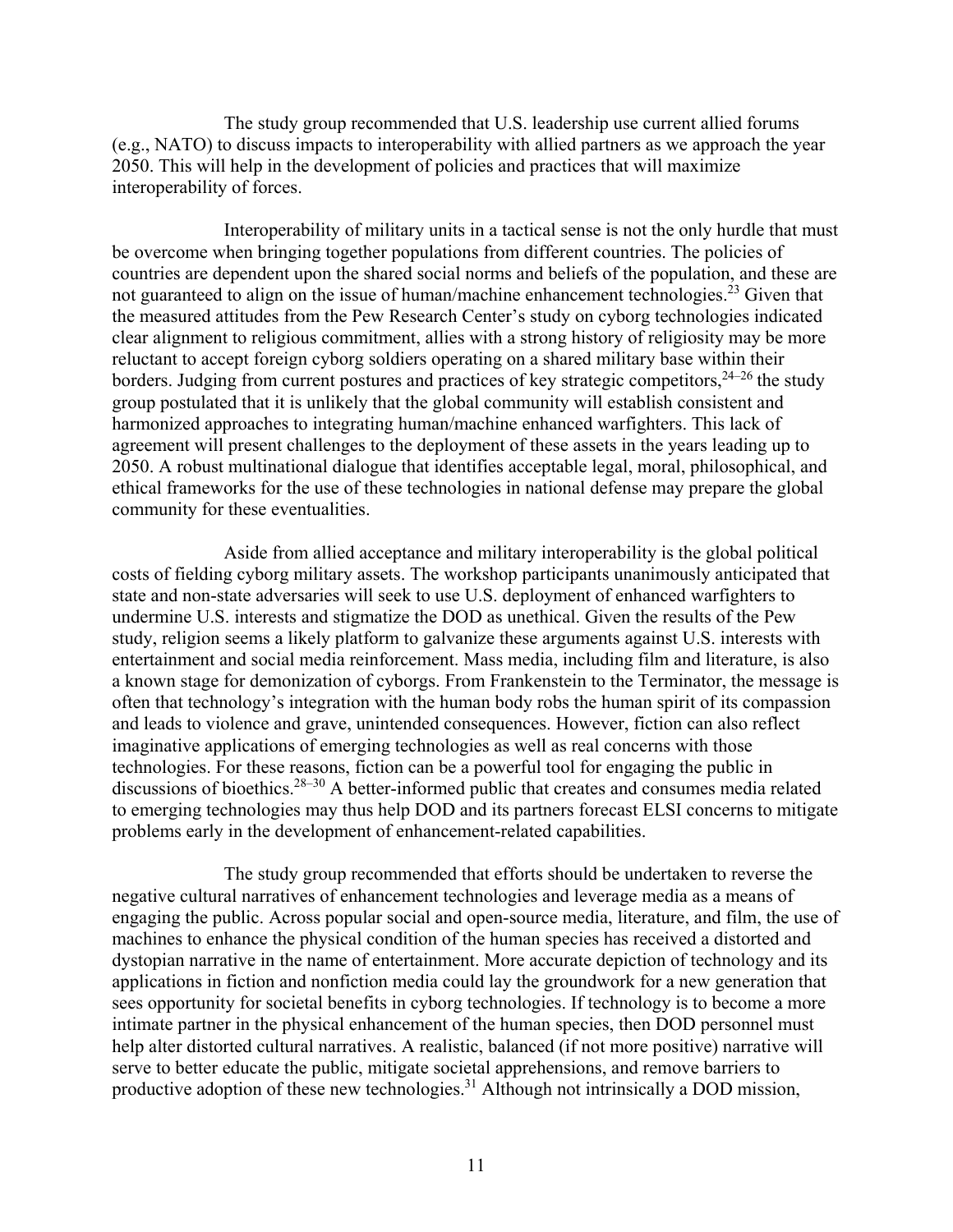defense leadership should understand that if they intend to field these technologies, public and social perceptions will need to be understood and overcome.

## **6.3 Legal and Privacy Implications for Cyborg Technologies**

 Many legal scholars will attest that the legal frameworks governing the use of technology (such as cell phones, email, and social media) are inadequate. As the pace of technological development accelerates and human/machine enhancements become a reality in the years leading up to 2050, it is almost certain that legal frameworks will continue to be outpaced and face new challenges. In their 2014 study, "Our Cyborg Future: Law and Policy Implications", Benjamin Wittes and Jane Chong discuss how the prolific use of cell phones and wearable devices bring technology closer to the human race than before and suggest that we are, in effect, approaching a state in which we are already "juvenile cyborgs".27 They suggest that the introduction of more advanced human/machine enhancements, such as those proposed in this study, will create unique legal challenges because of data generation, which lies at the heart of machines.

> The first consideration that must factor into our discussion is that cyborgs inherently generate data. Human activity by default does not, at least, not beyond footprints, fingerprints, and DNA traces. We can think and move without leaving meaningful traces; we can speak without recording. Digital activity, by contrast, creates transactional records. A cyborg's activity is presumptively recorded and that data may be stored or transmitted. To record or transmit data is also to enable the collection or interception of those data. Unless one specifically engineers a cyborg to resist such collection or interception, it will by default facilitate surveillance. In the event a cyborg is engineered to resist surveillance, data are still created. In other words, a world of cyborgs is a world awash in data: data about individuals, data of enormous sensitivity, and the further cyborgidization progresses, data of ever-increasing granularity.

> Thus, the most immediate impact of cyborgidization on the law of surveillance will likely put additional pressure on the so-called third-party doctrine, which underlies a great deal of governmental collection on transactional data and business records. Under third-party doctrine, an individual does not have a reasonable expectation of privacy with respect to voluntary disclosure of information to a third party (e.g., a bank or a telecommunications carrier), and the Fourth Amendment, therefore, does not regulate the acquisition of such transactional data from those third parties by governmental investigators.<sup>27</sup>

 The authors go on to argue that the more essential the role machines play in our lives, the more integral the data they produce are to our human existence. In addition, the devices become more inextricably intertwined with us: socially, physically, and biologically. They suggest that it is less plausible that we would voluntarily turn over the data produced by these devices to a third party or permit someone else to do so. If this is true, what are the implications for the enhanced individual? Furthermore, what are the implications of data generated by a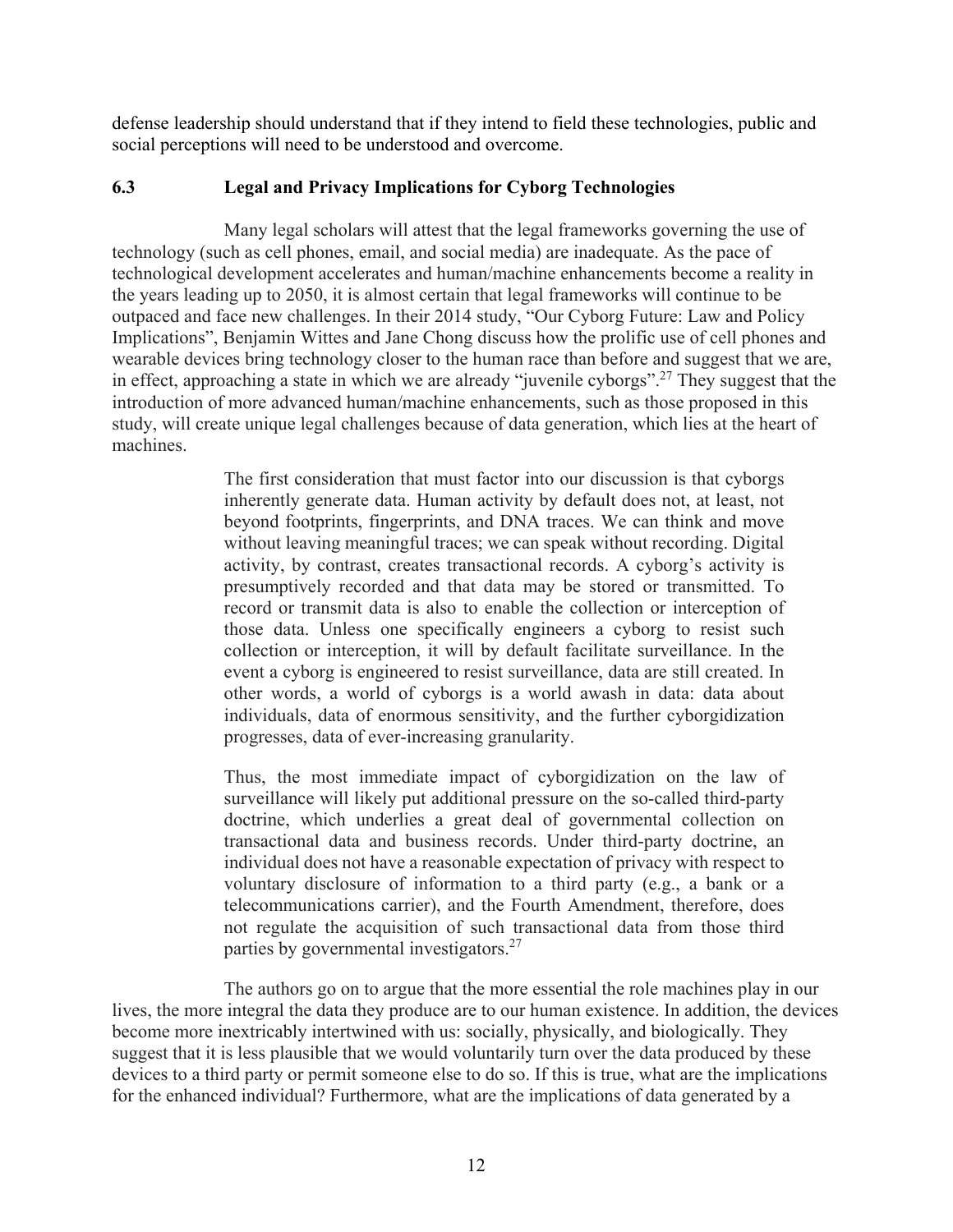member of the armed forces? For example, who owns such data, and for what purposes can these data be used? From a legal perspective, enhanced humans will likely generate huge amounts of data, which makes them uniquely susceptible to targeting and surveillance. Current legal frameworks are not structured to handle such scenarios.

 Conversely, consider the privacy aspect of the legal argument in which cyborg technology inherently collects data from those around the enhanced individual. Some of the technology predictions within this study envision human/machine enhancements in which audio, video, geolocation, and time stamps could be recorded and distributed. From a national security perspective, this enhances situational awareness and clearly has military applications. But in a civilian setting, such as in a coffee shop or the gym, it will have other implications, including impact on bystanders. Although an individual volunteers for enhancement and agrees to any corresponding collection of his or her personal data, bystanders are unlikely to have granted the same permission. Deliberations at the Cyborg Soldier 2050 Workshop raised other scenarios that are likely to arise:

- If an enhanced warfighter is caught and captured, does he have the same protections under the Geneva Convention, and will his enhanced status alter the treatment he is likely to receive?
- Can a person be prevented from having or using an enhancement under special circumstances (such as entering a bank or sensitive compartmented information facility, gambling in a casino, taking a test, or negotiating a contract)?
- Can an employer discriminate against an enhanced or non-enhanced person? Can a business refuse to serve an enhanced person? Can the enhanced person be paid more for services than a non-enhanced person working in the same capacity?
- Are an enhanced individual's capability to monitor, record, and communicate conversations and images bound by the same legal frameworks that govern wiretapping and privacy laws for cell phones and other recording devices?
- Is the misuse of enhanced technology on the part of an employee grounds for deactivation or removal of the technology?
- Is there a legal precedent for passing laws that restrict or modulate technology integral to our bodies?
- Who is liable for any accidents caused by malfunctioning of the technology?
- Can a person sign away legal authority or control over something inside his body (i.e., akin to a delegation of authority or responsibility)?
- Will people be required to disclose the presence of enhancements within their bodies? If so, when, why, and to whom?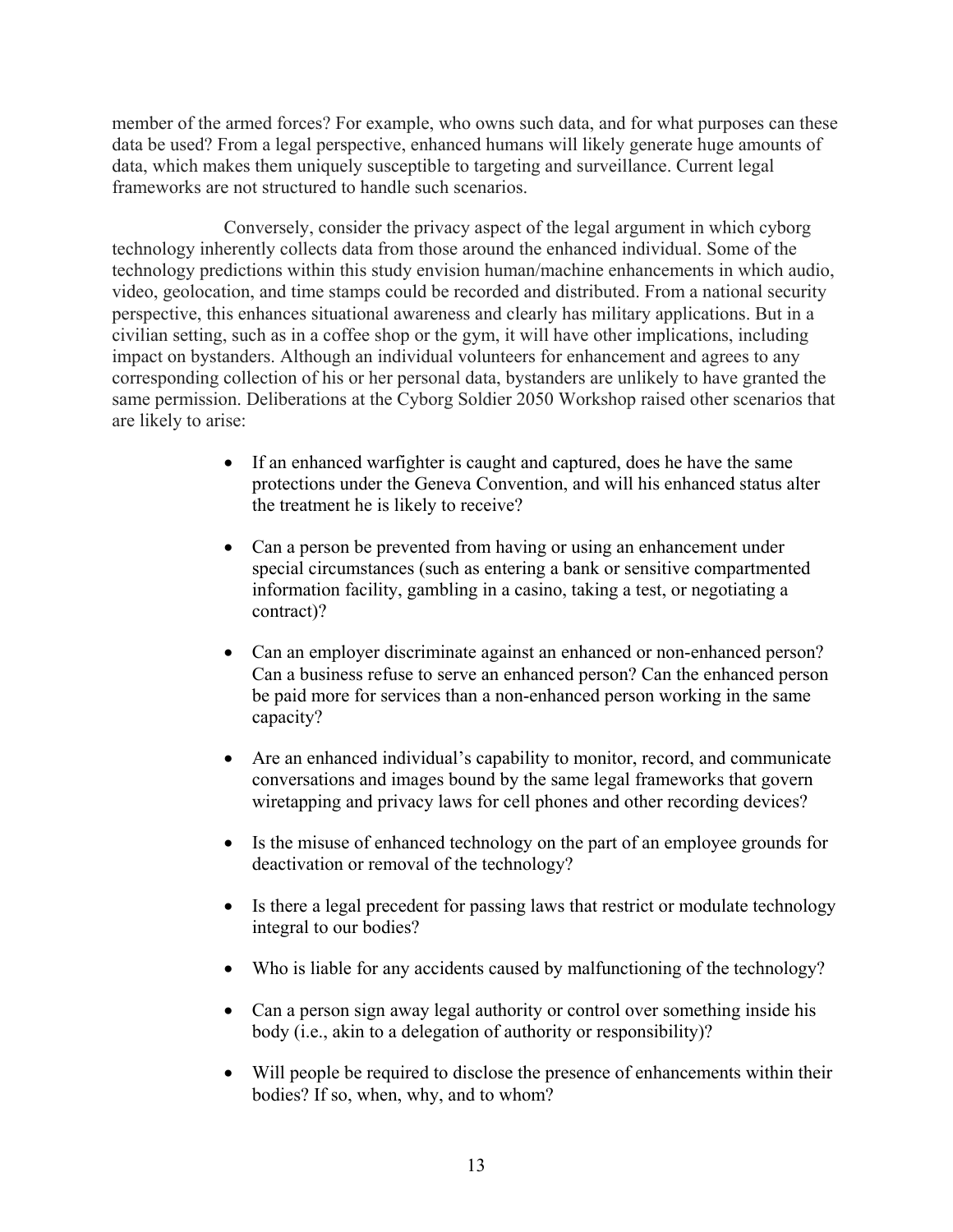Can someone be screened to reveal an enhancement that is NOT visible through the use of a metal detector or body scanner? What is the expectation of privacy for enhanced individuals and the people interacting with them?

 Clearly, current legal frameworks are insufficient to predict the myriad challenges to privacy and security that will arise from these situations.<sup>28–30</sup> As a result, the BHPC study group made the following recommendation: The DOD should invest in the development of dynamic legal, security and ethical frameworks that anticipate these new technologies under its control.

The current legal, security, and ethical frameworks are insufficient given the speed at which these technologies are developing in the United States and other nations (allied or adversarial). Therefore, the DOD should support the development of forward-leaning policies (internal and external to the department) that protect individual privacy, sustain security, and manage personal and organizational risk. Because operationalization of technology for national security is at the core of the DOD mission, these frameworks should be structured to be agile and responsive to new technologies that are developed within the United States or elsewhere. Moreover, frameworks should be adaptable to the entire life cycle of technological advancement from early-stage research through fielding and operational use.

## **7.4 Safety and National Security**

 The overall strategic significance and game-changing aspects of enhanced soldiers and technologies aimed at developing cyborg soldiers may be viewed as a threat by some. The threat perspective is supported by the argument that cyborg technology is almost impossible to detect, very difficult to deter, and therefore, highly challenging to defend against. If the strategic landscape after the year 2025 changes sooner than expected or contains ambiguous threats against which we lack capabilities to detect and defend, the balance of power as well as the very definition of "asymmetric warfare" will be forever altered. What is clear is that the introduction of human/machine enhancements into military and civilian populations will create new vulnerabilities that will need to be mitigated by security architectures. Cyborg technologies will create a world awash in data in which individuals will record images and audios or generate geographic coordinates and time stamps. In some cases, these processes will occur automatically in the background without willful intention as part of the course of daily events (called "transactional records" by Wittes and Chong).<sup>27</sup> To record or to transmit data is also to enable collection or interception of that data. Unless one specifically engineers the cyborg to resist such collection or interception, it will by default facilitate surveillance. Relatedly, due to their surveillance capabilities, cyborgs could be selectively tracked and targeted unless appropriately shielded.

 From a national security perspective, adversaries may piggyback surveillance and tracking technologies within implanted cyborg mechanisms. In the words of one study participant, "If I can't walk into a sensitive compartmented information facility wearing an iWatch or carrying a cellphone, how will security be confident it is safe to allow a cyborg to walk in there?" In short, an enhanced soldier with a machine interface presents a potential security risk and complicates work within secure environments.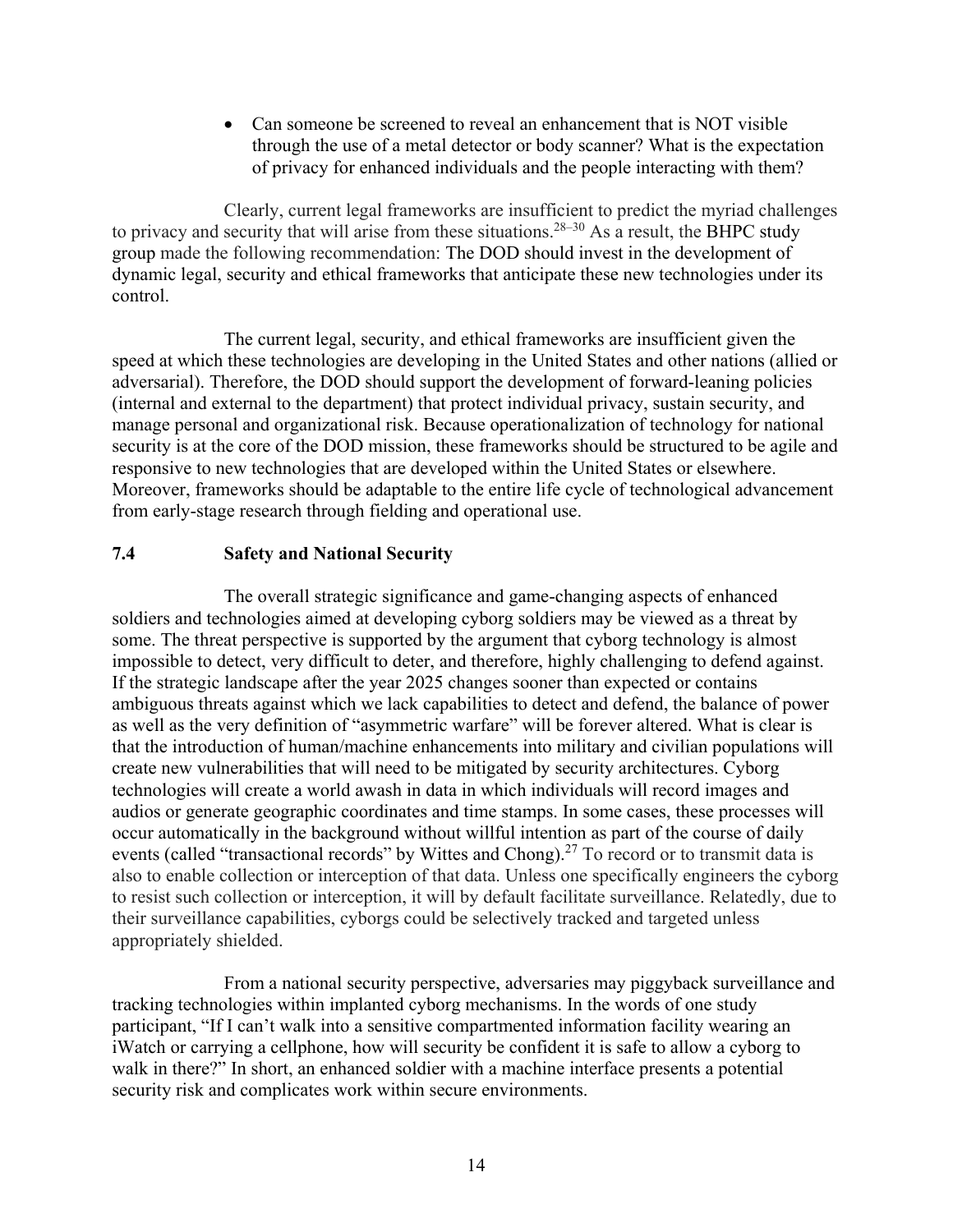Machines respond to commands, and if command and control are hacked, the human/machine will be compromised. Hackability by external forces could generate the fear of control by others. Even if this risk can be mitigated through enhanced encryption methods, variable authentication requirements, or other methods, the perception that control could be subverted may lead to issues of trust among peers. For example, if a hostile actor could override an optogenetic body suit or neural implant that controls muscle movement, this could not only create a true threat to the individual, organization, and mission, but could promulgate fears among the ranks of non-enhanced and enhanced individuals.

 Lastly, consider that these are advanced technologies that can and will travel the world outside of traditional security controls put in place to prevent exploitation. Technology ownership and chain of command of an enhanced soldier is nontraditional (e.g., an enhanced soldier plans a vacation to foreign countries, which poses diplomatic and security risks). Thus, there is a need for increased and sustained trust at the individual-user level that the system will perform reliably (i.e., that verification and validation have been done) in and across a range of settings and circumstances.

## **6.5 Military Opportunities to Enhance Capability**

 Human augmentations and enhancements carry a number of security and privacy concerns at the national and global societal level. These technologies, however, also offer significant advantages to the DOD and other national agencies. In addition to general enhancements of warfighter performance, many enhancements have the potential to offer new opportunities to significantly improve warfighter survivability, allowing them to operate safely and securely in austere environments.<sup>10,31</sup> One could argue that failure to invest in responsible development of these potentially lifesaving technologies would be unethical.

 With highly variable combat environments, conditions, and adversaries, military technology is rapidly advancing to provide enhanced situational awareness to warfighters. DOD forces regularly deploy a wide array of UAVs and UMVs to collect and relay data for assessment. At present, the intelligence gathered by UAV assets is often collected at a central location and then disseminated to forward operators through conventional communication networks, which can prove limiting in some situations. As discussed in case study no. 4, neural enhancements, portable independent communication systems between squads and squad members, as well as with computer systems (such as UAVs) could enable warfighters to operate "off the cloud" or "on the edge." In a multi-domain battle space in which communications and movement could be contested by fast-moving expeditionary forces, these types of portable communications could lead to enhanced targeting, tracking, and situational awareness organic to the squad level, thereby enabling rapid decision-making and operational flexibility.

 The ability to passively record environmental situations and personal interactions and observations without external equipment or devices would also be invaluable to clandestine surveillance. In dense urban environments, operators would be able to seamlessly move through crowded city streets capturing environmental intelligence, targeting conversations, and acquiring other valuable information that would be digitally stored for later analysis and interpretation. In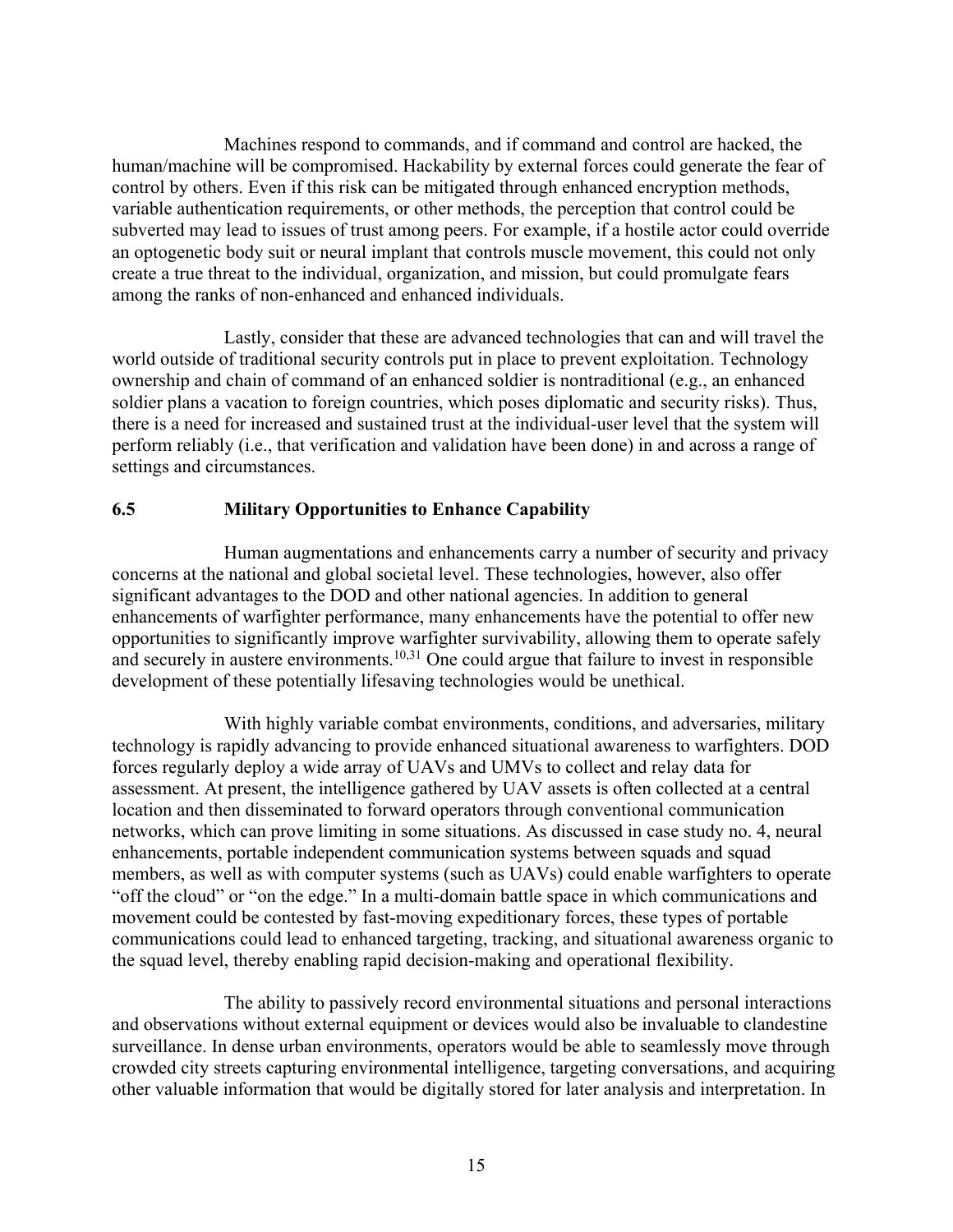addition, although clandestine operators are trained to capture and remember key details, digital (audio and visual) recordings can capture minute details that may be missed by even the well-trained eye.

#### **6.6 Safety Concerns and Benefits**

 For any enhancement or augmentation, safety is a critical issue. A known challenge of these technologies is that their cognitive and physical effects cannot be fully known a priori. The study group acknowledges the role the DOD must have in supporting rigorous science in these domains to validate the usefulness of the technologies and to identify and prevent their short- and long-term harmful effects. Although measures are taken to ensure the highest level of safety for the end user, because each human's physiology is slightly different, unforeseen side effects can be expected. The general understanding is that DOD personnel, especially those at the "tip of the spear" (e.g., special operations forces), are prone to seek an advantage over adversaries, even if the chosen technology has not been fully shown to be effective or non-hazardous (e.g., the use of dietary supplements by the U.S. Special Operations Command). Although purely speculative at this stage of development, the early adoption of low-technology readiness level enhancements to keep up with enhanced adversaries may prove an area of concern in the future. Given the particular nature of DOD needs and applications, it is likely that many of these enhancements will be unique to the DOD. Therefore, collection and accrual of data to validate the utility and establish the safety of these technologies may be more difficult than in the civilian sector, in which there are more opportunities to collect data or conduct studies with sufficient sample size. It must also be considered that the long-term side effects will be unique to each augmentation. The remapping of neural networks due to an implant will be vastly different than the muscular implants used to receive optogenetic stimulation. Each implant type, location, and mode of action will carry its own safety and regulatory concerns.

 Human enhancement and augmentation would be implemented as a viable technology in DOD personnel for the sole purpose of adding a competitive edge to warfighters to improve their survivability. Each of the technologies discussed here and at the Man–Machine Interface Meeting have the potential to offer improved situational awareness through (1) enhanced sensory perception; (2) streamlined interaction with assets such as UAVs and sensors; and (3) improved communication between squad members, which would directly translate into improved warfighter performance and safety through "left-of-bang" type approaches. Notwithstanding that these examples provide more tangible and predictable safety enhancements, secondary benefits could be possible, based on current understanding of neural plasticity and overall brain function. For example, studies of Alzheimer's dementia have shown that early and frequent brain stimulation lead to reduced plaque formation in aging populations.<sup>32</sup> Although not confirmed, it is possible that enhancements that rely on neural implants or other methods of brain stimulation may increase overall brain activity, leading to slowed aging of neural pathways and long-term benefits to individuals with these types of enhancements. Another consideration and potential safety enhancement is that many of these technologies will incorporate some sort of biometric log to ensure the stability of the implant. These logs could allow for numerous biomarkers to be monitored, which could lead to early recognition not only of implant degradation and failure but also other disease states or conditions that the recipient may experience or develop during his lifetime. By revealing actionable medical information that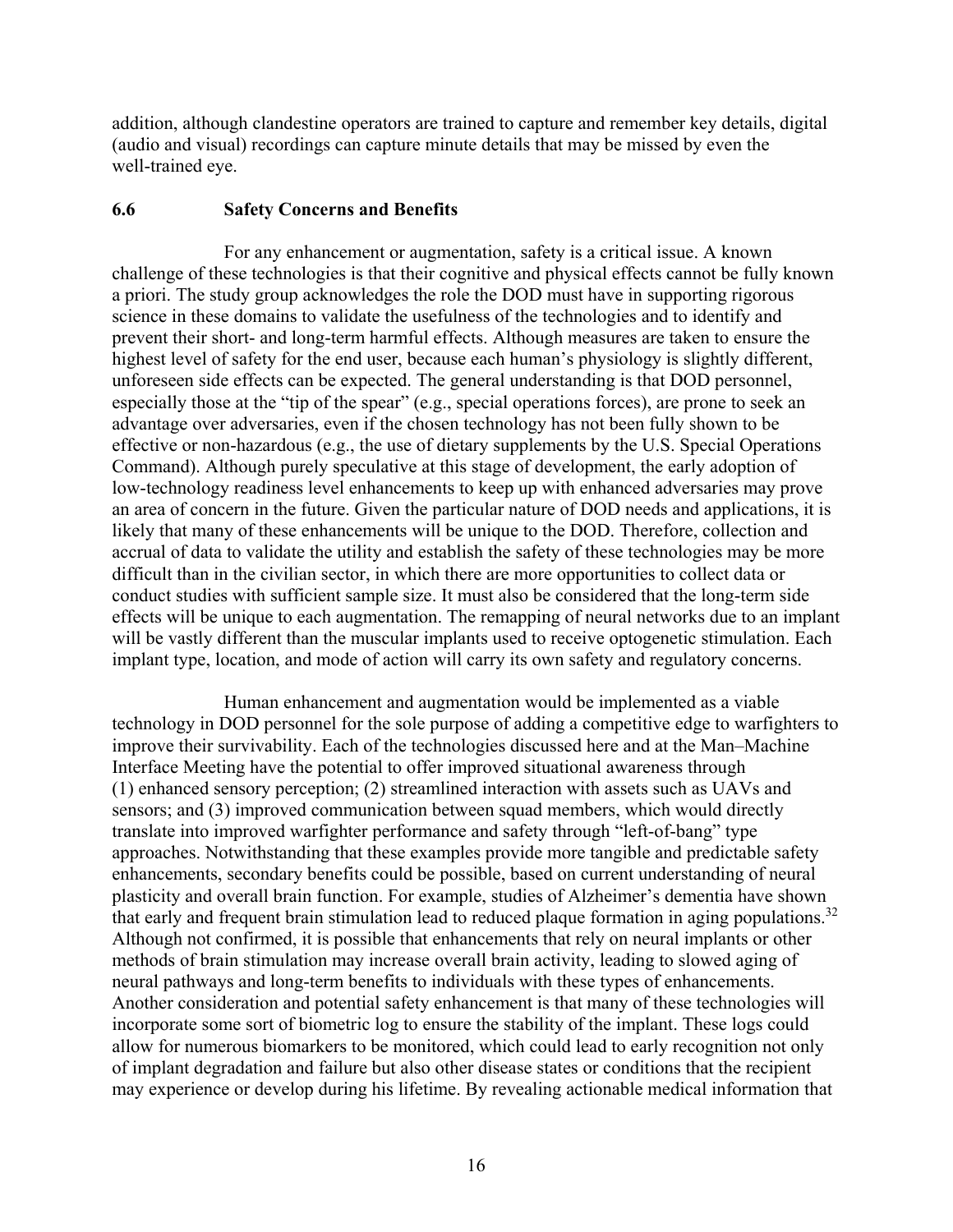would not otherwise be detected, circumstances in which enhancements provide safety benefits to an individual may be established.

## **6.7 Long-Term Effects**

 Enhancement technologies may be intimately integrated within the human body and enable decades of exchange information with the human nervous system. The long-term effects on the human body and cognitive or psychological functions cannot be wholly foreseen, and therefore, these will need to be determined through rigorous prospective studies. It is anticipated that once these technologies are shown to be effective and safe in the short term, initial deployment would likely be in small specialized teams that are extensively monitored for years during and after military service. These specialized teams could serve as "probe cohorts" to enable ongoing evaluation of benefits, burdens, and potential harms incurred by such interventions. Although the targets will be ever-evolving, some of the questions and concerns that will need to be addressed are discussed below.

 Many of the enhancements and implants discussed in this report (case studies 1–4) and on the horizon for the year 2050 and beyond will require a significantly deepened understanding of the brain and how technologies that affect its structures and functions may be engineered. Moreover, it is likely that the specific technologies discussed in each of the case studies will require a neural component or implant to allow for efficient utilization. This will need a massive two-way data feed to and from the brain, as methods and techniques are iteratively developed to "learn" proper placement of implants and accommodate the vast types and amounts of data that are required to sustain optimal functioning of these technologies. How the use of integrated technologies will affect existing brain architectures and functions is not yet known and arguably, can only be known by implementing the particular interventions. In addition, several of the implants pertain to enhanced sensory capabilities. How the brain processes this information and whether it adapts to the new inputs will impact significant areas of future study. For example, augmentation of individual senses may have secondary consequences for multisensory integration and motor coordination. To contend with these, augmentations must be designed appropriately<sup>33</sup> so that displays of information can be digested by the human brain without causing spatial disorientation, negative impacts on coordination, and disequilibrium; these conditions can lead to nausea and sickness. Furthermore, if these data streams show any potential for corruption or miscommunication, improper sensory relay and interpretation could possibly lead to poor or incorrect decision-making by the operator. An example of this could be false identification of targets leading to friendly fire. Would this lead to a "my implant made me do it" type defense in which technology is blamed for such actions and mistakes?

 With age, the tissues, integrity, and functions of the human body change in relative capability, plasticity, and sustainability. At present, it is unknown how implants will change the rate, extent, and effects of aging and the influence and manifestations of the implants over time. The possibility exists that the body will lose its ability to interact with the implant as neural connections degrade or muscles and connective tissues change or atrophy. Will an individual who receives these enhancements during his or her service years become even more infirm later in life as the body and implant age? Can enhancements be recalibrated as the body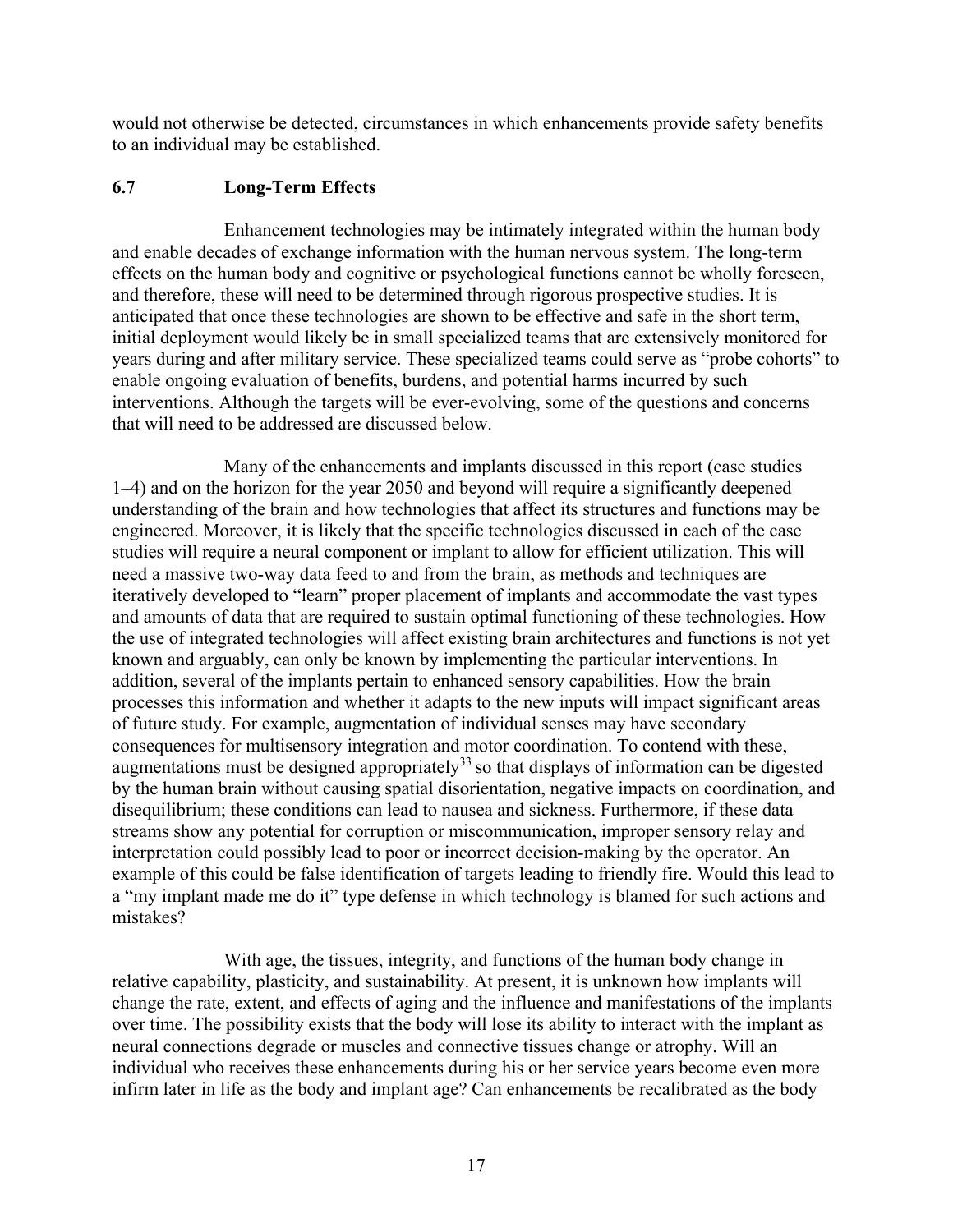ages to restore functionality or at least ensure operability at some basal level? Or, will the technology provide some measure of protection against or mitigation of the effects of aging, and thereby render the enhanced individual with durable capabilities?

## **6.8 Active Military Considerations**

 Integration of enhanced troops into warfighter populations is projected to increase in frequency as we approach the year 2050, and these populations will persist for extended periods of service. This "new normal" will require changes in the way the DOD recruits, trains, deploys, and protects troops and systems under its control. At present, all soldiers and support personnel constitute a significant investment by the DOD. This, of course, is not just an investment in equipment and training, but also in in-service and long-term post-service care. The total life-cycle cost in enhanced personnel will require a change in the way the various branches of the DOD organize and position individuals in their command. Does this create new quid pro quo service criteria? For instance, should the DOD mandate substantially longer commitments of service for enhanced individuals if the DOD is required to maintain these implants in perpetuity? Should all enlistees be eligible for enhancement, or should only very select groups be eligible (e.g., those who are able to meet certain physical and mental criteria)? Can individuals with preexisting augmentations join the military? How do enhanced individuals rank compared with the non-enhanced, and how does this change the current hierarchies and criteria for promotion and recognition or awards? These questions and others will require serious attention by each service branch as it adapts to the idea of the new normal. Key aspects of these issues are addressed in the next section.

## **6.9 Integration of Enhanced Soldiers into Active Duty Forces**

 Whereas human/machine enhancements could potentially increase operational effectiveness of military units, the technologies and techniques to employ them will require study and optimization. These adjustments to current practices will not simply be how we handle personnel but also how we organize enhanced personnel into existing hierarchies, how we utilize them on the battlefield, and how the rules of warfare may need to be modified to accommodate the use and prevent the misuse of enhancement technologies.

 Classifying military personnel as enhanced or non-enhanced would add another level of categorization to military status, fitness for duty, and rank that will have to be considered. Enhancement will effectively change the capabilities and professional status of active duty soldiers. In addition, policies and procedures that take into account how these new capabilities will impact the professional qualifications will have to be established, and military occupational specialties will have to be assigned. Present-day military personnel are able to take courses or receive training to further their career and potential for advancement. Is there a future in which obtaining an augmentation conveys an equivalent benefit to an individual's career path? In contrast, could an enhancement limit this potential? For example, what if the enhancement is so unit- or task-specific (i.e., targeting, reconnaissance, etc.) or necessary that it constrains or restricts an individual from being promoted or from receiving a different enhancement that is not compatible?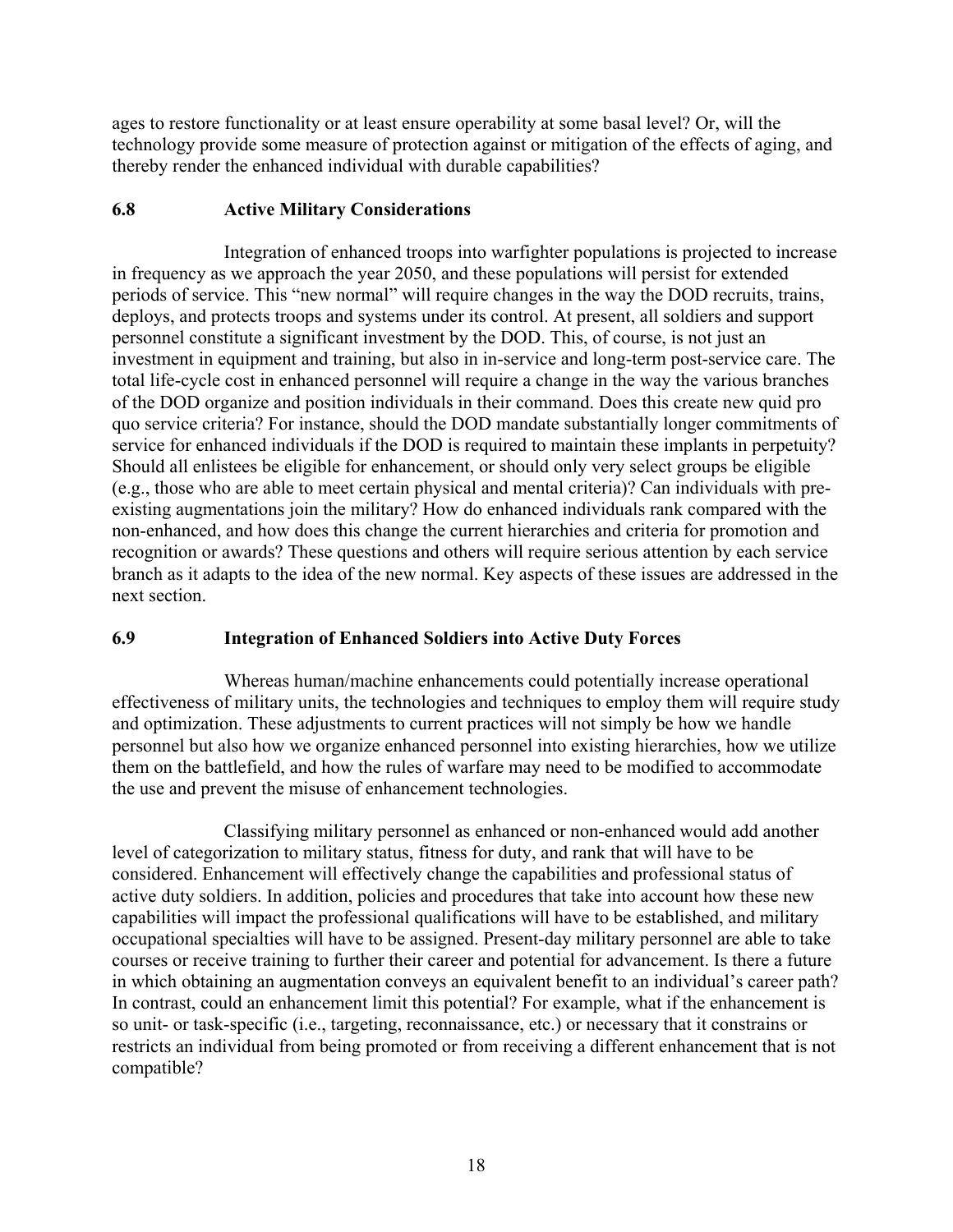In the early stages of development and deployment, it is unlikely that individuals augmented through use of invasive procedures will be assimilated into the general population of troops. Deployment of mixed populations will require changes in doctrine, organization, training, materiel, leadership, education, personnel, and facilities to maximize impact and better achieve the mission. DOD leaders must consider that integrating enhanced and non-enhanced personnel within military units is likely to create an imbalance in capabilities. This will almost certainly incur differences in permissions, treatments, and requirements for long-term sustainment. Consideration should be given as to how this would impact unit cohesion or morale of the military unit and whether and to what extent "super soldier" myths will affect unit performance (positively or adversely). For this reason, the BHPC study group recommends that DOD fund and conduct related psychosocial research as development of these technologies advances.

 Finally, current DOD rules of engagement require a human in the loop for lethal actions. As technology blurs the line between system and solider, new policies must be developed to define permissions for when to engage in lethal actions for systems under direct human neural control. Is it sufficient for a single human in control of multiple deployed assets to interpret intelligence independently and decide upon the best course of action? In addition to considering how these technologies will alter our own rules of engagement, decision-makers must also develop methods of understanding our adversaries' capabilities, intentions, and permissions in this area.34,35

## **6.10 Reintegration of Enhanced Soldiers Back into the Civilian Population**

 An enhanced military cohort will eventually have to return to civilian life, which will require secession planning and institution of transition policies that take into account the unique needs of service members with long-term enhancements. The obligations for long-term care of the individual, the security of the technology, and the capabilities afforded by the technology must be considered for each type of augmentation. Policies will have to be tailored to effectively address each consideration and concern. Whereas a soldier with a prosthetic arm is not expected to return the arm post-service, an individual who can control a UAV (or other BCI device or system) with a neural implant may require different considerations upon retirement from service.

 Enhancements designed for military applications will likely enable warfighters to perform at a level greater than the previous or general norm, whether through enhanced hearing, vision, stamina, or cognitive capabilities. As an enhanced individual leaves military service, will the military downgrade or deactivate (demilitarize) the capabilities of an enhancement technology, and if so, what will be the (biopsychosocial) impact upon the individual? Although this would seem obvious for individuals able to interact with complex weapon systems or communications capabilities, what are the protocols established for people with enhanced auditory, optical, or cognitive capabilities? If the brain has developed new neural pathways to interpret and use information from these sources, what happens if and when these systems are diminished or deactivated, and would it be ethical to do so? How would an individual be psychologically and socially affected when a physical enhancement, such as strength or stamina due to a boost-limb or exoskeleton, is removed? The BHPC study group recognized the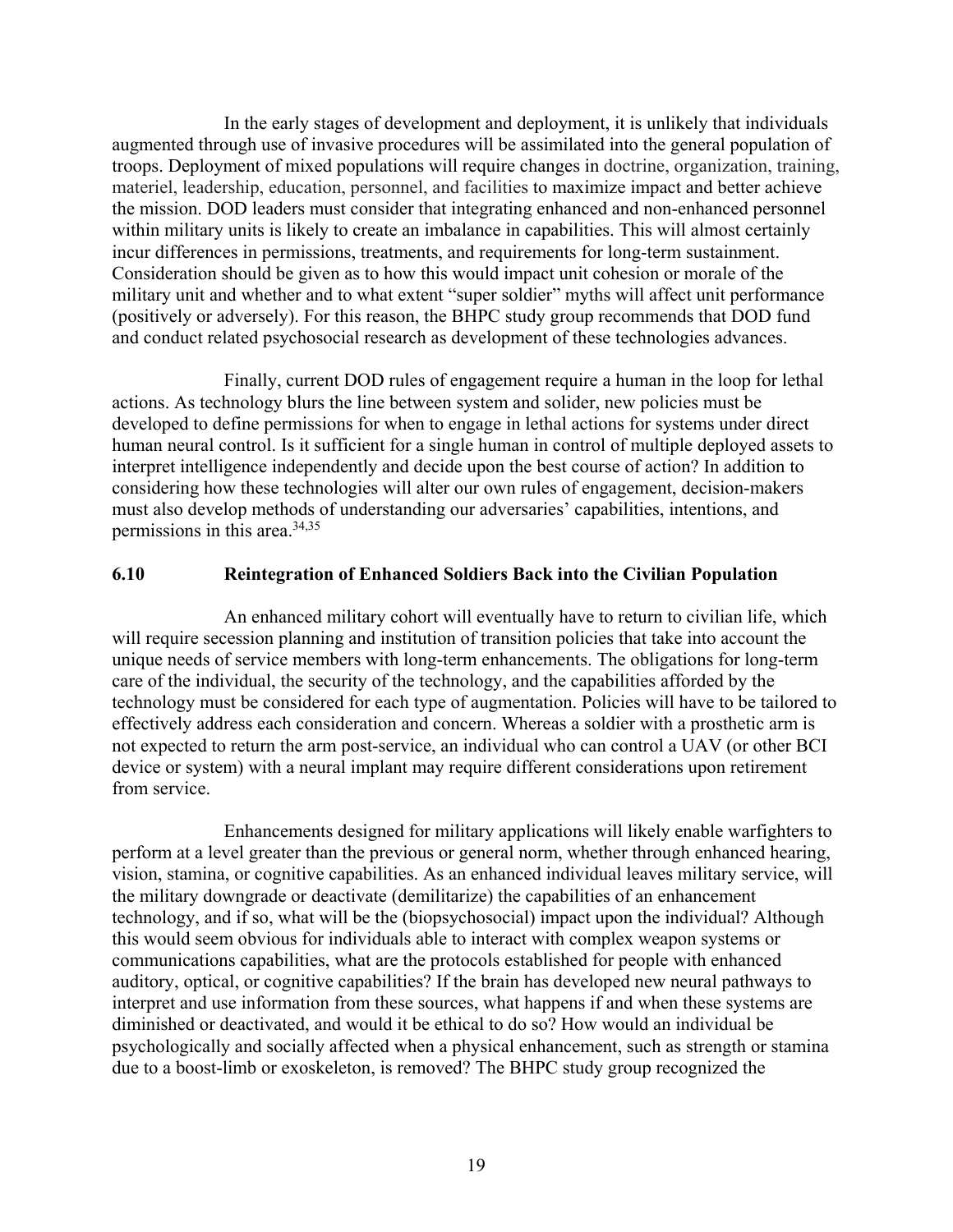possibility of "post-enhancement distress syndrome" (PEDS), of feelings of inferiority or withdrawal, or even a form of depression could be associated with the non-enhanced state.<sup>36,37</sup>

 However, it is important to consider what it will mean for enhanced individuals to "return to normal". An individual re-entering civilian life with enhanced limbs that allow for increased strength or stamina, an eye that provides infrared and ultraviolet vision, an auditory device that provides ultra- and subsonic hearing, or a neural device that optimizes cognitive capability would have a defined competitive advantage over non-enhanced individuals in society. Given the competitive edge imparted to the individual, will there be a propensity for bias in favor of or against the enhanced population? Would enhanced individuals be "throttled" when returned to normal levels? Who determines what these levels should be? Will these enhancements be "reverse dual-used" in the civilian population for personal performance optimization, or as "neuro-corrective" measures for certain types of behaviors? Policies and protections must be established to ensure the sound treatment of vulnerable populations and those who have received enhancing interventions.<sup>28</sup>

 The possibility of post-enhancement mental health disorders must be monitored for many years, but what about those individuals who are able to maintain their implants postservice? Granted a prosthetic limb or eye would not be removed when an individual leaves the DOD, but what would policy dictate for long-term maintenance and care of such and other indwelling enhancements (e.g., auditory, visual, or cerebral implants)? All aspects of this question must be considered. When would the military's commitment to taking care of the individual be an obligation to sustain the enhancement system itself? How would this kind of specialized care and sustainment be coordinated with the Department of Veterans Affairs? It must be assumed that technology will continue to improve upon existing and valuable enhancements. Although it is highly unlikely that a veteran would receive an improved "upgrade" post-service, what if such an upgrade maintains functionality, prevents degradation, and provides comfort? What if the original system becomes obsolete? Would technological obsolescence due to lack of an upgrade or the occurrence of PEDS constitute a compensable disability?

 In the scenarios that are described, all of the enhancements involve a degree of permanence. The BHPC study group recommended, wherever possible, development of enhancement technologies that can easily be donned or doffed. However, the group acknowledged that this may not be feasible in the near future for certain enhancements. The possession and security of the enhancement technology becomes an issue during, and especially, after military service. For example, if an individual possesses a technology that is not currently available, or if the technology is vastly superior to what is available in other nations, could the individual travel abroad without posing a security risk? What restrictions could reasonably and ethically be placed on someone who has received an enhancement that cannot be removed? To what extent could or should the DOD restrict the individual's movements and track the device's location? Present-day policies are not in place to deal with these questions, issues, and problems.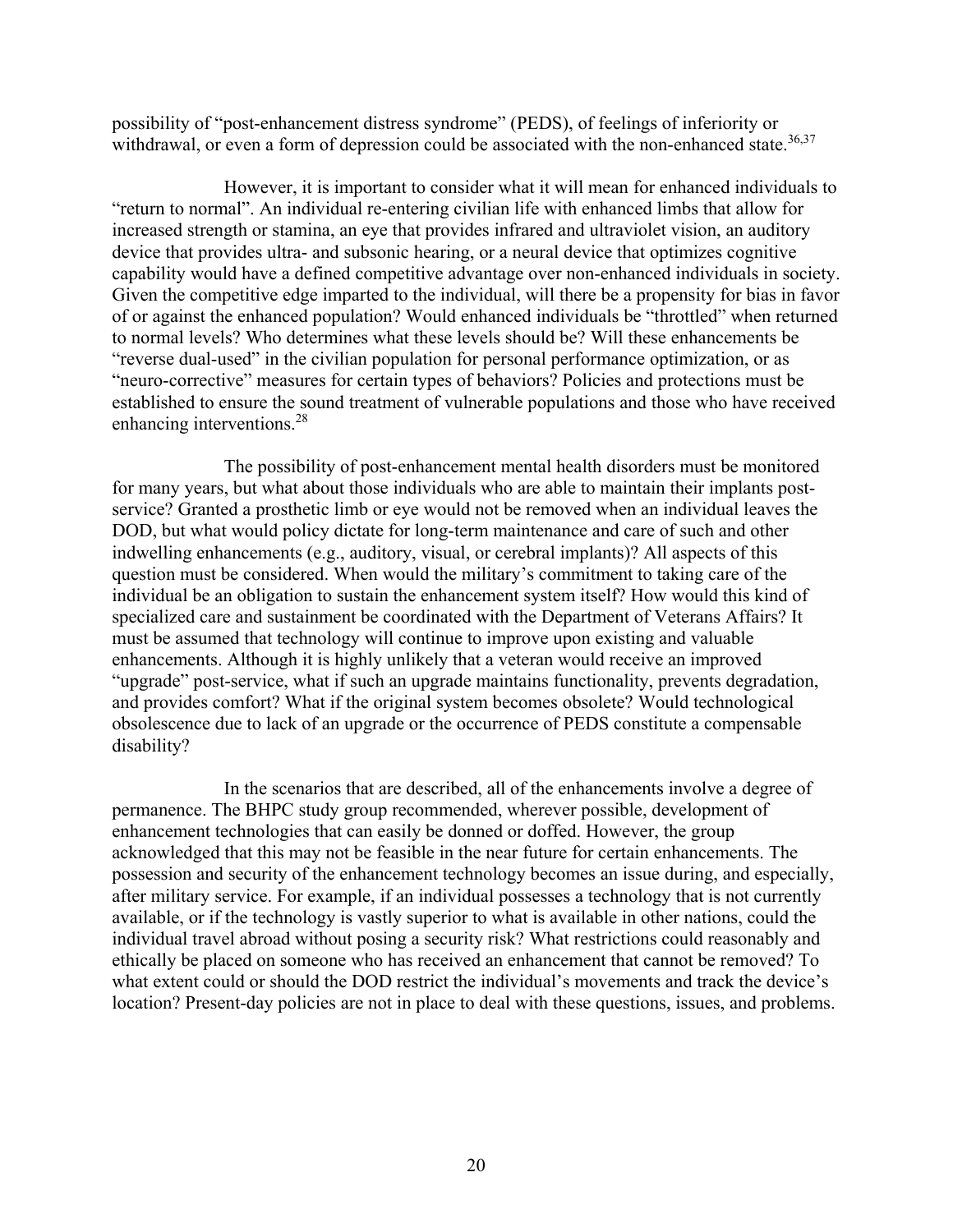#### **6.11 Ethical Considerations**

 At all stages, ethical considerations must be at the forefront of the DOD approach. Landmarks in product life-cycle development, as well as the life cycle of a service member, are the basis for a discussion on ELSI issues. For example, the R&D stage of product development raises unique considerations and invokes existing ethical and regulatory structures for research, including the Belmont principles of autonomy, beneficence, and justice, which DOD investments must satisfy. Likewise, the needs of a service member and DOD responsibilities to him change throughout the course of the individual's military career and post-military life; each stage merits a discussion of ethical considerations.

 Principles and frameworks appropriate to one life-cycle stage (either of the product or the individual) will not necessarily apply to another. For instance, DOD-supported research has stringent requirements for voluntariness and informed consent. Thus, a service member who receives an investigational enhancement as part of a study must be fully informed of any known risks and benefits. The individual must agree to participate without undue influence. As technology matures and leaves the investigational stage, the interventions that are part of clinical care (i.e., interventions used to prevent, treat, or rehabilitate injury) would also be judged under existing codes of clinical ethics. However, for enhancements that go beyond clinical care because they are no longer investigational, the ethical and regulatory implications differ. New frameworks and related policies must be established so that ELSI concerns are illuminated and mitigated in a rigorous and systematic fashion. In other words, ethical concepts and tools likely need to be modified or created anew to more precisely address and resolve emerging questions, issues, and dilemmas.

 Among the most significant ethical considerations that the study group posited is the issue of voluntariness: under what circumstances, if any, could a service member be compelled to undergo an enhancement that has been fielded (i.e., an enhancement that is no longer in the R&D stage)? Yet even if the acceptance of the enhancement is voluntary, the extreme nature of many enhancements will incur physical as well as mental health effects immediately post-procedure, during military careers, and long-term post service. Can volunteers make an informed decision for new techniques and technologies when mid to long-term effects are unknown?<sup>38</sup> If potential burdens and risks are to be communicated and accepted by individuals who receive such interventions, is the DOD obligated to provide ongoing research into long-term effects as well as care for enhanced individuals?

 Therefore, in the spirit of medical (and governmental) non-abandonment, the BHPC study group recommends, as critical, that ongoing efforts to develop biotechnological enhancements must be accompanied by continuity of research to prospectively evaluate the benefits, burdens, and harms incurred by individuals, bystanders, and groups. Clinical care must be extended to individuals who are burdened or harmed by biotechnological enhancements. Toward this end, the study group makes the final recommendations: The DOD should support foundational research (1) to validate human/machine fusion technologies before fielding them and (2) to track long-term safety and impact of these technologies on individuals and groups.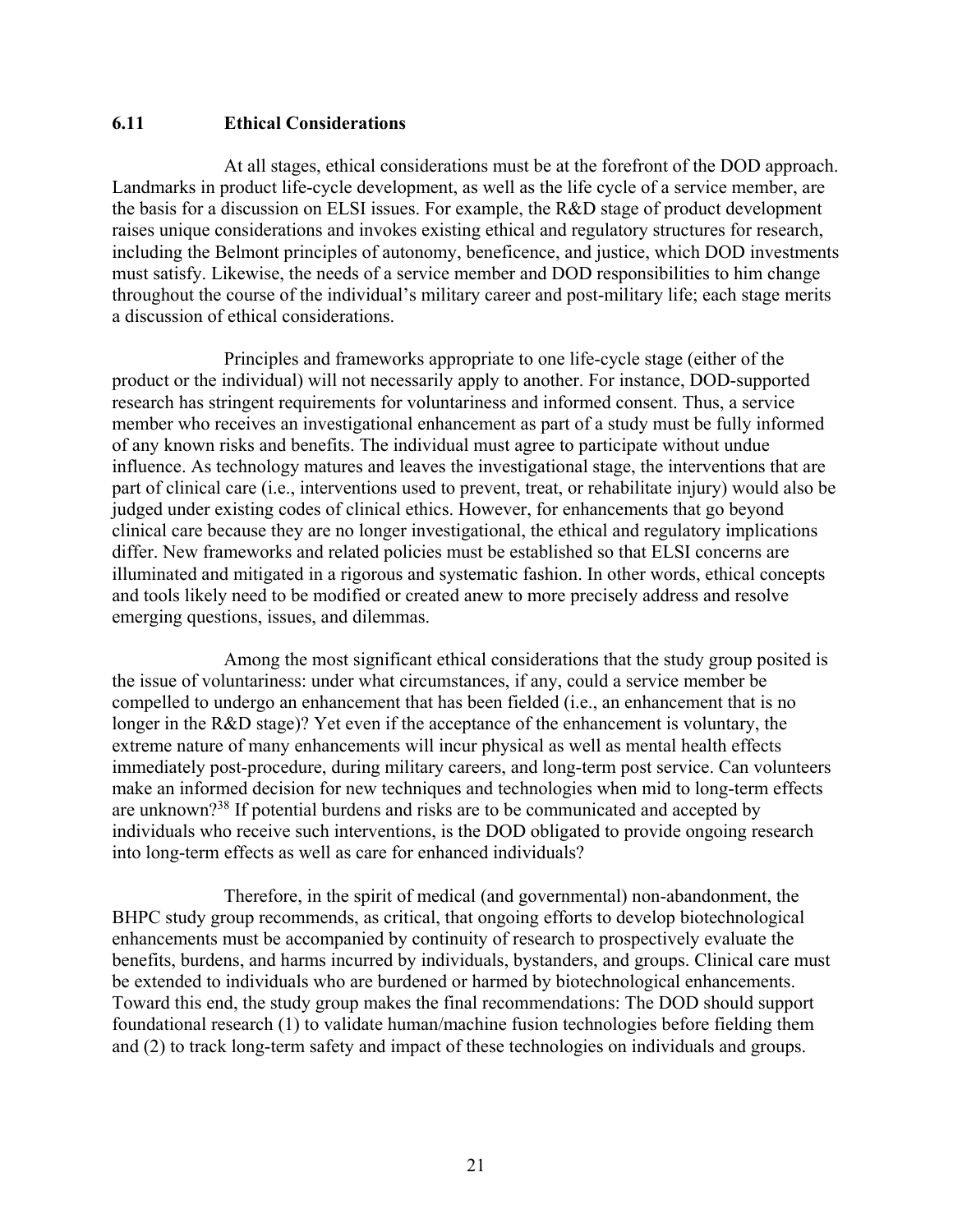The benefits afforded by human/machine fusions will be significant and will have positive impacts on the human quality of life through restoration of functionality lost due to illness or injury. The military community will also see capability opportunities that will impact operations and training. As these technologies evolve, it is vital that the scientific and engineering communities move cautiously to maximize their potential with a focus on safety. Commensurate investments in these areas will work to mitigate misuse or unintended consequences of the technologies.

 Augmentations and enhancements have the potential to impart significant advantages to an individual, and the BHPC study group anticipates costs to national security if the DOD fails to pursue these advantages for the warfighter. The study group expects that the DOD use of enhancements will be intended and designed to provide a competitive edge to an individual's physical or cognitive performance. The use of enhancements will have, partly by design and partly as a consequence, an impact on other individuals and groups besides the enhanced service member. A thorough approach to anticipating, considering, and mitigating ELSI concerns must involve deliberate assessment of the impact on other stakeholders, including bystanders, non-military users, organizations, non-combatants, and other nations. Myriad specific themes or ethical parameters must also be examined systematically, to include unanticipated military uses, changing ethical standards, philosophical and religious beliefs, and opportunity costs.39 It will be important for the DOD and its partners to commit to advancing ethical precepts and guidelines that account for different stakeholders and ethical parameters with an obligation to care for those who have served at the forefront.<sup>40</sup>

 In conclusion, this study makes it clear that the benefits afforded by human/machine fusions will be significant and will have a positive impact on humans through the restoration of functionality lost due to illness or injury. The defense community will also realize capability opportunities that will impact military operations and training. As these technologies evolve, it is vital that the scientific and engineering communities move cautiously to maximize potential with a focus on the safety of U.S. society. Commensurate investments in programs that support the safety and security of cyborg-enhanced individuals will work to mitigate the misuse or unintended consequences of these technologies.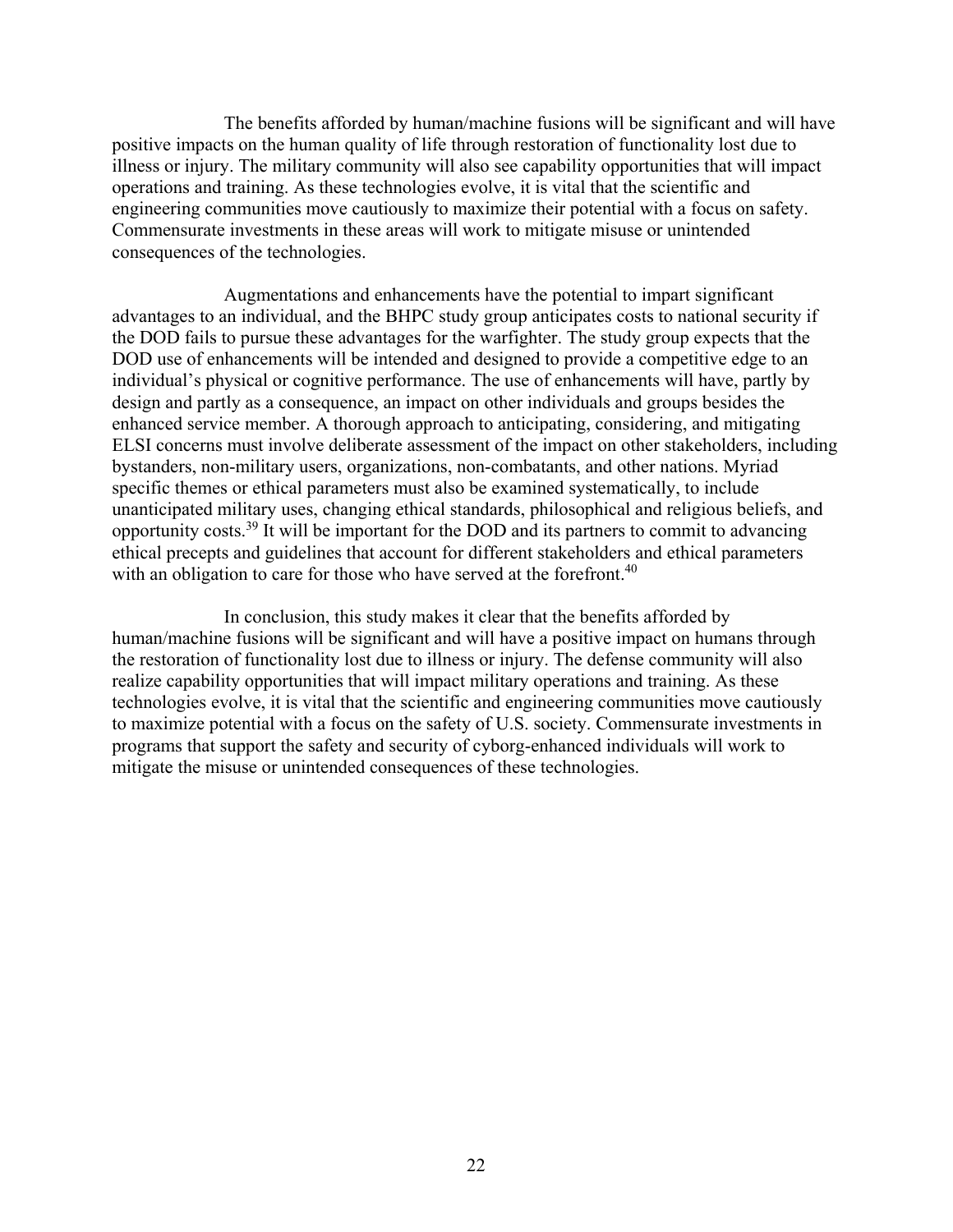## **REFERENCES**

- 1. Clynes, M.E.; Kline, N.S. Cyborgs and Space. *Astronautics* **1960**.
- 2. Haraway, D. A Cyborg Manifesto: Science, Technology, and Socialist-Feminism in the Late Twentieth Century. In *Simians, Cyborgs and Women: The Reinvention of Nature;*  Routledge, New York, 1991; pp 149–181.
- 3. Shook, J.R.; Giordano, J. Neuroethics Beyond Normal: Performance Enablement and Self-Transformative Technologies. *Camb Q Health Care Ethics* **2016,** *25,* 121–140.
- 4. https://www.asrs.org/publications/retina-times/details/131/fda-approves-world-firstartificial-retina (accessed 30 September 2018).
- 5. O'Donnell, F.; Stahlman, S.; Williams, V. Medical Surveillance Monthly Report; (MSMR) Annual Summary Issue. **2017**.
- 6. Dollar, A.; Herr, H. Lower Extremity Exoskeletons and Active Orthoses: Challenges and State-of-the-Art. *IEEE Trans. Robot.* **2008,** *24* (1), 144–158.
- 7. Yong, J.S.-e.; Wang, D.-Y. Impact of Noise on Hearing in the Military*. Mil. Med. Res.* **2015,** *2,* 1–6.
- 8. Nguyen, C.H.; Karavas, G.K. Artemiadis, P. Inferring Imagined Speech Using EEG Signals: A New Approach Using Riemannian Manifold Features*. J. Neural. Eng.* **2018,** *15* (1), 016002.
- 9. An Integrated Brain-Machine Interface Platform with Thousands of Channels: http://dx.doi.org/10.1101/703801 (accessed 30 September 2018).
- 10. Wurzman, R.; Giordano, J. NEURINT and Neuroweapons: Neurotechnology in National Intelligence and Defense. In *Neurotechnology in National Security and Defense: Practical Considerations, Neuroethical Concerns*; Giordano, J., Ed.; CRC Press: Boca Raton, FL, 2015, pp 79–114.
- 11. Hill, N.J.; Wolpaw, J.R. Brain-Computer Interface. In *Reference Module in Biomedical Sciences*. Elsevier: Salt Lake City, UT, 2016.
- 12. https://www.nytimes.com/2016/04/14/health/paralysis-limb-reanimation-brain-chip.html (accessed 30 September 2018).
- 13. Abdulkader, S.N.; Atia, A.; Mostafa, M.-s.m. Brain Computer Interfacing: Applications and Challenges*. Egypt. Informatics J.* **2015,** *16* (2), 213–230.
- 14. https://www.nature.com/articles/d41586-018-07573-w (accessed 30 September 2018).
- 15. https://www.nature.com/articles/d41586-019-01770-x (accessed 30 September 2018).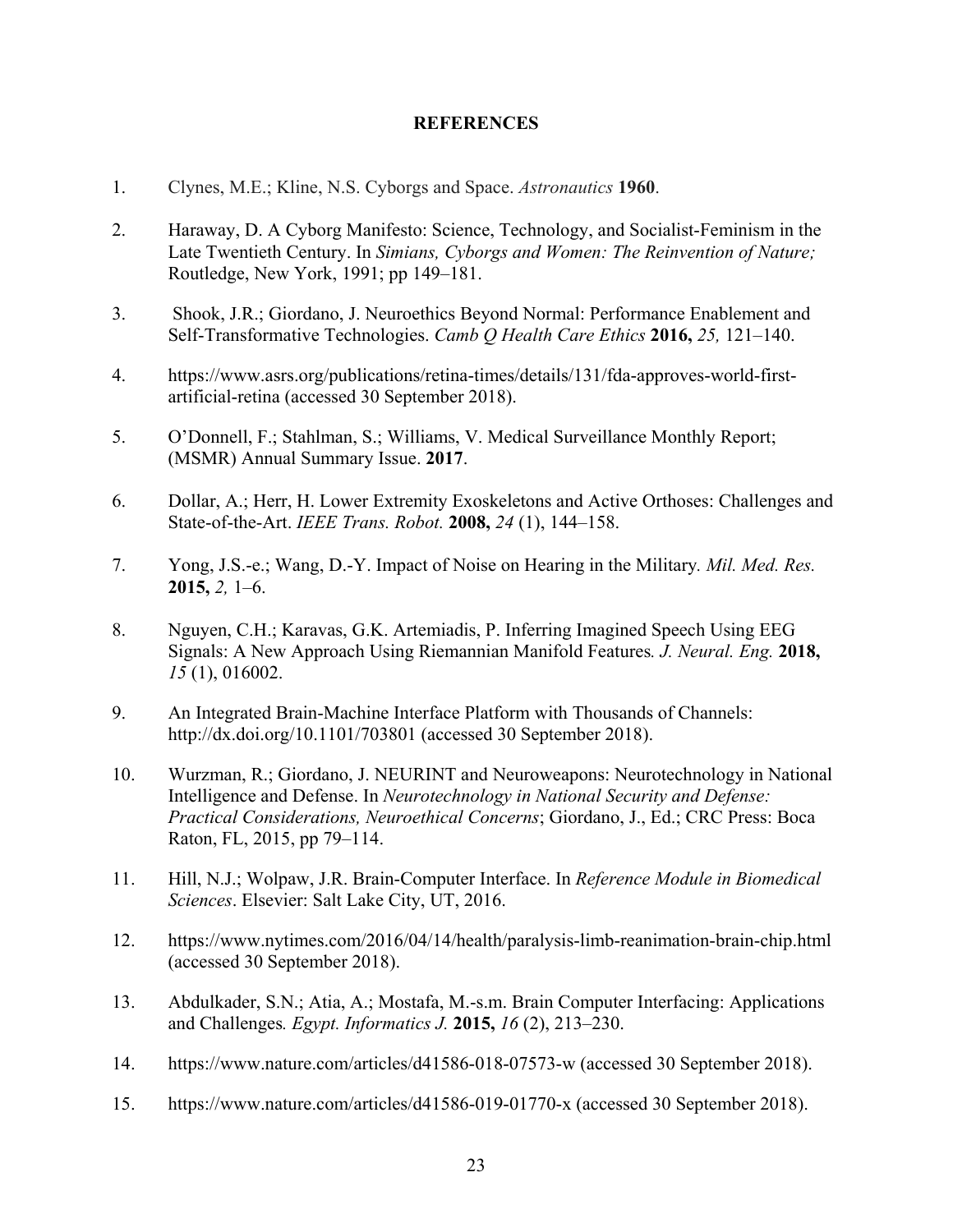- 16. Zou, Q.; Wang, X.; Liu, Y.; Ouyang, Z.; Long, H.; Wei, S.; Xin, J.; Zhao, B.; Lai, S.; Shen, J. Generation of Gene-Target Dogs Using CRISPR/Cas9 System. *J. Mol. Cell Biol.* **2015,** *7* (6), 580–583; https://doi.org/10.1093/jmcb/mjv061 (accessed 30 September 2018).
- 17. Chen, C.; Andriola, J.; Giordano, J. Biotechnology, Commercial Veiling, and Implications for Strategic Latency: The Exemplar of Neuroscience and Neurotechnology Research and Development in China. In *Strategic Latency: Red, White, and Blue. Managing National and International Security Consequences of Disruptive Technologies*; Davis, Z., Nacht, M., Eds.; Lawrence Livermore Press: Livermore, CA, 2018, pp 12–32.
- 18. Garden, H.; Winickoff, D. Issues in Neurotechnology Governance. *OECD Science, Technology and Industry Working Papers,* 2018/11, OECD Publishing, Paris. https://www.oecd-ilibrary.org/industry-and-services/issues-in-neurotechnologygovernance\_c3256cc6-en (accessed 30 September 2018).
- 19. Palchik, G.; Chen, C.; Giordano, J. Monkey Business? Development, Influence and Ethics of Potentially Dual-Use Brain Science on the World Stage. *Neuroethics* **2017,** *10,* 1–4.
- 20. Coats, D.R. Statement for the Record: Worldwide Threat Assessment of the U.S. Intelligence Community. Report to Senate Select Committee on Intelligence, 29 January, 2019, pp 25–26.
- 21. https://www.pewinternet.org/wpcontent/uploads/sites/9/2016/07/PS\_2016.07.26\_Human-Enhancement-Survey FINAL.pdf (accessed 30 September 2018).
- 22. https://www.pewresearch.org/science/2016/07/26/u-s-public-wary-of-biomedicaltechnologies-to-enhance-human-abilities/ (accessed 30 September 2018).
- 23. Shook, J.R.; Giordano, J. Ethics Transplants? Addressing the Risks and Benefits of Guiding International Biomedicine. *AJOB-Neurosci* **2017,** *8* (4), 230–232.
- 24. https://jme.bmj.com/content/35/7/398.full (accessed 30 September 2018).
- 25. https://www.jstor.org/stable/10.5406/janimalethics.5.2.0181?seq=1#page\_scan\_tab\_conte nts (accessed 30 September 2018).
- 26. https://journals.sagepub.com/doi/abs/10.1177/1075547011408928 (accessed 30 September 2018).
- 27. Wittes, B.; Chong, J. Our Cyborg Future: Law and Policy Implications; Brookings Center for Technology Innovation: Washington, DC, 2014, p 15.
- 28. Shook, J.R.; Giordano, J. Moral Bioenhancement for Social Welfare: Are Civic Institutions Ready? *Front. Sociol.* **2017,** *2* (21), 1–5.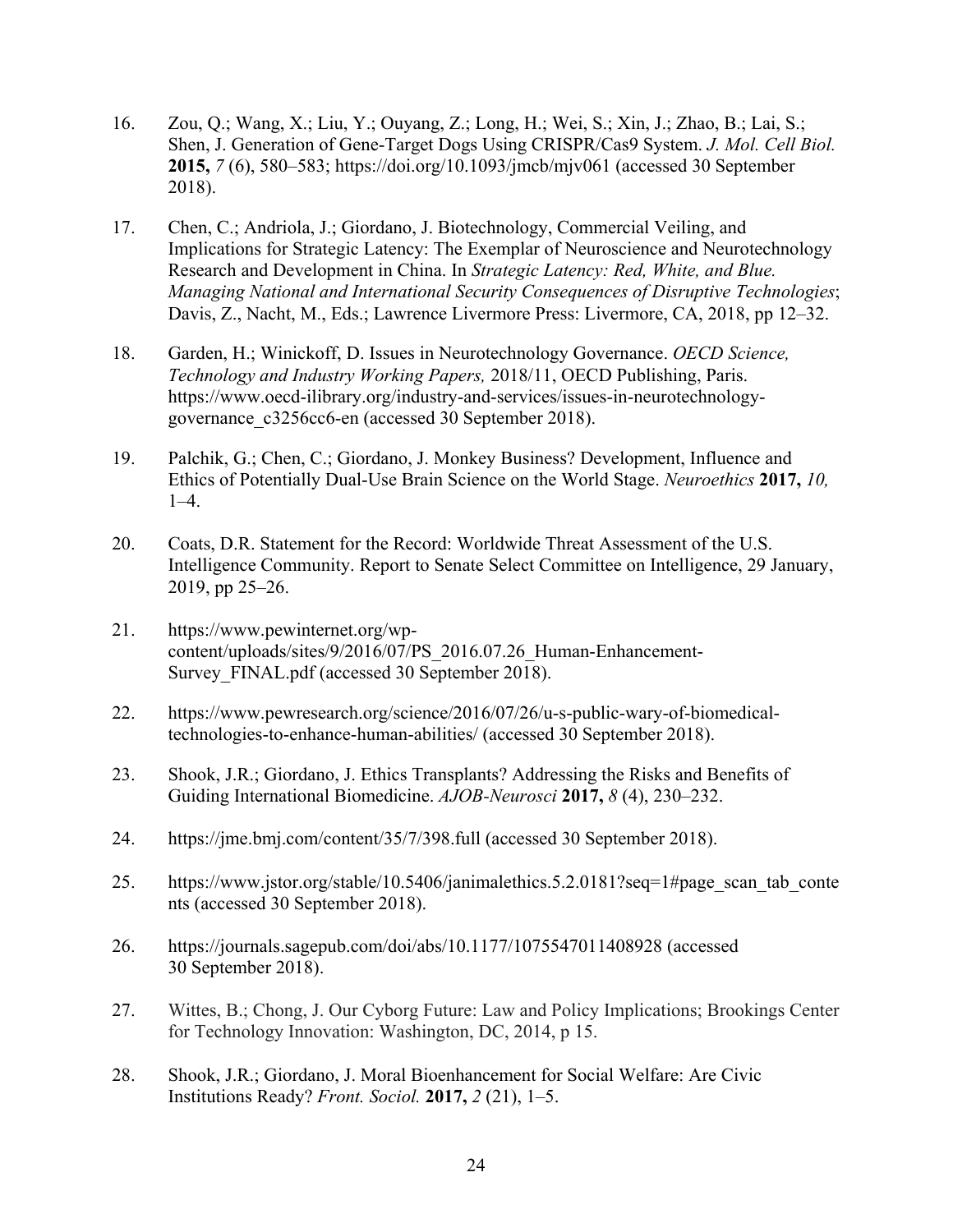- 29. Kraft, C.; Giordano, J. Integrating Brain Science and Law: Neuroscientific Evidence and Legal Perspectives on Protecting Individual Liberties. *Front. Neurosci.* **2017,** *11,* 1–10.
- 30. Giordano, J. Battlescape Brain: Engaging Neuroscience in Defense Operations. *HDIAC J.* **2017,** *3* (4), 13–16.
- 31. Chang, C.-H.; Lane, H.-Y.; Lin, C.-H. Brain Stimulation in Alzheimer's Disease*. Front. Psychiatry* **2018,** *9* (201).
- 32. Lawson, B.D. Tactile Displays for Cueing Self-Motion and Looming: What Would Gibson Think? In *Advances in Cognitive Engineering and Neuroergonomics*, AHFE International Conference, Krakow, Poland, 19–23 July, 2014; Stanney, K., Hale, K.S., Eds.; Springer International Publishing: Switzerland, 2014; pp 3–13.
- 33. DeFranco, J.; DiEuliis, D.; Bremseth, L.R.; Snow, J.J.; Giordano, J. Emerging Technologies for Disruptive Effects in Non-Kinetic Engagements. *HDIAC J.* **2019,** *6* (2), 49–55.
- 34. Tennison, M.N.; Giordano, J.; Moreno, J.D. Security Threat versus Aggregated Truths: Ethical Issues in the Use of Neuroscience and Neurotechnology for National Security. In *Neuroethics: Anticipating the Future*; Illes, J., Hossain, S., Eds; Oxford University Press: Oxford, UK, 2012; pp 531–553.
- 35. Gini, A.; Rossi, J.; Giordano, J. Considering Enhancement and Treatment: On the Need to Regard Contingency and Develop Dialectic Evaluation. *AJOB Neurosci.* **2010,**  *1* (1), 25–27.
- 36. Weinberger, A.B.; Cortes, R.A.; Green, A.E.; Giordano, J. Neuroethical and Social Implications of Using Transcranial Electrical Stimulation to Augment Creative Cognition. *Creativity Res. J.* **2018,** *30* (3), 249–255.
- 37. Shook, J.R.; Giordano, J. Moral Bioenhancement for Social Welfare: Are Civic Institutions Ready? *Front. Sociol.* **2017,** *2* (21), 1–5.
- 38. Giordano J. Conditions for Consent to the Use of Neurotechnology: A Preparatory Neuroethical Approach to Risk Assessment and Reduction. *AJOB Neurosci.* **2015,** *6* (4), 12–14.
- 39. Committee on Ethical and Societal Implications of Advances in Militarily Significant Technologies that Are Rapidly Changing and Increasingly Globally Accessible. In *Emerging and Readily Available Technologies and National Security: A Framework for Addressing Ethical, Legal, and Societal Issues*; Chameau, J.L., Ballhaus, W.F., Lin, H.S., Eds; The National Academies Press: Washington, DC, 2014.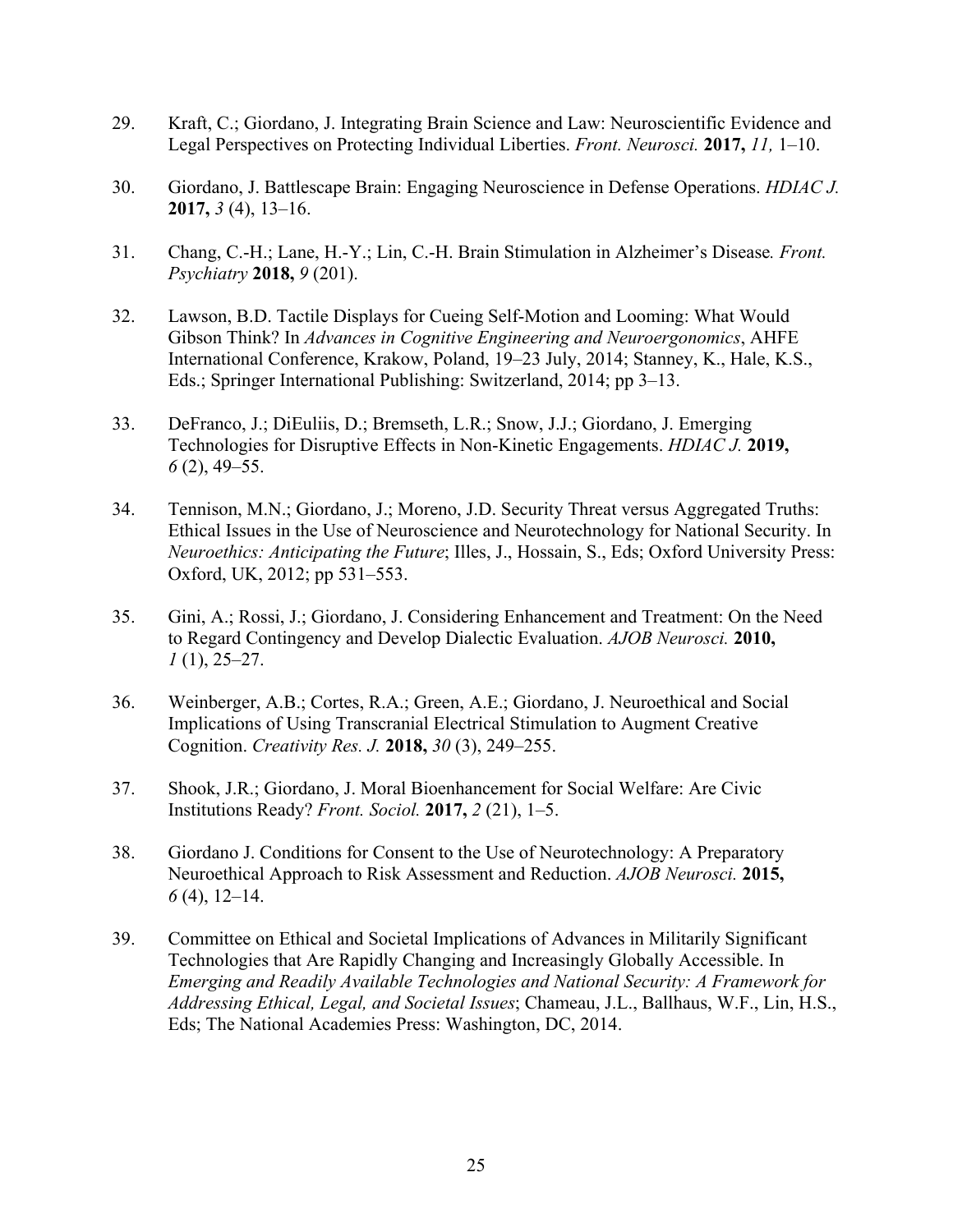40. Lanzilao, E.; Shook, J.; Benedikter, R.; Giordano, J. Advancing Neuroscience on the 21st Century World Stage: The Need for — and Proposed Structure of — an Internationally Relevant Neuroethics. *Ethics Biol. Engineer. Med.* **2013,** *4* (3), 211–229.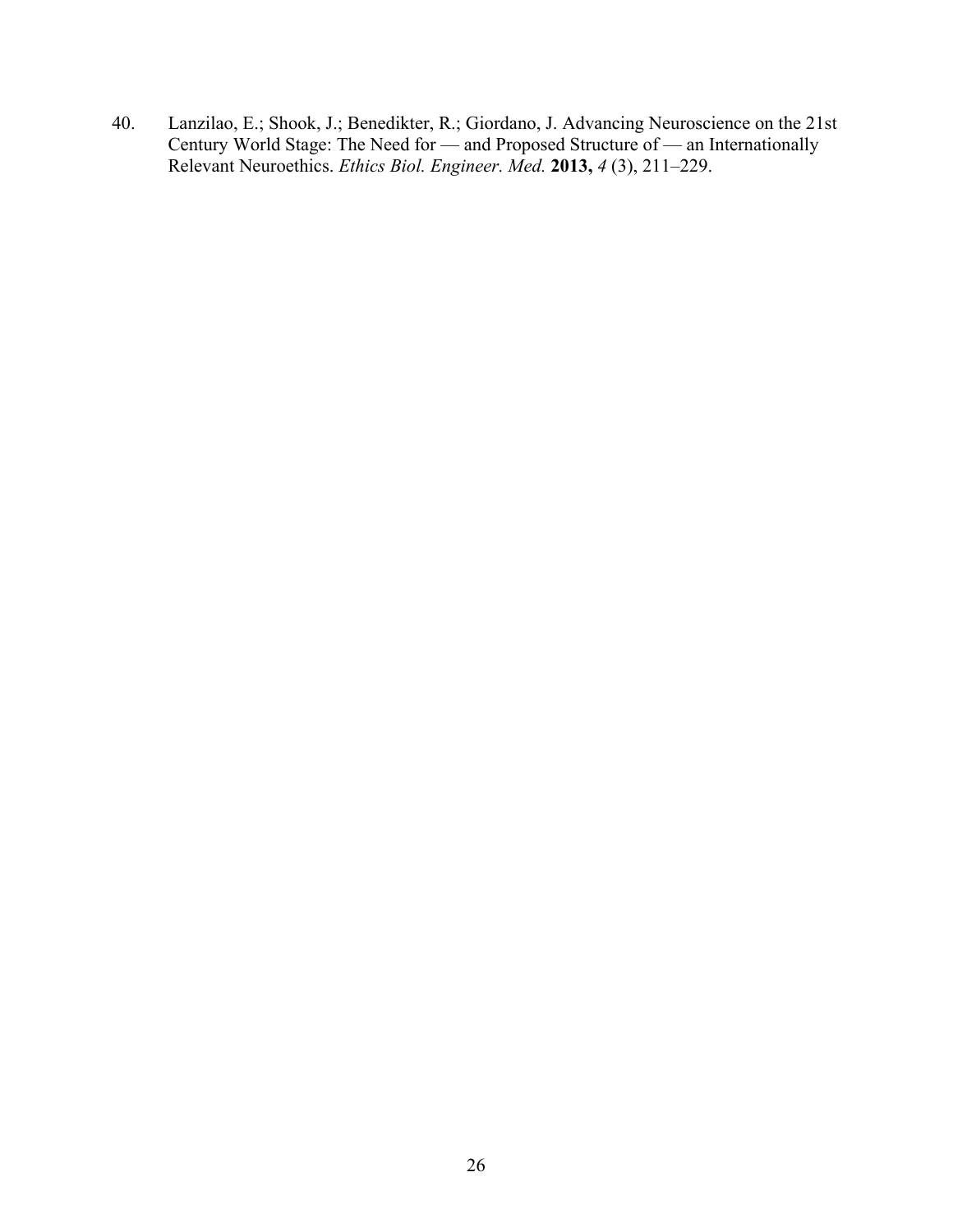## **ACRONYMS AND ABBREVIATIONS**

| <b>BCI</b>  | brain-computer interfacing                               |
|-------------|----------------------------------------------------------|
| <b>BHPC</b> | Biotechnologies for Health and Human Performance Council |
| <b>ELSI</b> | ethical, legal, and societal implication                 |
| <b>PEDS</b> | post-enhancement distress syndrome                       |
| R&D         | research and development                                 |
| <b>UAV</b>  | unmanned aerial vehicle                                  |
| <b>UMV</b>  | unmanned marine vehicle                                  |
| <b>USV</b>  | unmanned surface vehicle                                 |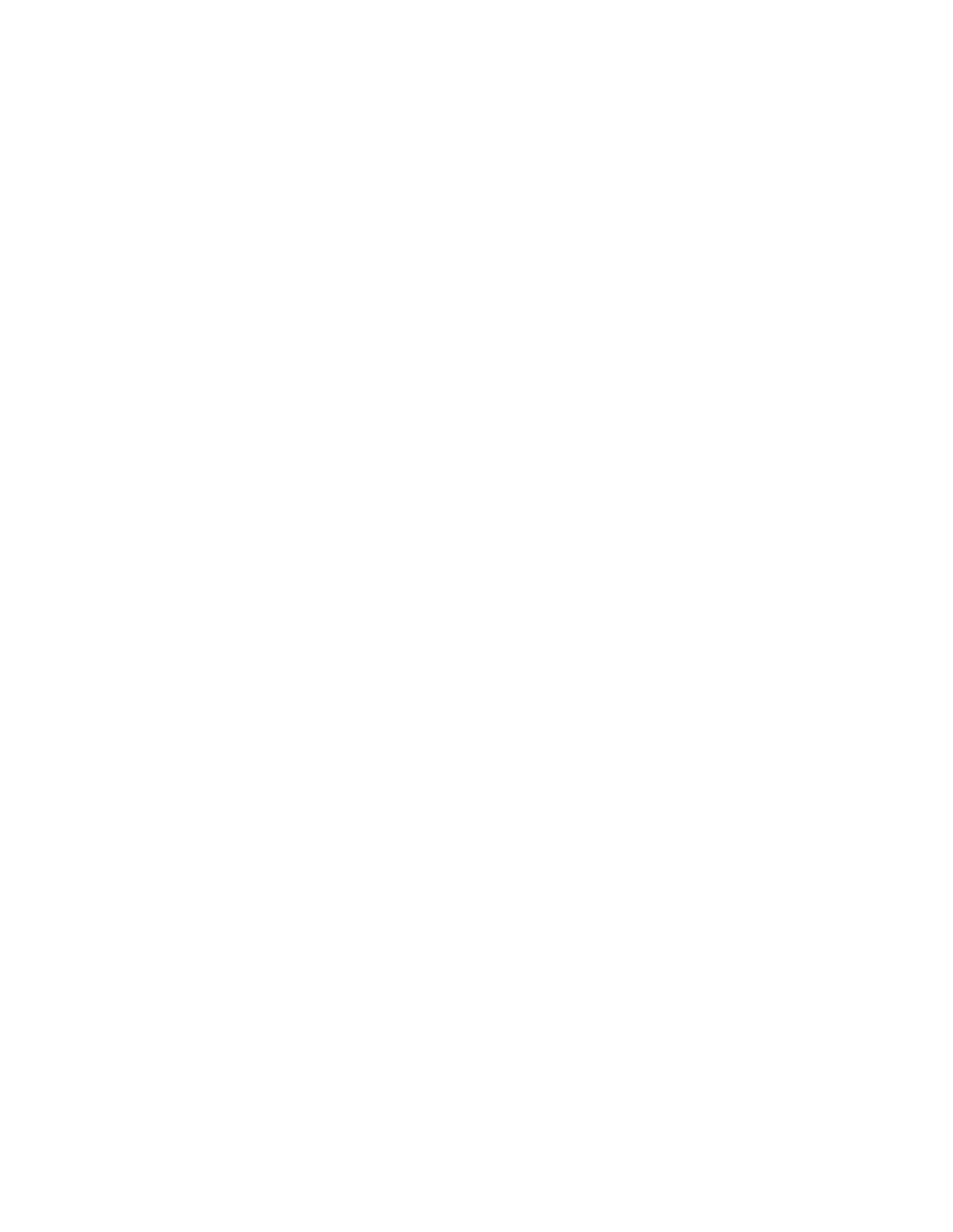## **DISTRIBUTION LIST**

The following individuals and organizations were provided with one Adobe portable document format (pdf) electronic version of this report:

U.S. Army Combat Capabilities Development Command Chemical Biological Center (CCDC CBC) FCDD-CBR ATTN: Emanuel, P.

CCDC CBC Technical Library FCDD-CBR-L ATTN: Foppiano, S. Stein, J.

Defense Technical Information Center ATTN: DTIC OA